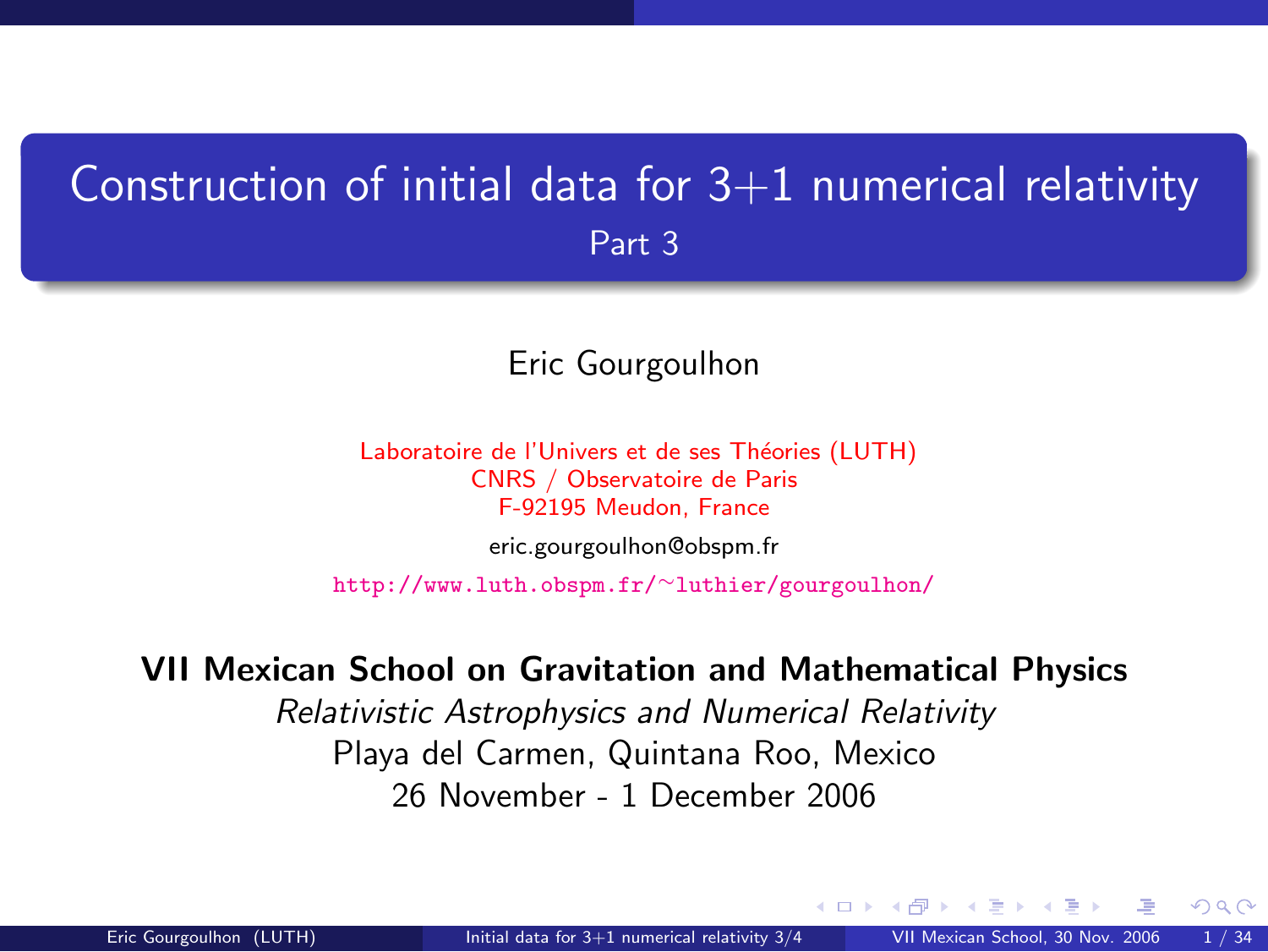#### <sup>1</sup> [Local characterization of black holes](#page-2-0)

2 [Trapping horizon boundary condition for XCTS](#page-24-0)

<sup>3</sup> [Initial data for binary BH: momentarily static data](#page-45-0)

4 0 8 1

<span id="page-1-0"></span>つへへ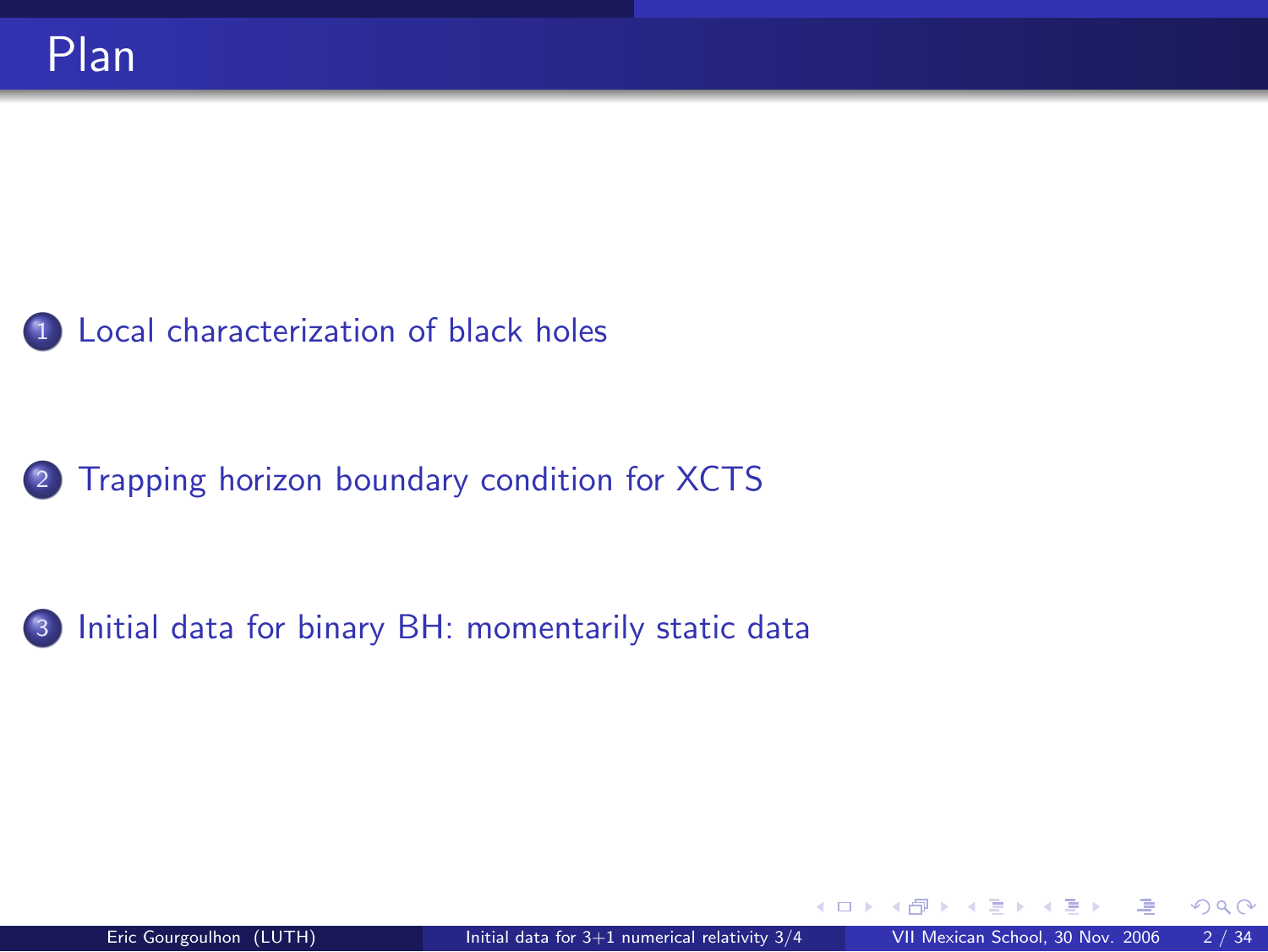# **Outline**

#### <sup>1</sup> [Local characterization of black holes](#page-2-0)

<sup>2</sup> [Trapping horizon boundary condition for XCTS](#page-24-0)

[Initial data for binary BH: momentarily static data](#page-45-0)

<span id="page-2-0"></span>4 0 8 1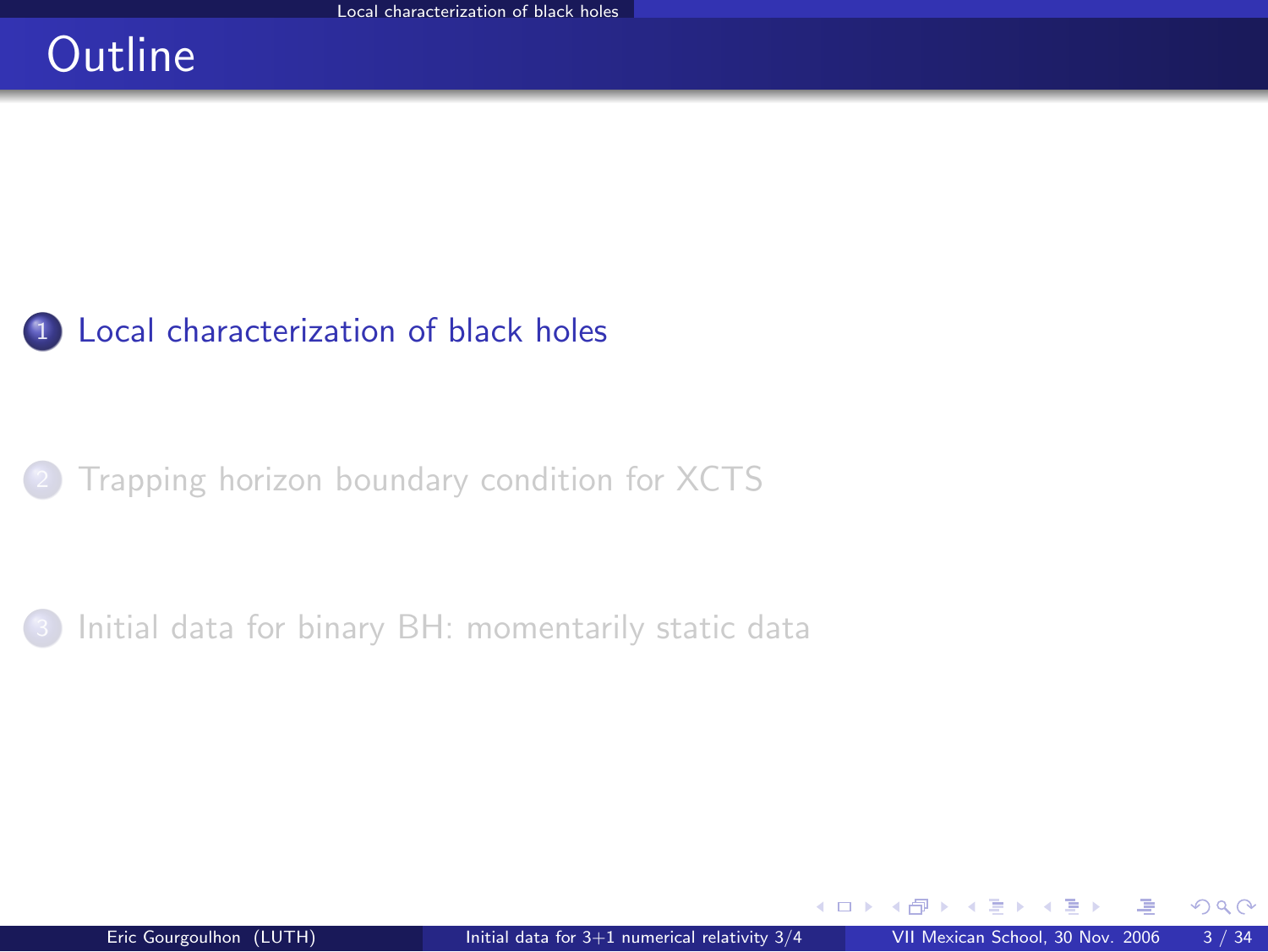# Local characterizations of black holes

Recently a new paradigm appeared in the theoretical approach of black holes: instead of event horizons, black holes are described by

- trapping horizons (Hayward 1994)
- isolated horizons (Ashtekar et al. 1999)
- dynamical horizons (Ashtekar and Krishnan 2002)

All these concepts are **local** and are based on the notion of trapped surfaces

Motivations: quantum gravity, numerical relativity

◂<del>◻▸ кฅ</del>▸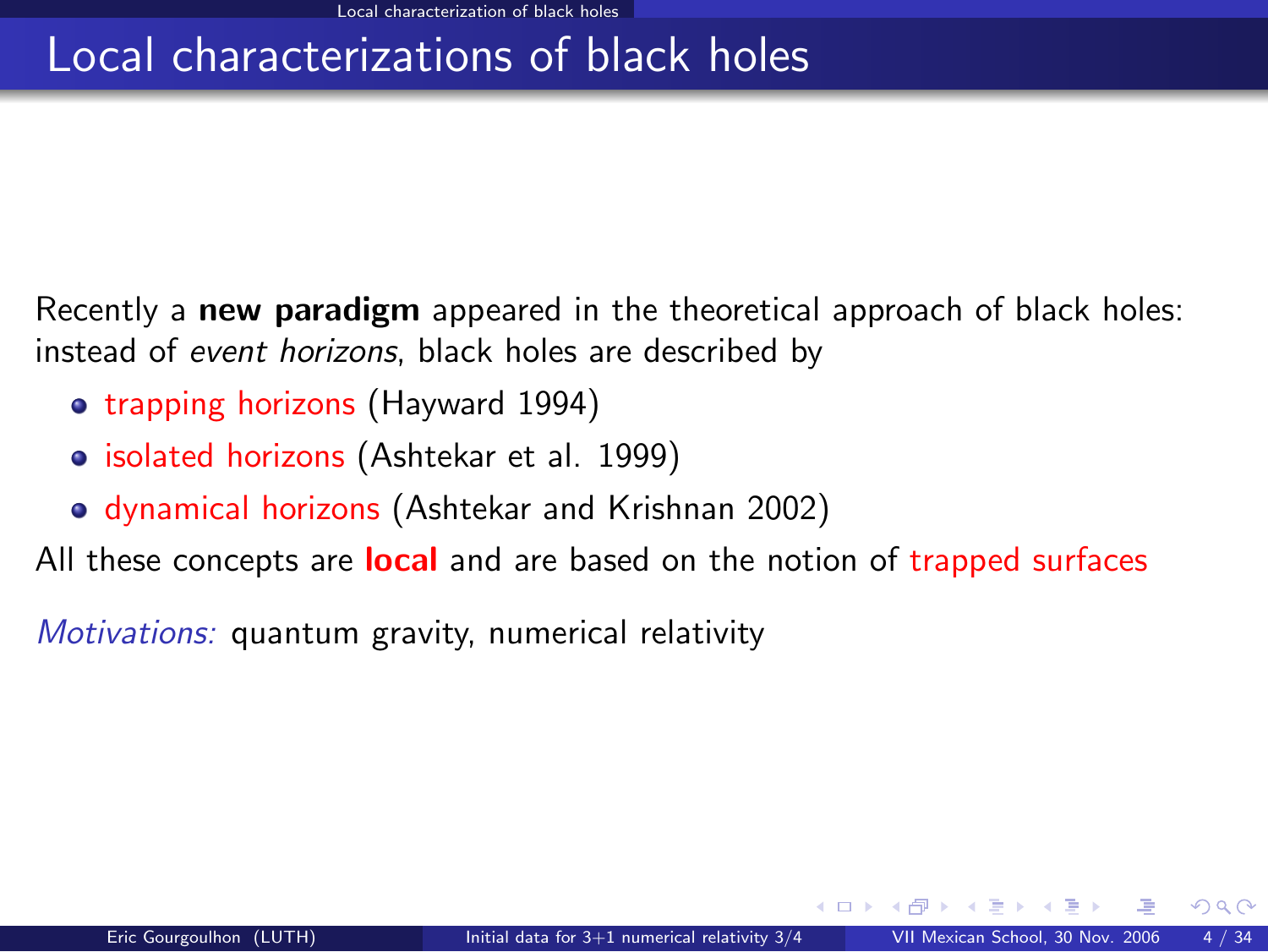Local characterization of black holes

#### What is a trapped surface ? 1/ Expansion of a surface along a normal vector field

 $\bullet$  Consider a spacelike 2-surface  $\mathcal S$ (induced metric:  $q$ )



4 0 8 1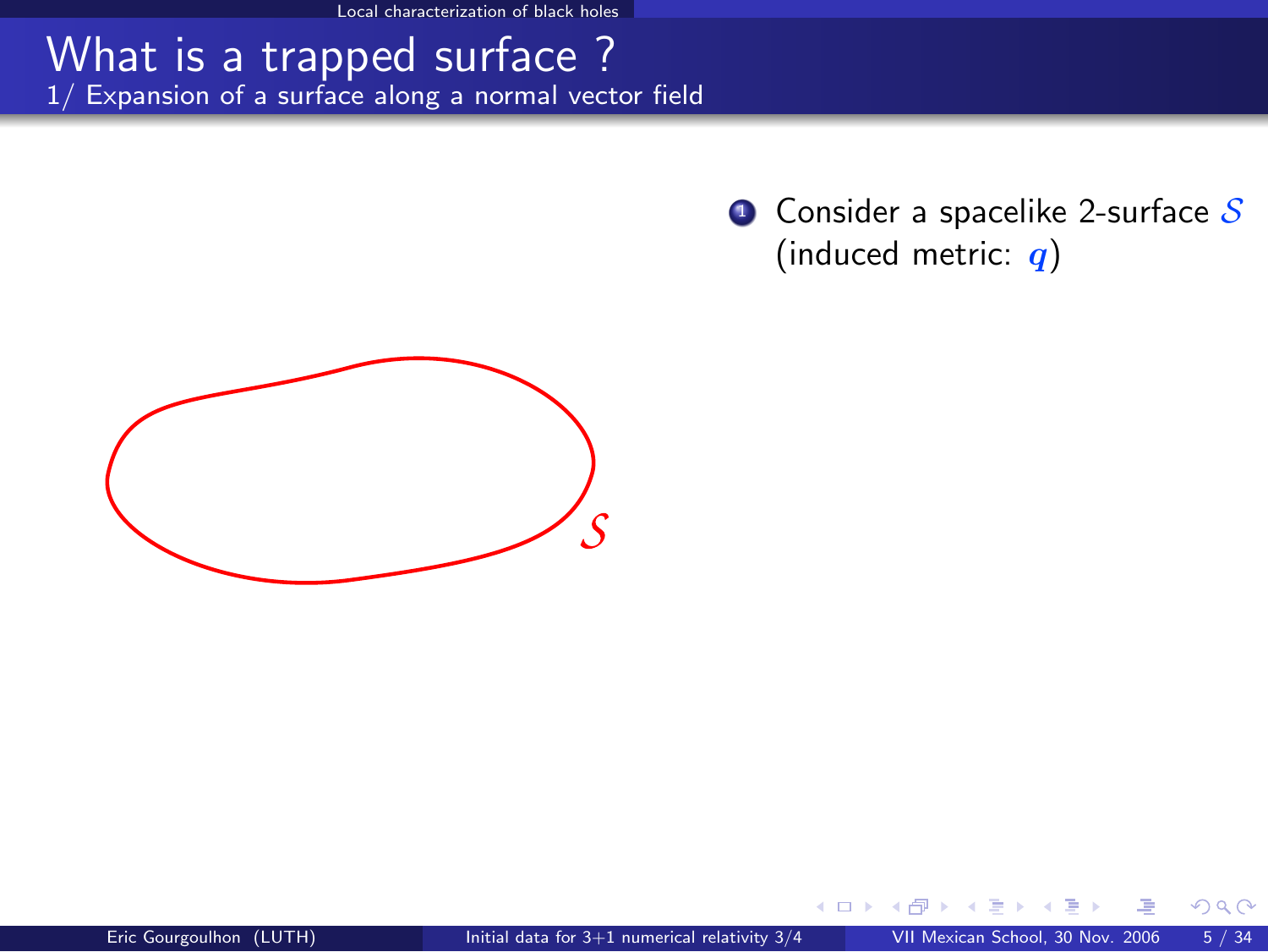Local characterization of black holes

#### What is a trapped surface ? 1/ Expansion of a surface along a normal vector field



- $\bullet$  Consider a spacelike 2-surface S (induced metric:  $q$ )
- **2** Take a vector field  $\boldsymbol{v}$  defined on  $S$  and normal to  $S$  at each point

そロト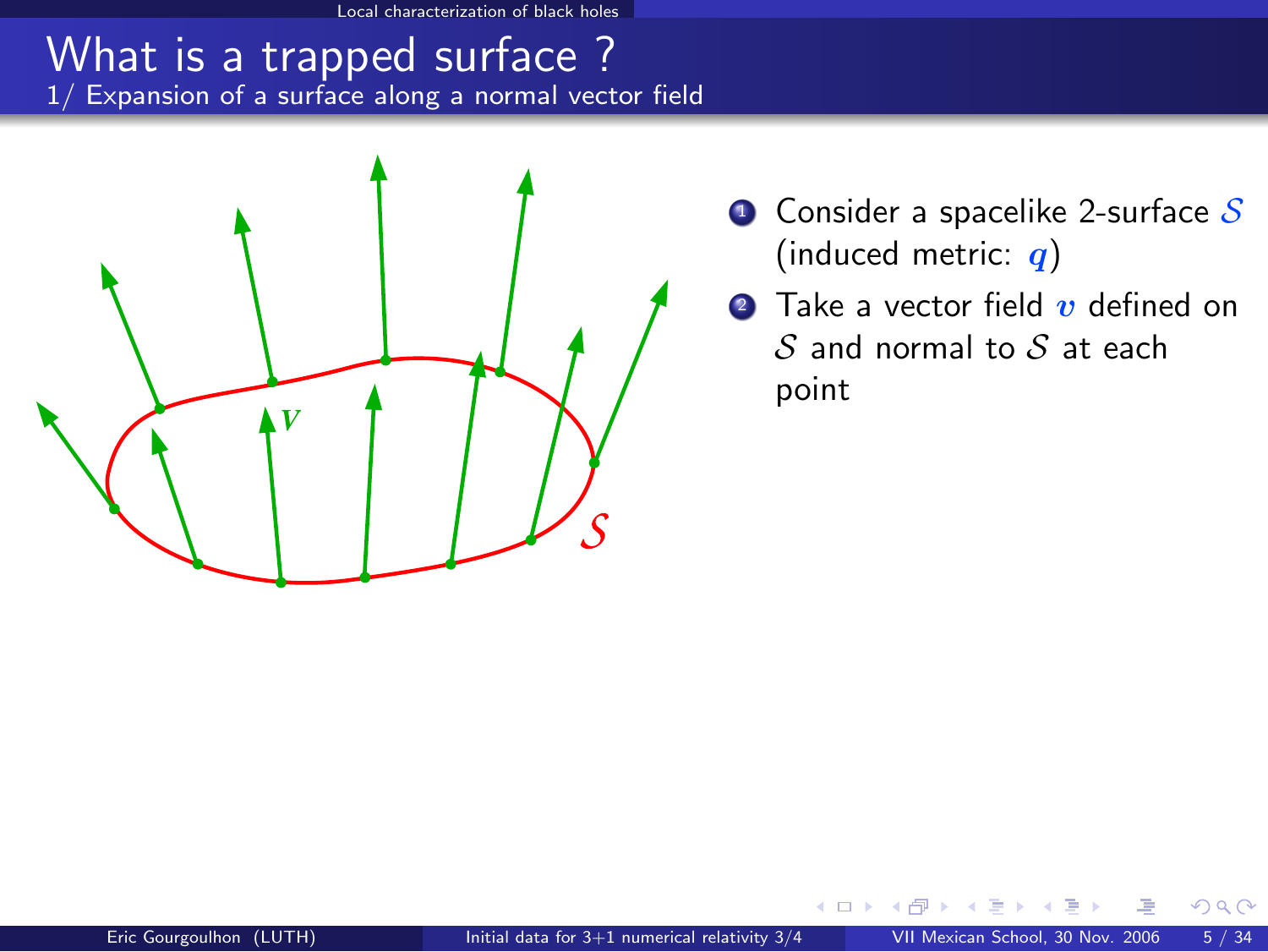al characterization of black holes

#### What is a trapped surface ? 1/ Expansion of a surface along a normal vector field



- $\bullet$  Consider a spacelike 2-surface S (induced metric:  $q$ )
- **2** Take a vector field  $\boldsymbol{v}$  defined on  $S$  and normal to  $S$  at each point
- $\bullet$   $\varepsilon$  being a small parameter, displace the point  $p$  by the vector  $\varepsilon\boldsymbol{v}$  to the point  $p'$

そロト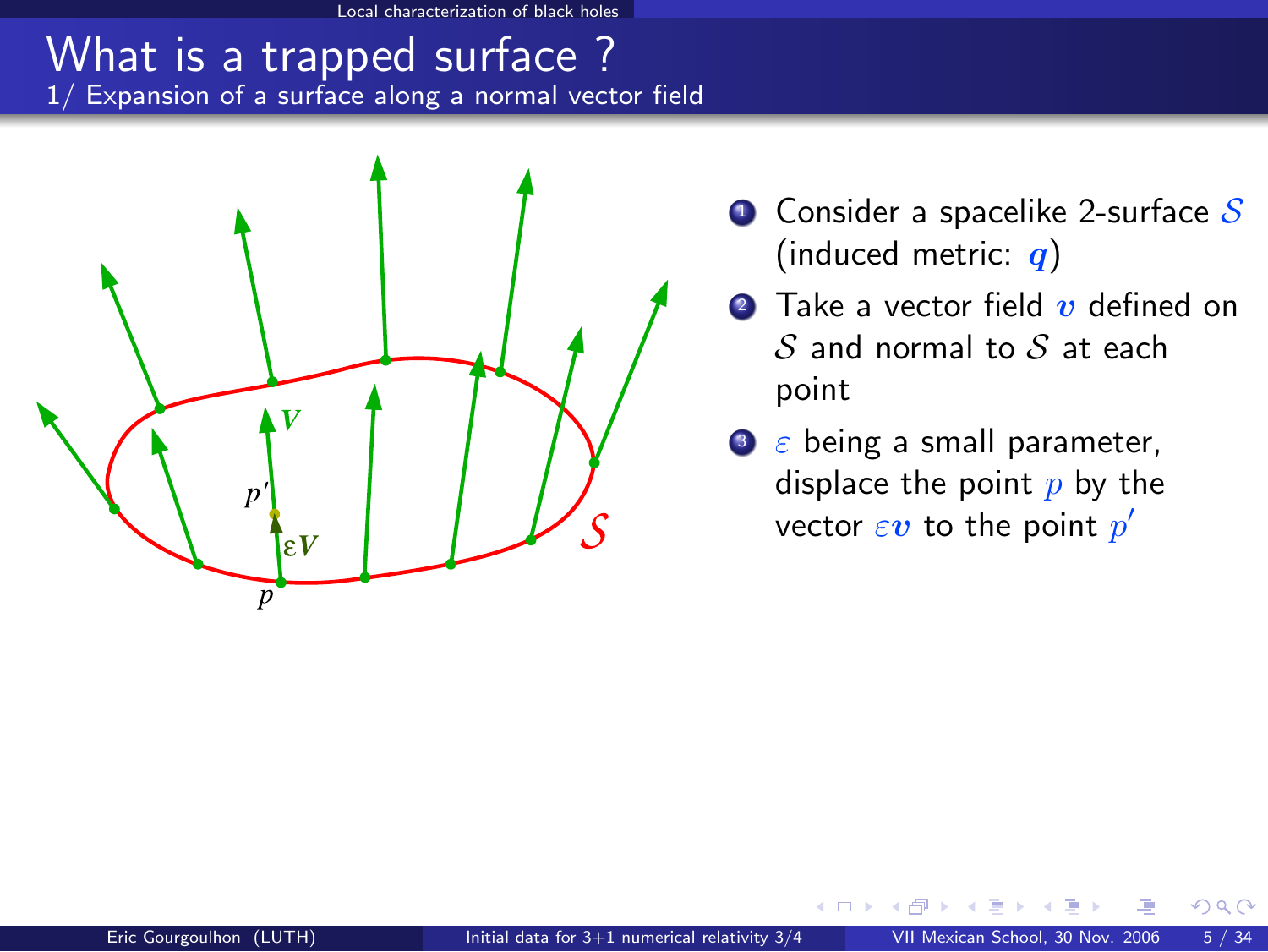al characterization of black holes

#### What is a trapped surface ? 1/ Expansion of a surface along a normal vector field



- $\bullet$  Consider a spacelike 2-surface S (induced metric:  $q$ )
- **2** Take a vector field  $\boldsymbol{v}$  defined on  $S$  and normal to  $S$  at each point
- $\bullet$   $\varepsilon$  being a small parameter, displace the point  $p$  by the vector  $\varepsilon\boldsymbol{v}$  to the point  $p'$
- <sup>4</sup> Do the same for each point in S, keeping the value of  $\varepsilon$  fixed

റെ

4 D F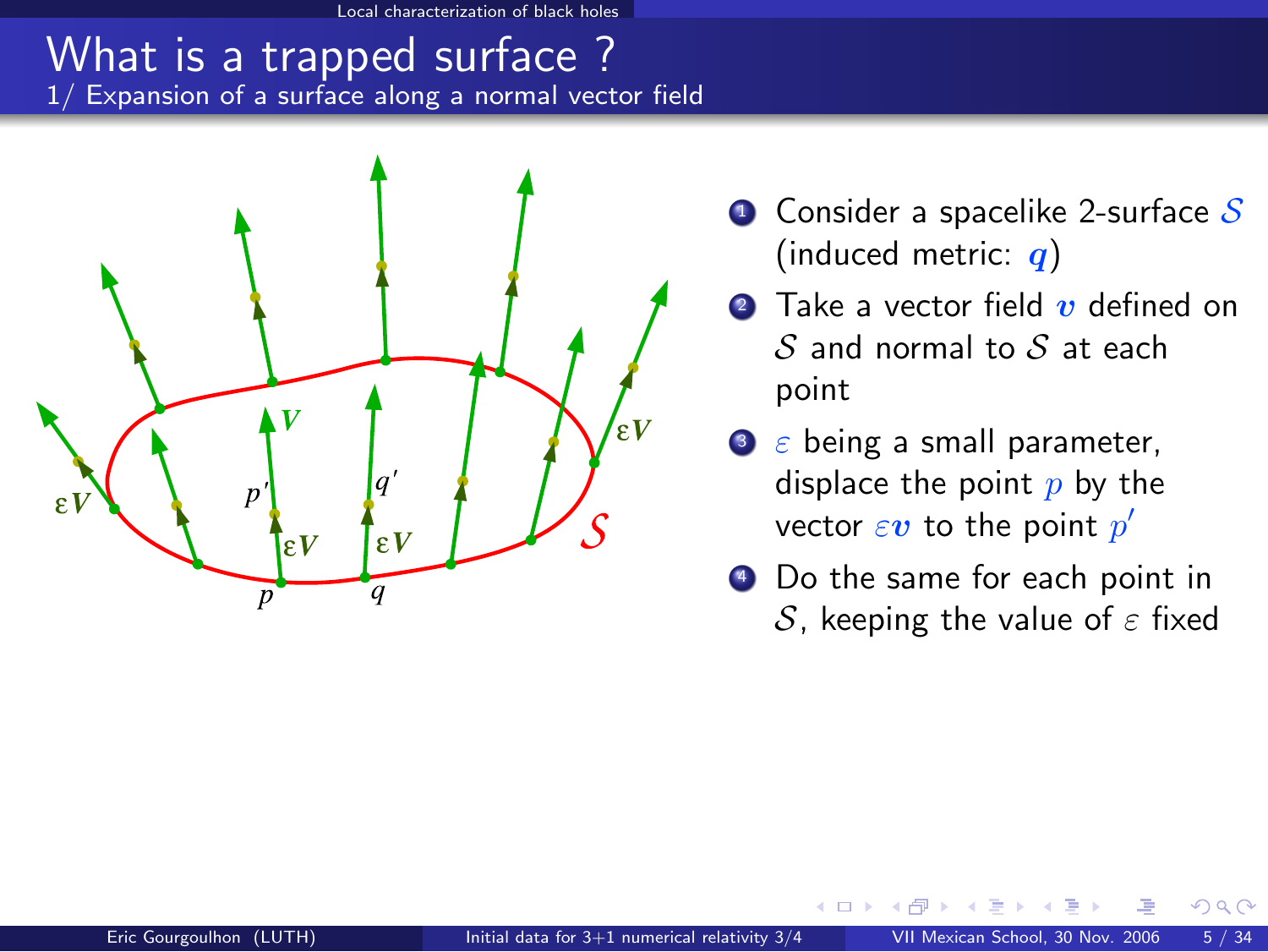Local characterization of black holes

#### What is a trapped surface ? 1/ Expansion of a surface along a normal vector field



- $\bullet$  Consider a spacelike 2-surface S (induced metric:  $q$ )
- **2** Take a vector field  $\boldsymbol{v}$  defined on  $S$  and normal to  $S$  at each point
- $\bullet$   $\varepsilon$  being a small parameter, displace the point  $p$  by the vector  $\varepsilon\boldsymbol{v}$  to the point  $p'$
- <sup>4</sup> Do the same for each point in S, keeping the value of  $\varepsilon$  fixed
- **5** This defines a new surface  $\mathcal{S}'$ (Lie dragging)

4 0 8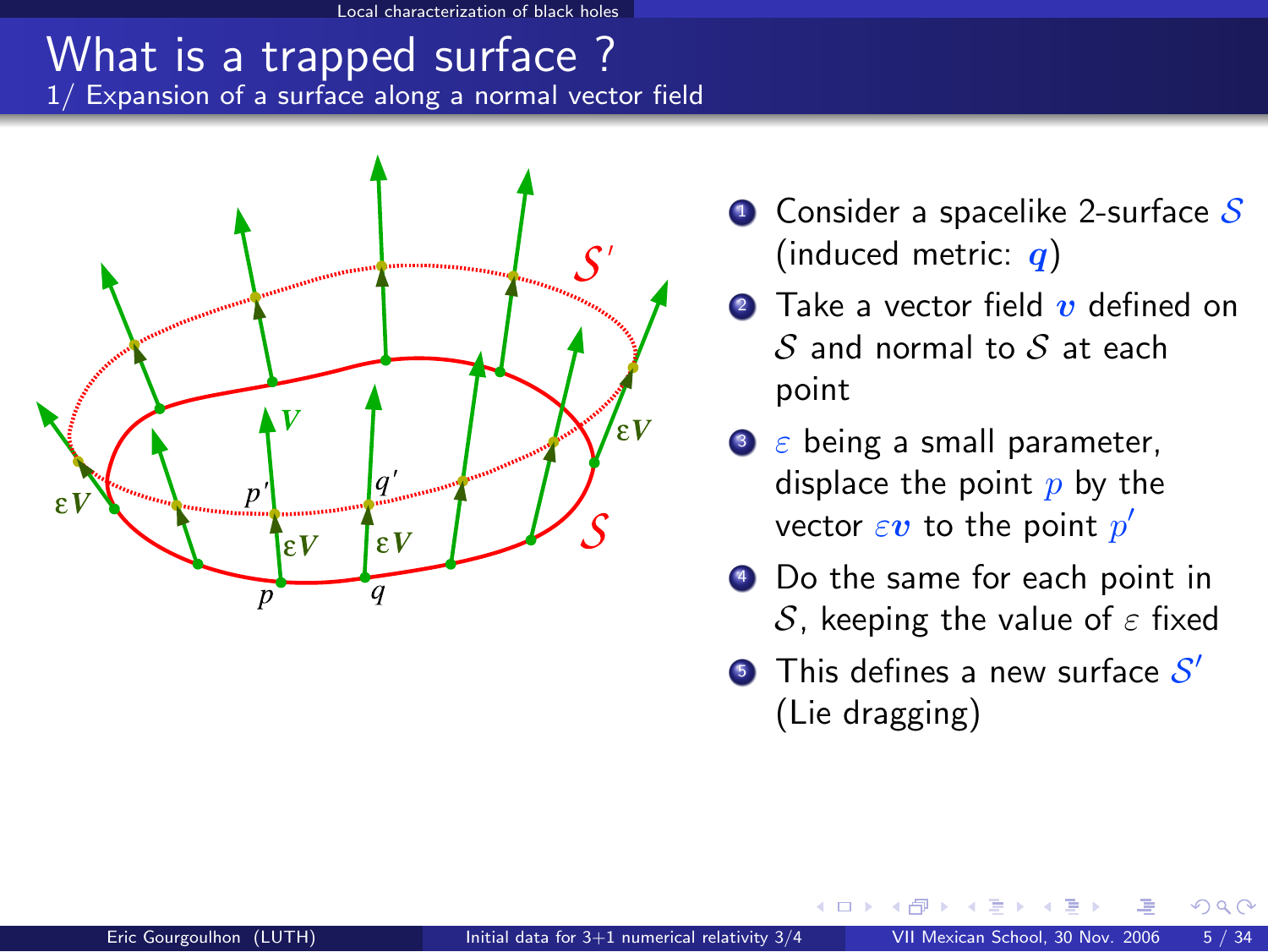characterization of black holes

#### What is a trapped surface ? 1/ Expansion of a surface along a normal vector field



- $\bullet$  Consider a spacelike 2-surface S (induced metric:  $q$ )
- **2** Take a vector field  $\boldsymbol{v}$  defined on  $S$  and normal to  $S$  at each point
- $\bullet$   $\varepsilon$  being a small parameter, displace the point  $p$  by the vector  $\varepsilon\boldsymbol{v}$  to the point  $p'$
- <sup>4</sup> Do the same for each point in S, keeping the value of  $\varepsilon$  fixed
- **5** This defines a new surface  $\mathcal{S}'$ (Lie dragging)

 $\frac{\delta A^{\prime }-\delta A}{\delta A}=\mathcal{L}_{\boldsymbol{v}}$  ln  $\sqrt{q}=q^{\mu \nu }\nabla _{\mu }v_{\nu }$ 

At each point, the expansion of  $S$  along  $v$  is defined from the relative change in

1 ε

 $\overset{(v)}{:=}\lim\limits_{\varepsilon\to 0}$ 

the area element  $\delta A$ :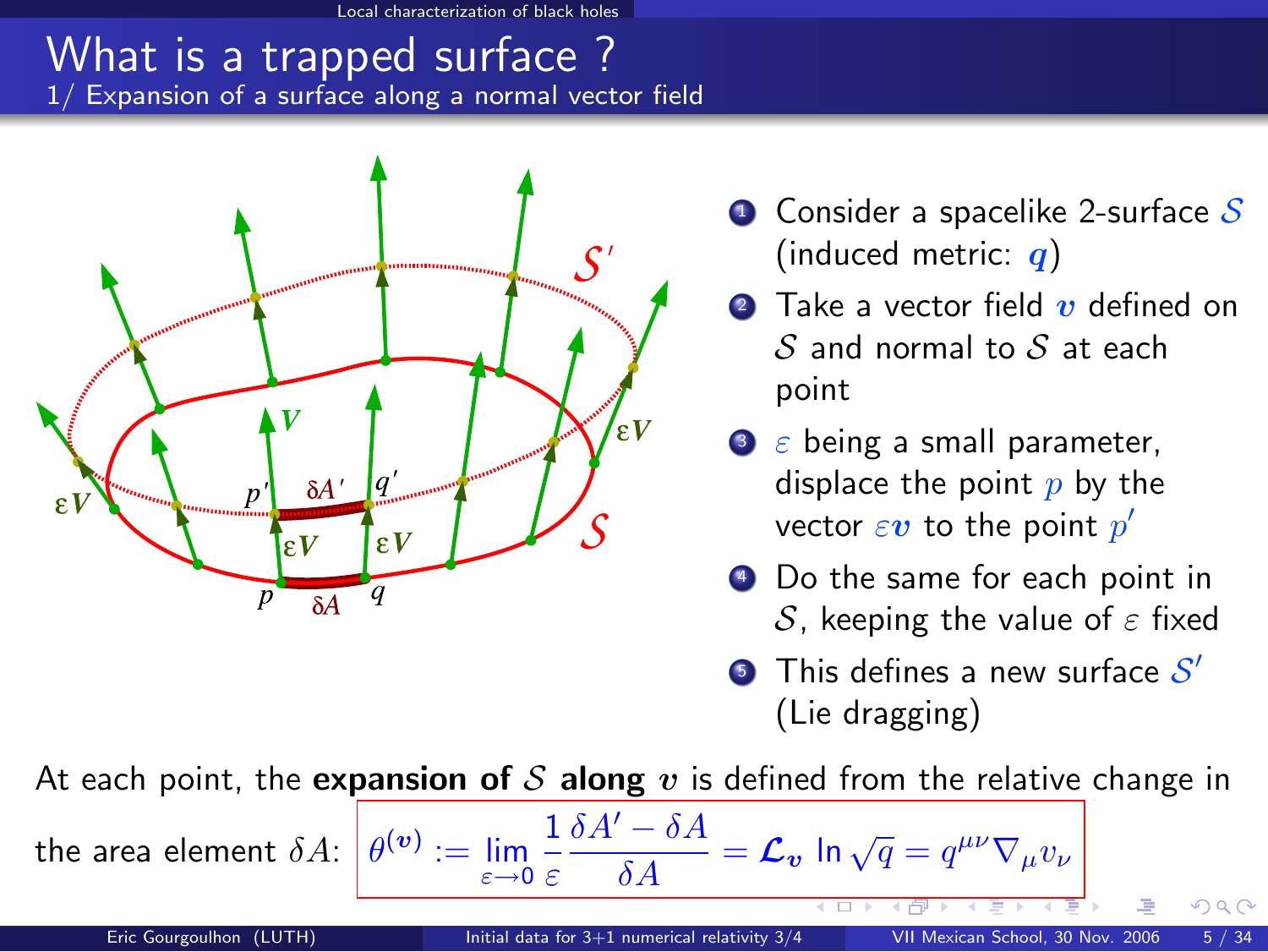$S$  : closed (i.e. compact without boundary) spacelike 2-dimensional surface embedded in spacetime  $(\mathcal{M}, g)$ 

<span id="page-10-0"></span>

4 0 8 1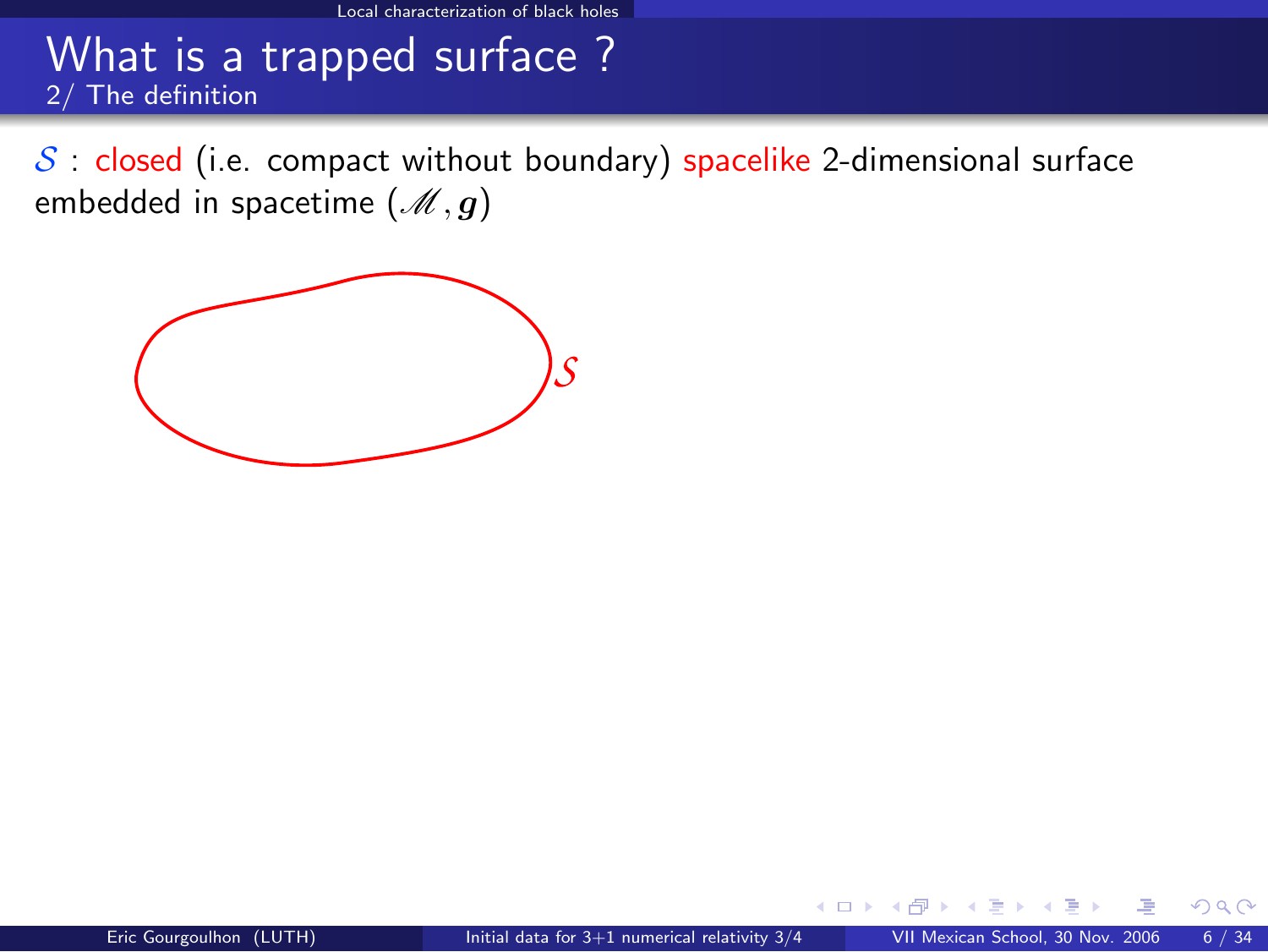$S$  : closed (i.e. compact without boundary) spacelike 2-dimensional surface embedded in spacetime  $(\mathcal{M}, g)$ 



Being spacelike,  $S$  lies outside the light cone

そロト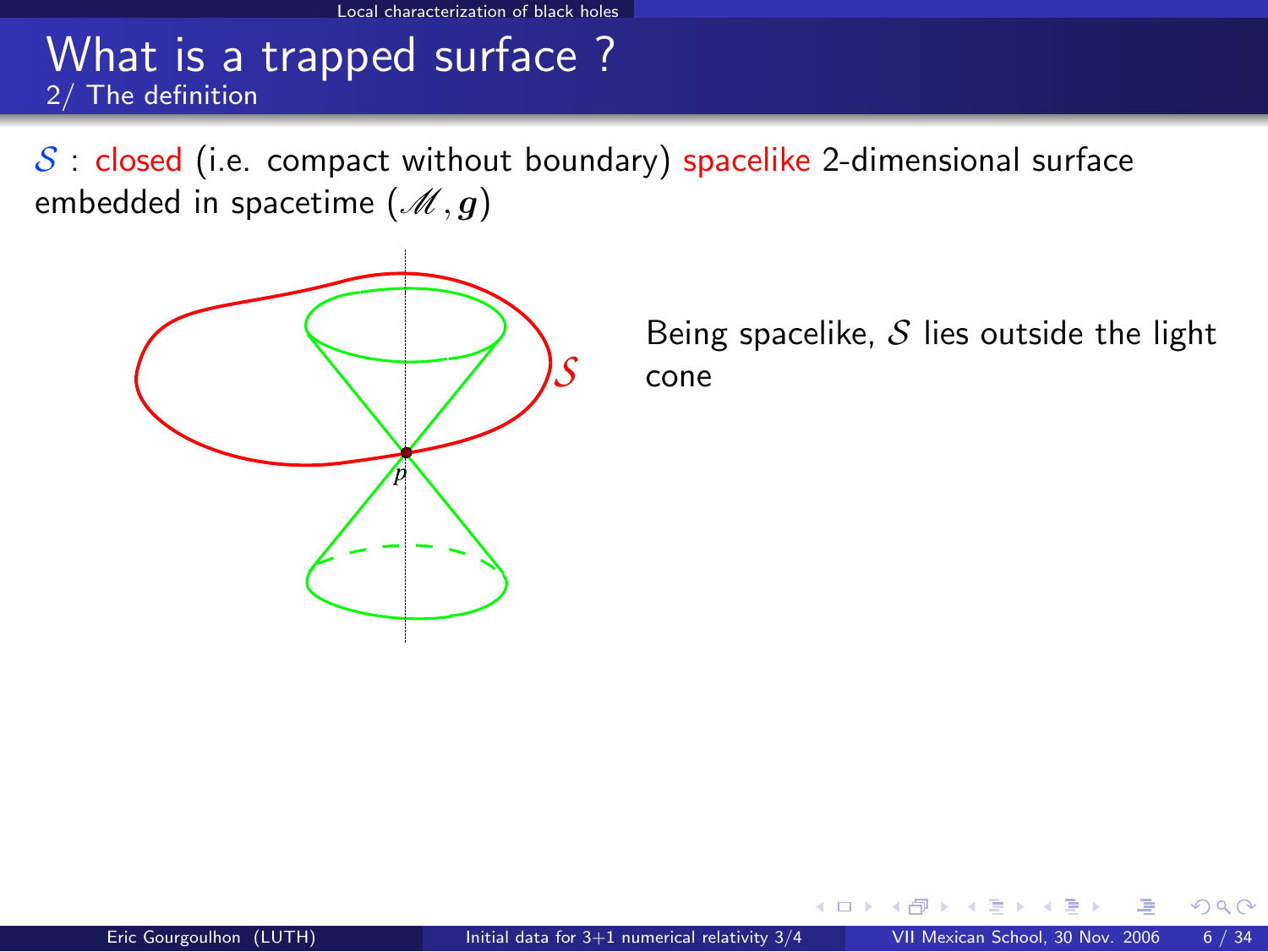$S$ : closed (i.e. compact without boundary) spacelike 2-dimensional surface embedded in spacetime  $(\mathcal{M}, q)$ 



Being spacelike,  $S$  lies outside the light cone

∃ two future-directed null directions orthogonal to  $S$ :

 $\ell =$  outgoing, expansion  $\theta^{(\ell)}$ 

$$
k =
$$
ingoing, expansion  $\theta^{(k)}$ 

In flat space,  $\theta^{(\bm{k})} < 0$  and  $\theta^{(\bm{\ell})} > 0$ 

 $\cap$   $\cap$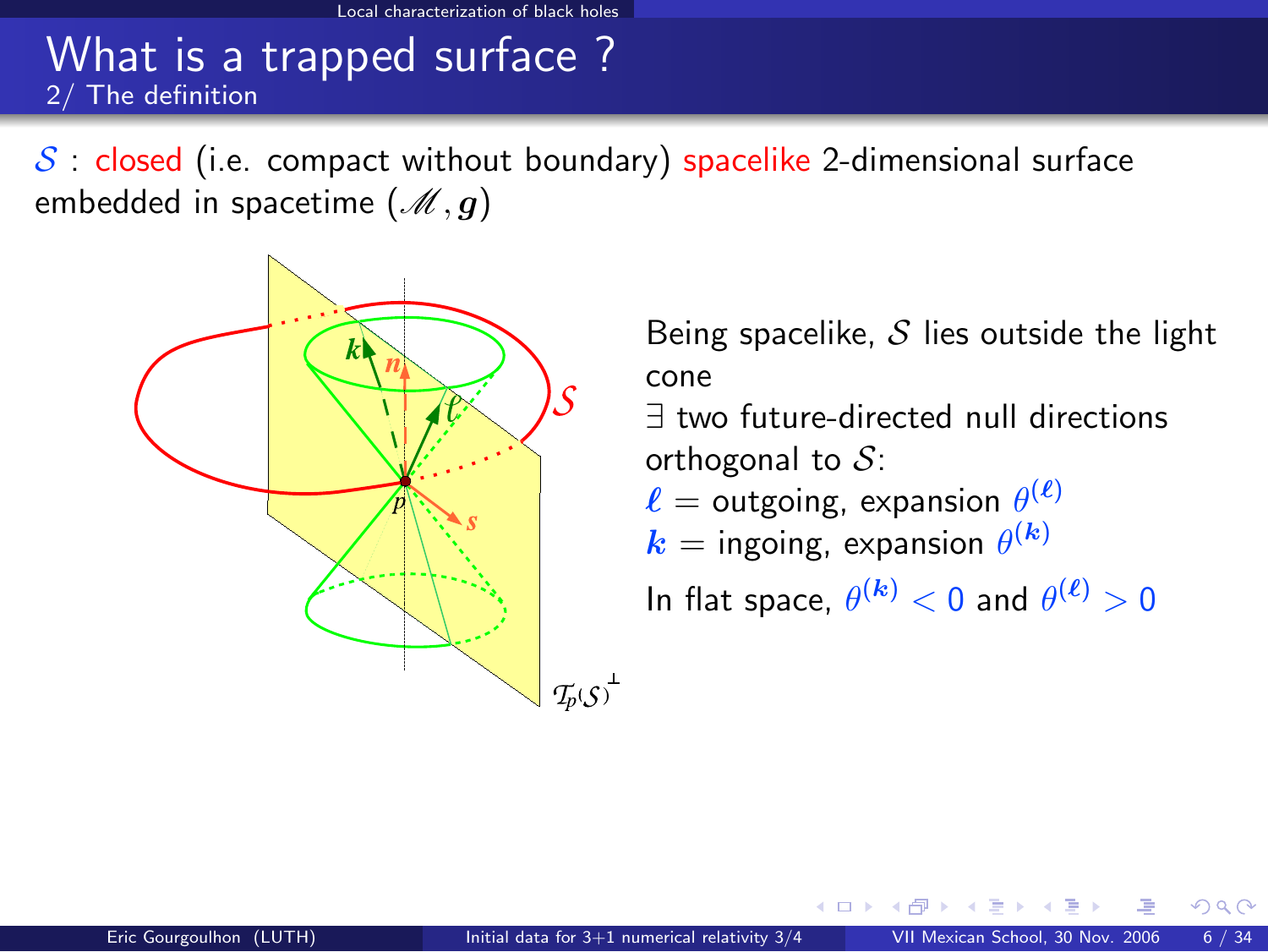$\mathcal{S}$  : closed (i.e. compact without boundary) spacelike 2-dimensional surface embedded in spacetime  $(\mathcal{M}, q)$ 



 $\cap$   $\cap$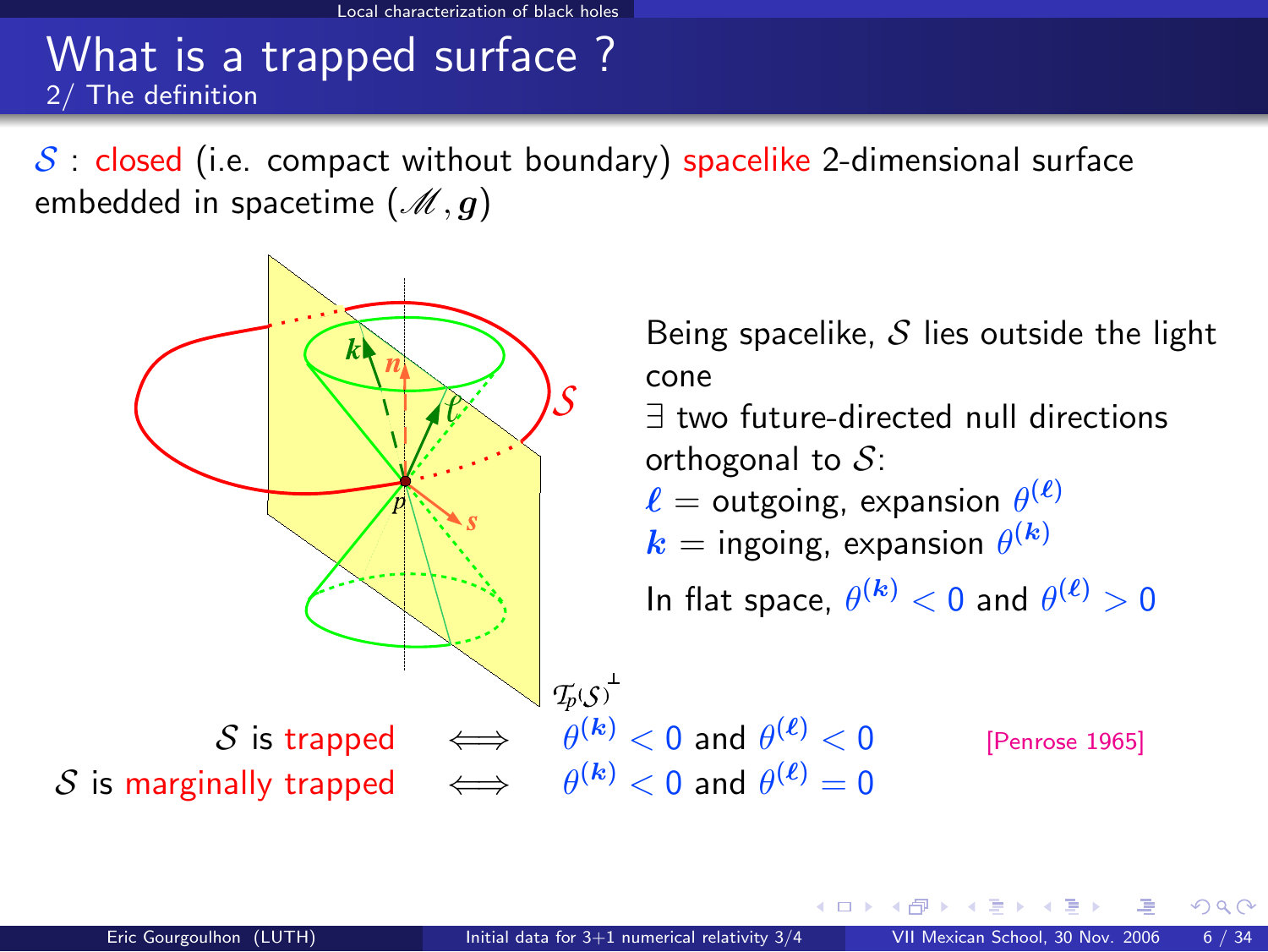$\mathcal{S}$  : closed (i.e. compact without boundary) spacelike 2-dimensional surface embedded in spacetime  $(\mathcal{M}, q)$ 



trapped surface  $=$  **local** concept characterizing very strong gravitational fields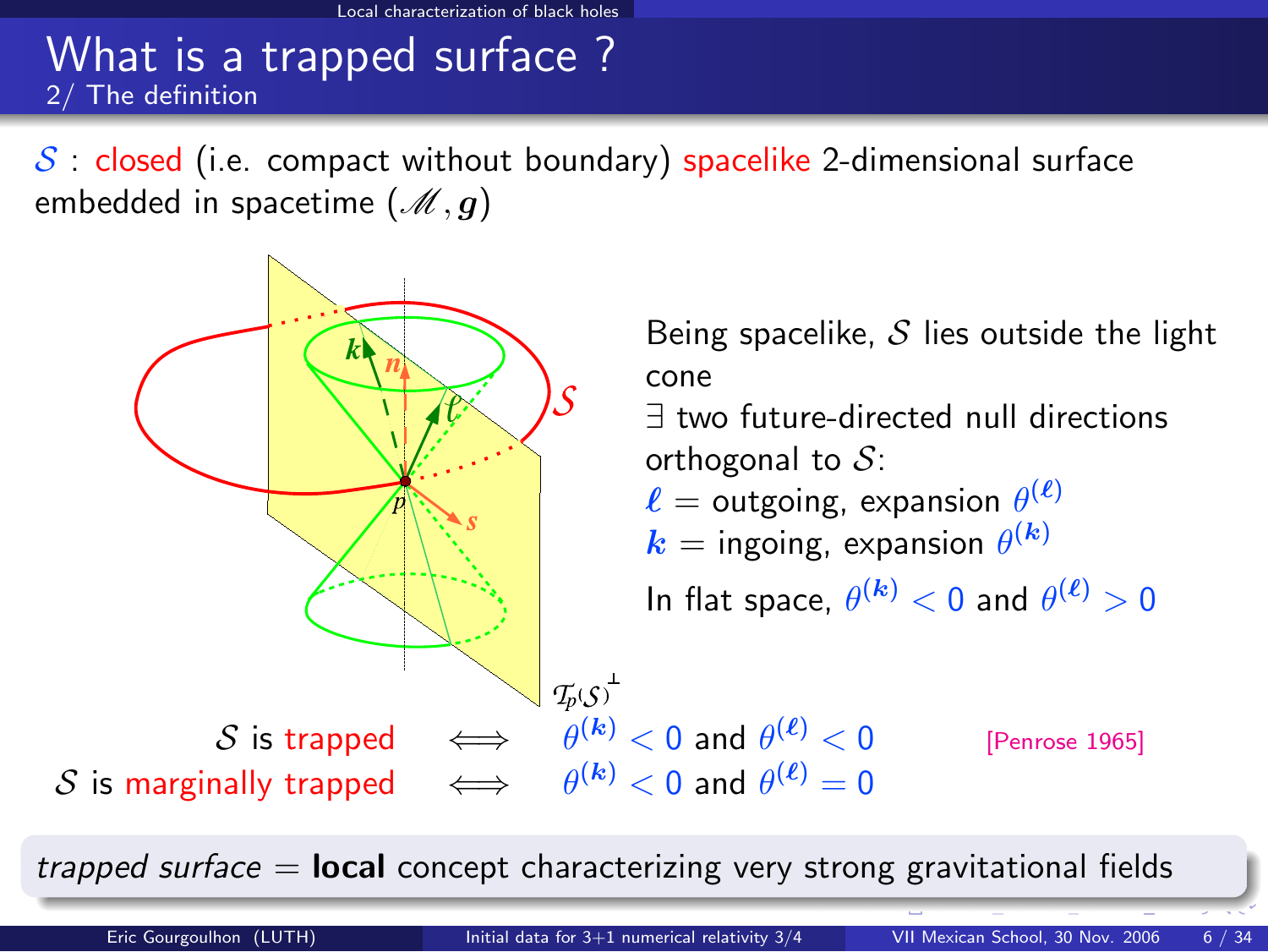# Link with apparent horizons

A closed spacelike 2-surface S is said to be outer trapped (resp. marginally outer trapped  $(MOTS)$ ) iff [\[Hawking & Ellis 1973\]](#page-0-1)

- $\bullet$  the notions of *interior* and *exterior* of S can be defined (for instance spacetime asymptotically flat)  $\Rightarrow \ell$  is chosen to be the *outgoing* null normal and  $k$  to be the *ingoing* one
- $\theta^{(\bm{\ell})} < 0$  (resp.  $\theta^{(\bm{\ell})} = 0$ )

**∢ ロ ≯ - ∢ 何**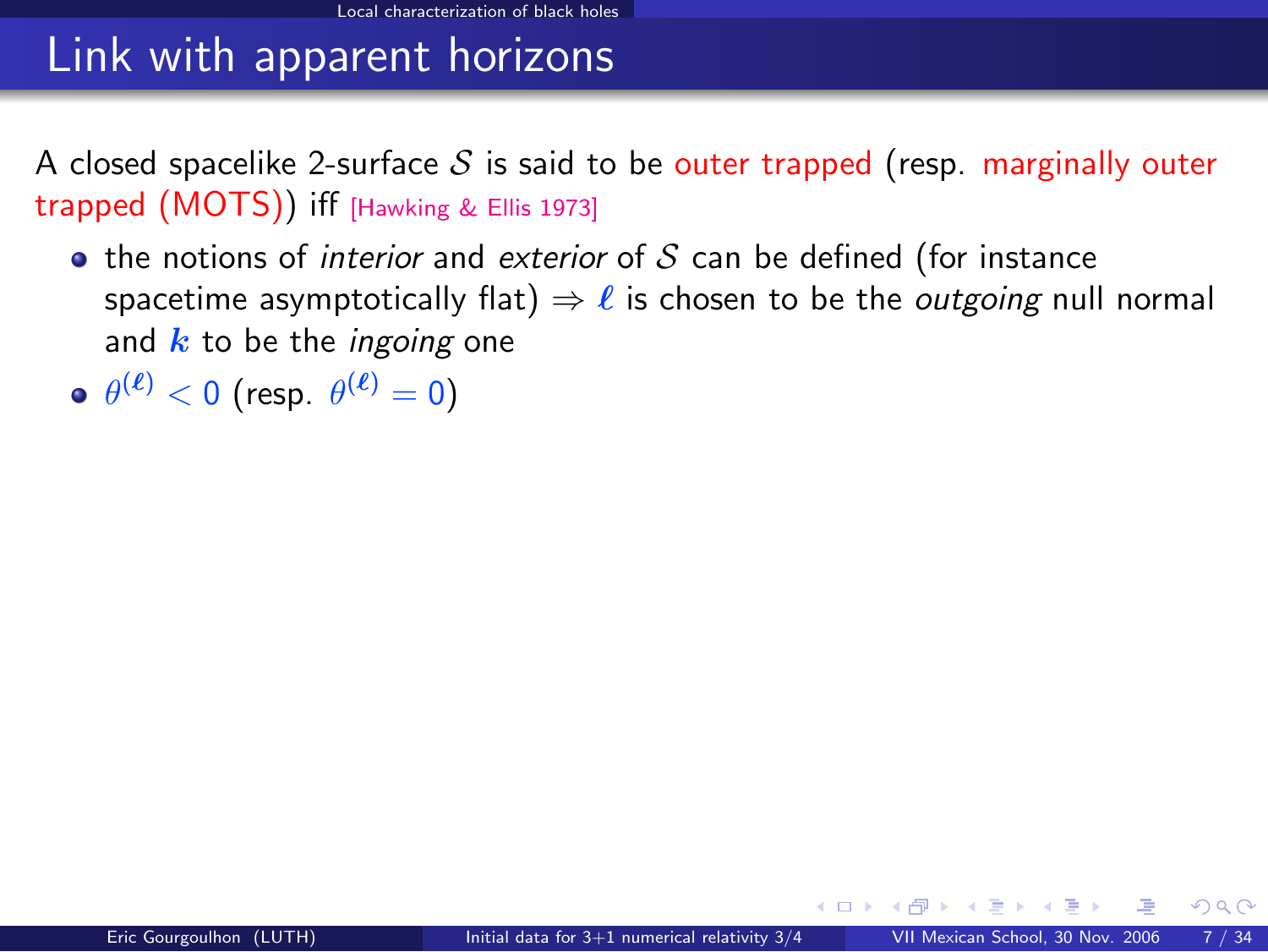# Link with apparent horizons

A closed spacelike 2-surface S is said to be outer trapped (resp. marginally outer trapped  $(MOTS)$ ) iff [\[Hawking & Ellis 1973\]](#page-0-1)

 $\bullet$  the notions of *interior* and *exterior* of S can be defined (for instance spacetime asymptotically flat)  $\Rightarrow \ell$  is chosen to be the *outgoing* null normal and  $k$  to be the *ingoing* one

$$
\bullet \ \theta^{(\ell)} < 0 \ \text{(resp. } \theta^{(\ell)} = 0\text{)}
$$



outer trapped region of  $\Sigma$ :  $\Omega =$  set of points  $p \in \Sigma$  through which there is a outer trapped surface S lying in  $\Sigma$ 

apparent horizon in Σ:  $A =$  connected component of the boundary of  $Ω$ 

Proposition [\[Hawking & Ellis 1973\]](#page-0-1): A smooth  $\implies$  A is a MOTS

 $\Omega$ 

(□ ) (何 )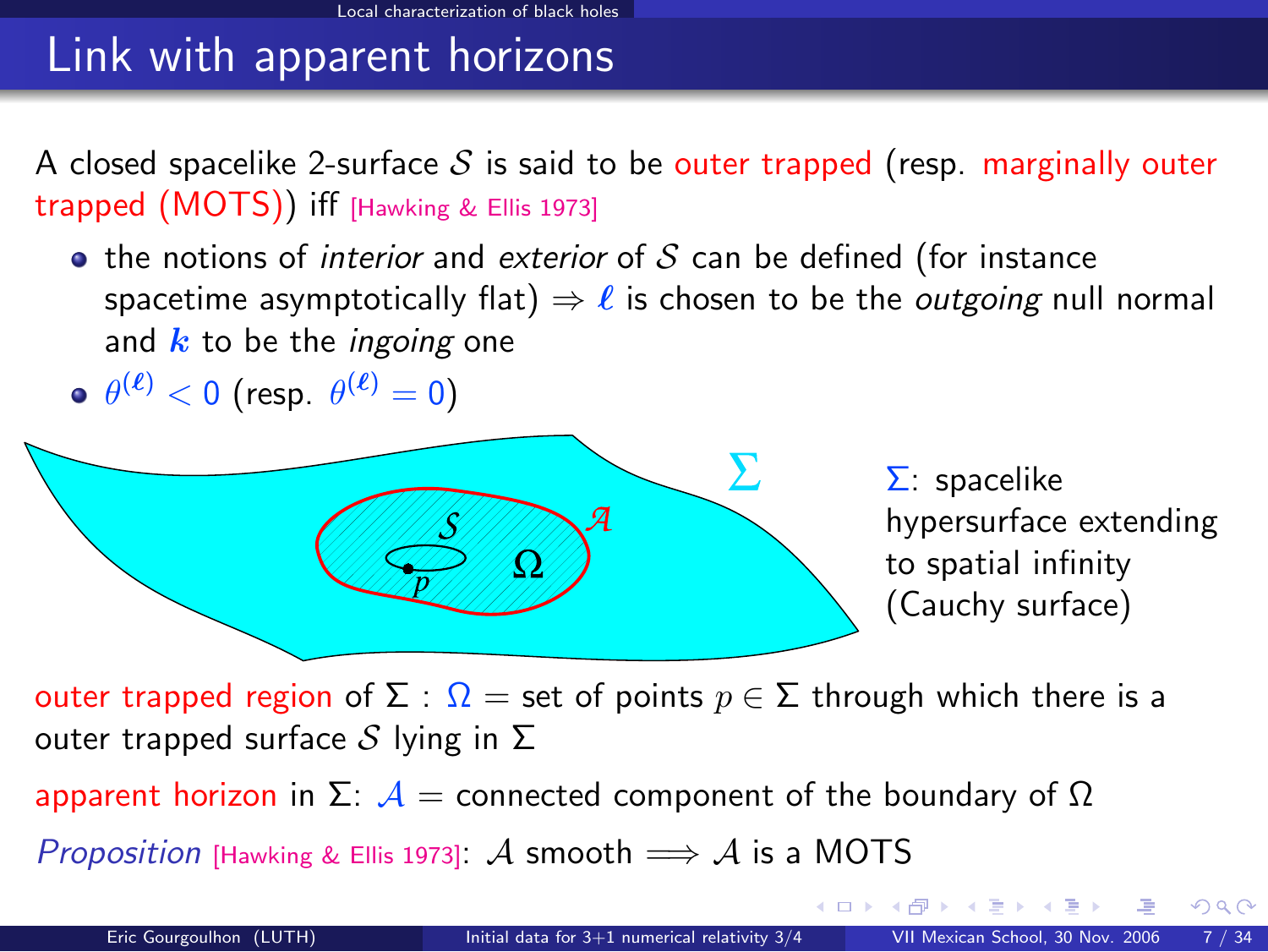# Connection with singularities and black holes

#### Proposition [\[Penrose \(1965\)\]](#page-0-1):

provided that the weak energy condition holds, ∃ a trapped surface  $S \implies \exists$  a singularity in  $(\mathcal{M}, g)$  (in the form of a future inextendible null geodesic)

#### <span id="page-17-1"></span>Proposition [\[Hawking & Ellis \(1973\)\]](#page-0-1): provided that the cosmic censorship conjecture holds,  $\exists$  a trapped surface  $\mathcal{S} \Longrightarrow \exists$  a black hole  $\mathcal{B}$  and  $\mathcal{S} \subset \mathcal{B}$

<span id="page-17-0"></span> $\cap$   $\cap$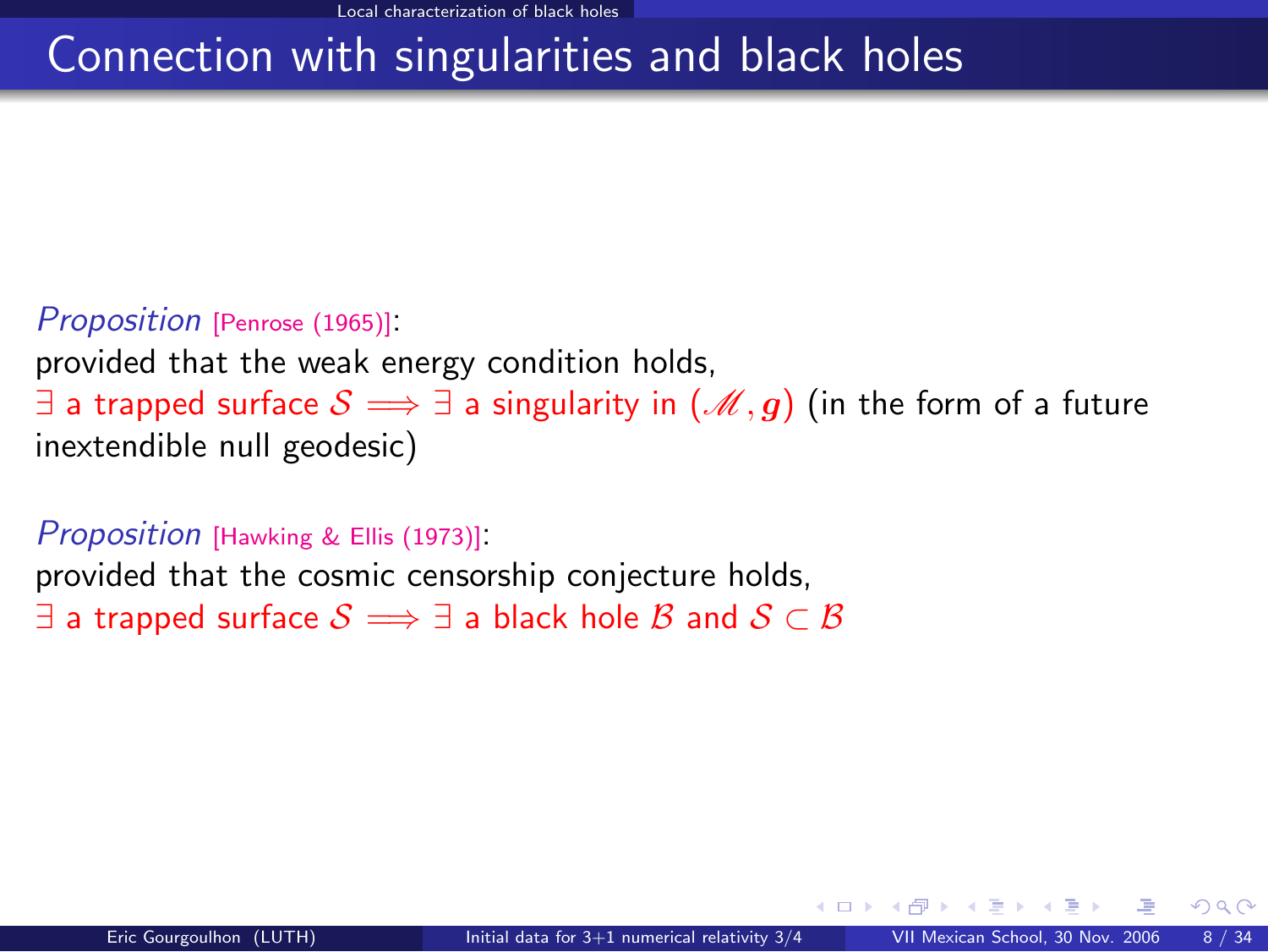A hypersurface H of  $(\mathcal{M}, g)$  is said to be



• a future outer trapping horizon (FOTH) iff

(i)  $H$  foliated by marginally trapped 2-surfaces  $(\theta^{(\bm{k})} < 0$  and  $\theta^{(\bm{\ell})} = 0)$ (ii)  $\mathcal{L}_{\bm{k}} \, \theta^{(\bm{\ell})} < 0$  (locally outermost trapped surf.)

[\[Hayward, PRD](http://link.aps.org/abstract/PRD/v49/p6467) 49, 6467 (1994)]

<span id="page-18-0"></span>∢⊡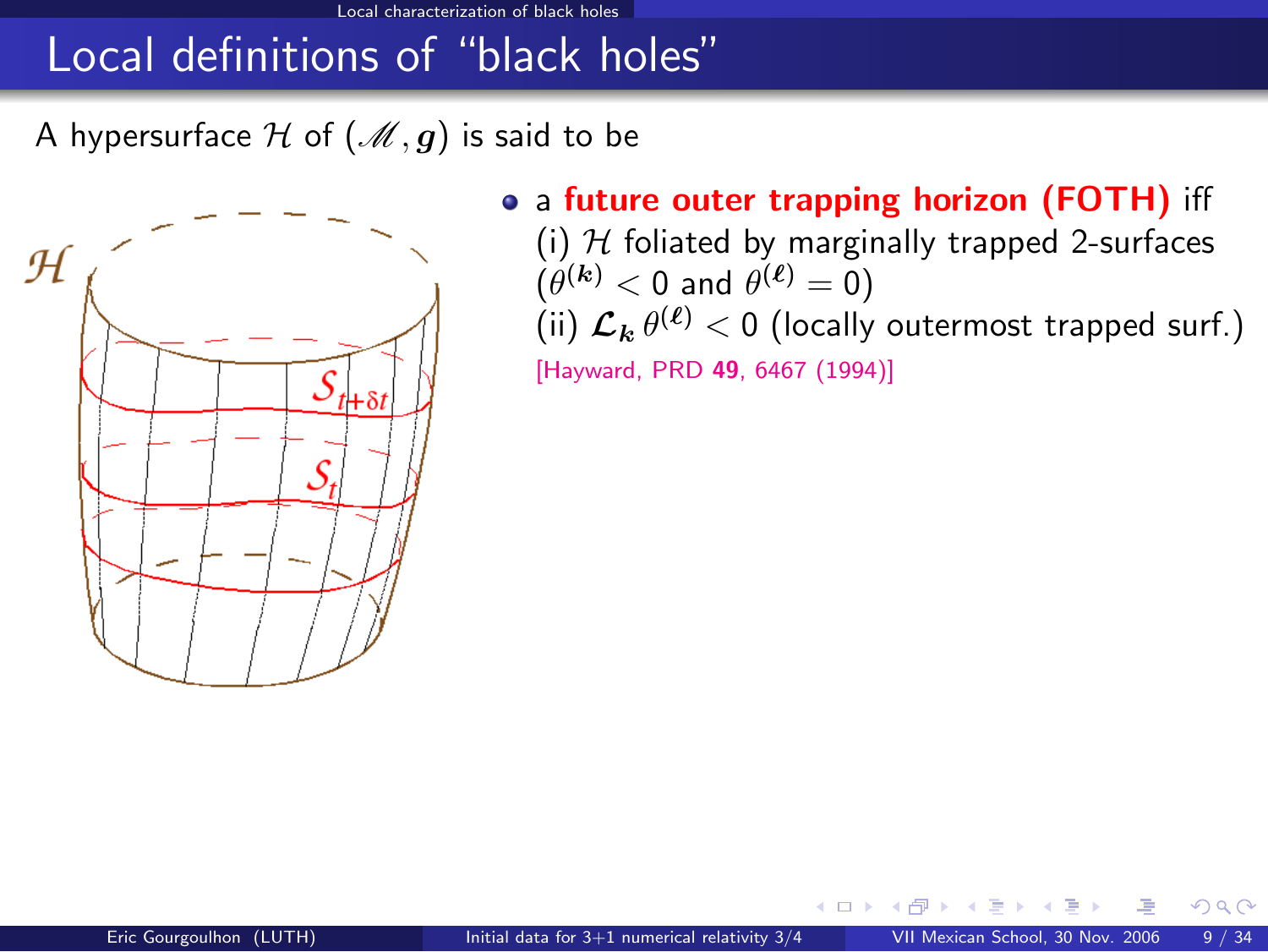#### Local characterization of black holes

#### Local definitions of "black holes"

A hypersurface H of  $(M, g)$  is said to be



• a future outer trapping horizon (FOTH) iff (i)  $H$  foliated by marginally trapped 2-surfaces  $(\theta^{(\bm{k})} < 0$  and  $\theta^{(\bm{\ell})} = 0)$ (ii)  $\mathcal{L}_{\bm{k}} \, \theta^{(\bm{\ell})} < 0$  (locally outermost trapped surf.)

[\[Hayward, PRD](http://link.aps.org/abstract/PRD/v49/p6467) 49, 6467 (1994)]

- a dynamical horizon (DH) iff
	- (i)  $H$  foliated by marginally trapped 2-surfaces (ii)  $H$  spacelike

[\[Ashtekar & Krishnan, PRL](http://link.aps.org/abstract/PRL/v89/e261101) 89 261101 (2002)]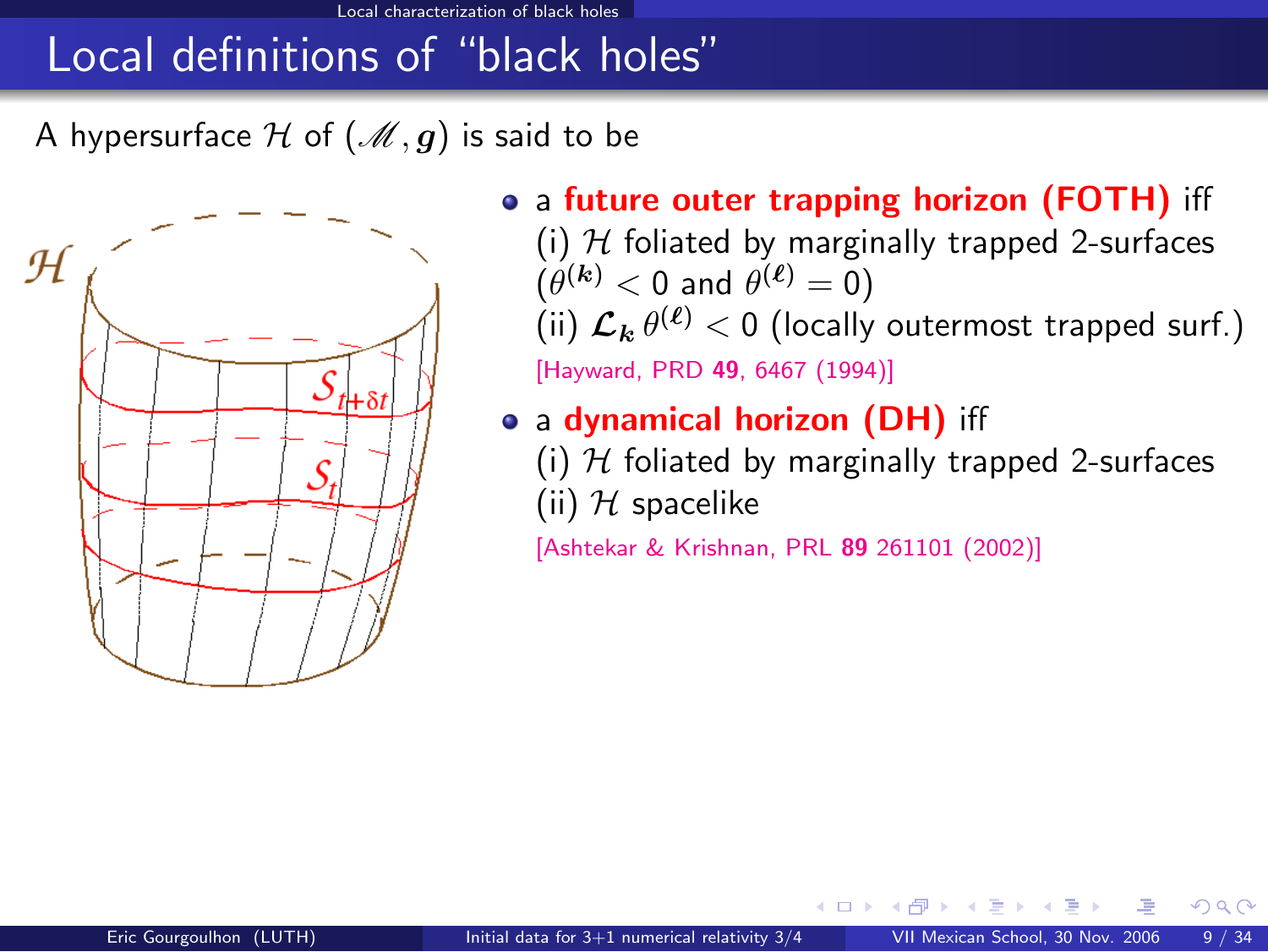A hypersurface H of  $(\mathcal{M}, g)$  is said to be



• a future outer trapping horizon (FOTH) iff (i)  $H$  foliated by marginally trapped 2-surfaces  $(\theta^{(\bm{k})} < 0$  and  $\theta^{(\bm{\ell})} = 0)$ (ii)  $\mathcal{L}_{\bm{k}} \, \theta^{(\bm{\ell})} < 0$  (locally outermost trapped surf.)

[\[Hayward, PRD](http://link.aps.org/abstract/PRD/v49/p6467) 49, 6467 (1994)]

- a dynamical horizon (DH) iff
	- (i)  $H$  foliated by marginally trapped 2-surfaces (ii)  $H$  spacelike

<span id="page-20-0"></span>[\[Ashtekar & Krishnan, PRL](http://link.aps.org/abstract/PRL/v89/e261101) 89 261101 (2002)]

- a non-expanding horizon (NEH) iff
	- (i)  $H$  is null (null normal  $\ell$ )  $(iii) \theta^{(\ell)} = 0$  [Hájiček (1973)]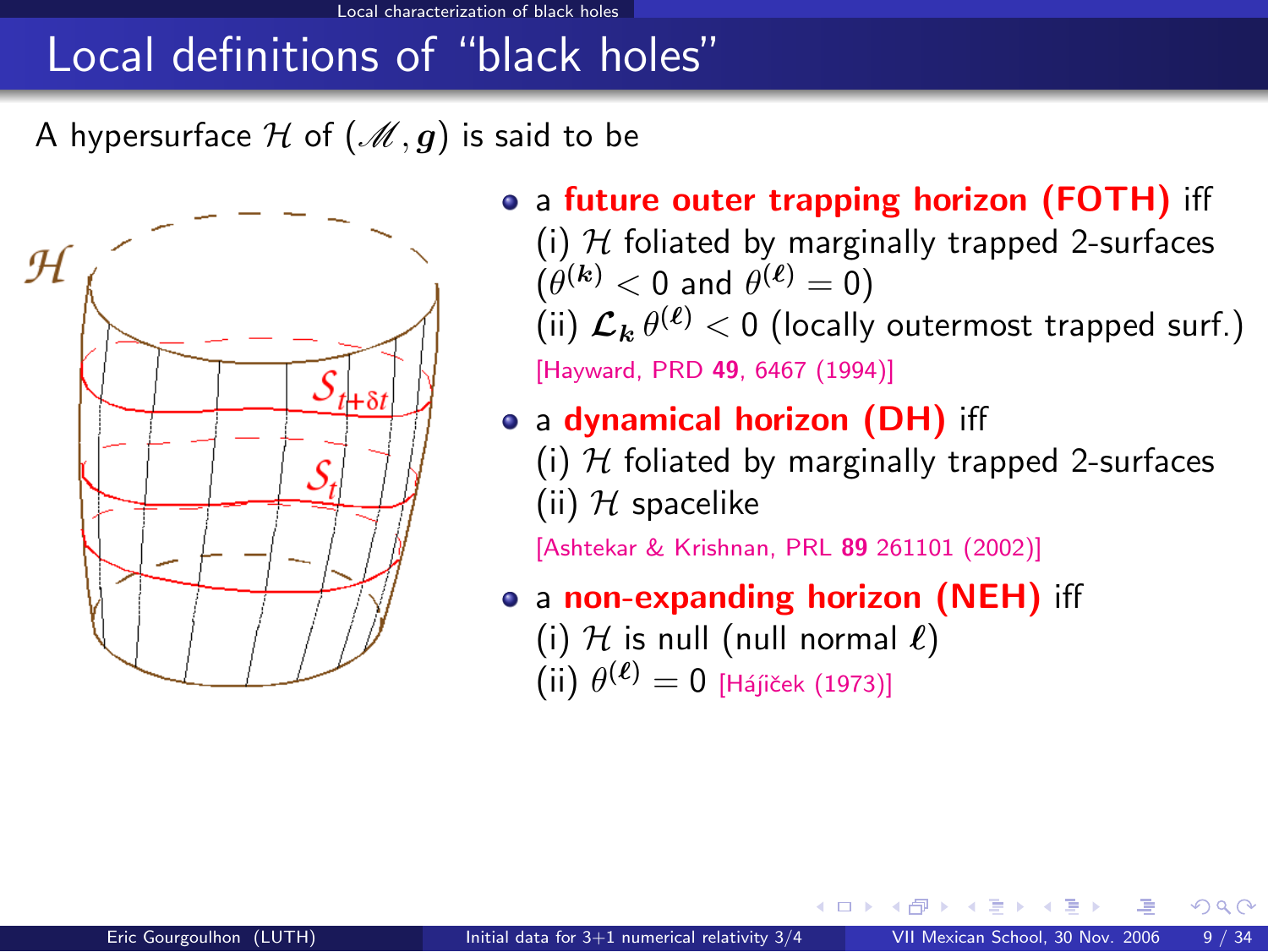A hypersurface H of  $(\mathcal{M}, g)$  is said to be



- a future outer trapping horizon (FOTH) iff (i)  $H$  foliated by marginally trapped 2-surfaces  $(\theta^{(\bm{k})} < 0$  and  $\theta^{(\bm{\ell})} = 0)$ (ii)  $\mathcal{L}_{\bm{k}} \, \theta^{(\bm{\ell})} < 0$  (locally outermost trapped surf.) [\[Hayward, PRD](http://link.aps.org/abstract/PRD/v49/p6467) 49, 6467 (1994)]
- a dynamical horizon (DH) iff
	- (i)  $H$  foliated by marginally trapped 2-surfaces (ii)  $H$  spacelike

[\[Ashtekar & Krishnan, PRL](http://link.aps.org/abstract/PRL/v89/e261101) 89 261101 (2002)]

- a non-expanding horizon (NEH) iff
	- (i)  $H$  is null (null normal  $\ell$ )
	- $(iii) \theta^{(\ell)} = 0$  [Hájiček (1973)]
- an isolated horizon (IH) iff
	- (i)  $H$  is a non-expanding horizon

(ii)  $H$ 's full geometry is not evolving along the null generators:  $[\mathcal{L}_\ell, \hat{\nabla}] = 0$ 

<span id="page-21-0"></span>[\[Ashtekar, Beetle & Fairh](http://stacks.iop.org/0264-9381/16/L1)[ur](#page-20-0)[st,](http://stacks.iop.org/0264-9381/16/L1)[C](http://stacks.iop.org/0264-9381/16/L1)[Q](#page-17-0)[G](#page-18-0) [16](#page-23-0)[,](#page-1-0) [L1](#page-2-0) [\(1](#page-24-0)[99](#page-1-0)[9](#page-2-0)[\)\]](#page-23-0)  $\Omega$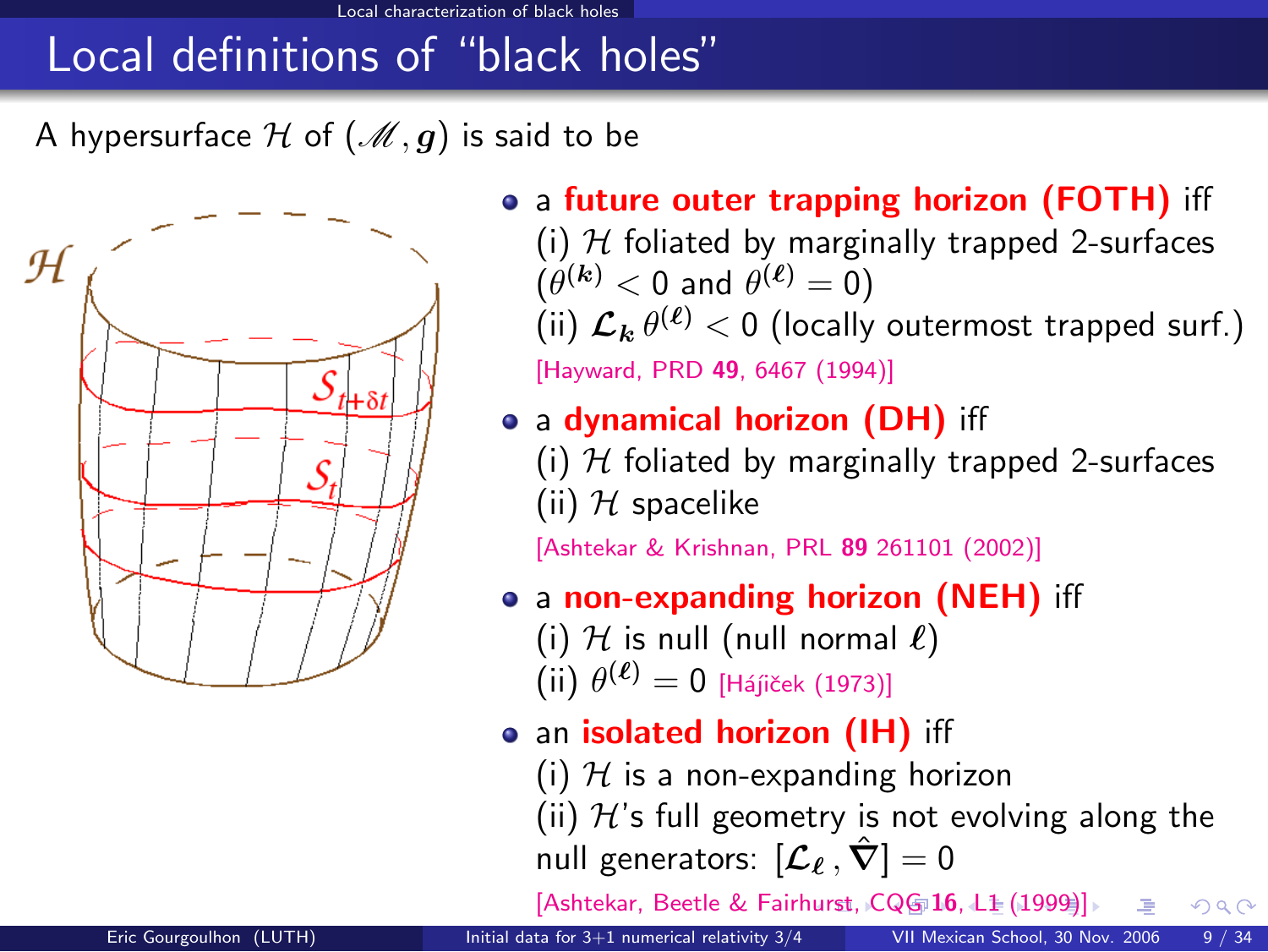A hypersurface H of  $(\mathcal{M}, g)$  is said to be



BH in equilibrium (e.g.  $Kerr$ ) = IH  $BH$  out of equilibrium  $= DH$ generic  $BH =$  FOTH

- a future outer trapping horizon (FOTH) iff (i)  $H$  foliated by marginally trapped 2-surfaces  $(\theta^{(\bm{k})} < 0$  and  $\theta^{(\bm{\ell})} = 0)$ 
	- (ii)  $\mathcal{L}_{\bm{k}} \, \theta^{(\bm{\ell})} < 0$  (locally outermost trapped surf.) [\[Hayward, PRD](http://link.aps.org/abstract/PRD/v49/p6467) 49, 6467 (1994)]
- a dynamical horizon (DH) iff
	- (i)  $H$  foliated by marginally trapped 2-surfaces (ii)  $H$  spacelike

[\[Ashtekar & Krishnan, PRL](http://link.aps.org/abstract/PRL/v89/e261101) 89 261101 (2002)]

- a non-expanding horizon (NEH) iff
	- (i)  $H$  is null (null normal  $\ell$ )  $(iii) \theta^{(\ell)} = 0$  [Hájiček (1973)]
- an isolated horizon (IH) iff
	- (i)  $H$  is a non-expanding horizon
	- (ii)  $H$ 's full geometry is not evolving along the null generators:  $[\mathcal{L}_\ell, \hat{\nabla}] = 0$

<span id="page-22-0"></span>[\[Ashtekar, Beetle & Fairh](http://stacks.iop.org/0264-9381/16/L1)[ur](#page-21-0)[st,](http://stacks.iop.org/0264-9381/16/L1)[C](http://stacks.iop.org/0264-9381/16/L1)[Q](#page-17-0)[G](#page-18-0) [16](#page-23-0)[,](#page-1-0) [L1](#page-2-0)[\(1](#page-24-0)[99](#page-1-0)[9](#page-2-0)[\)\]](#page-23-0)  $\Omega$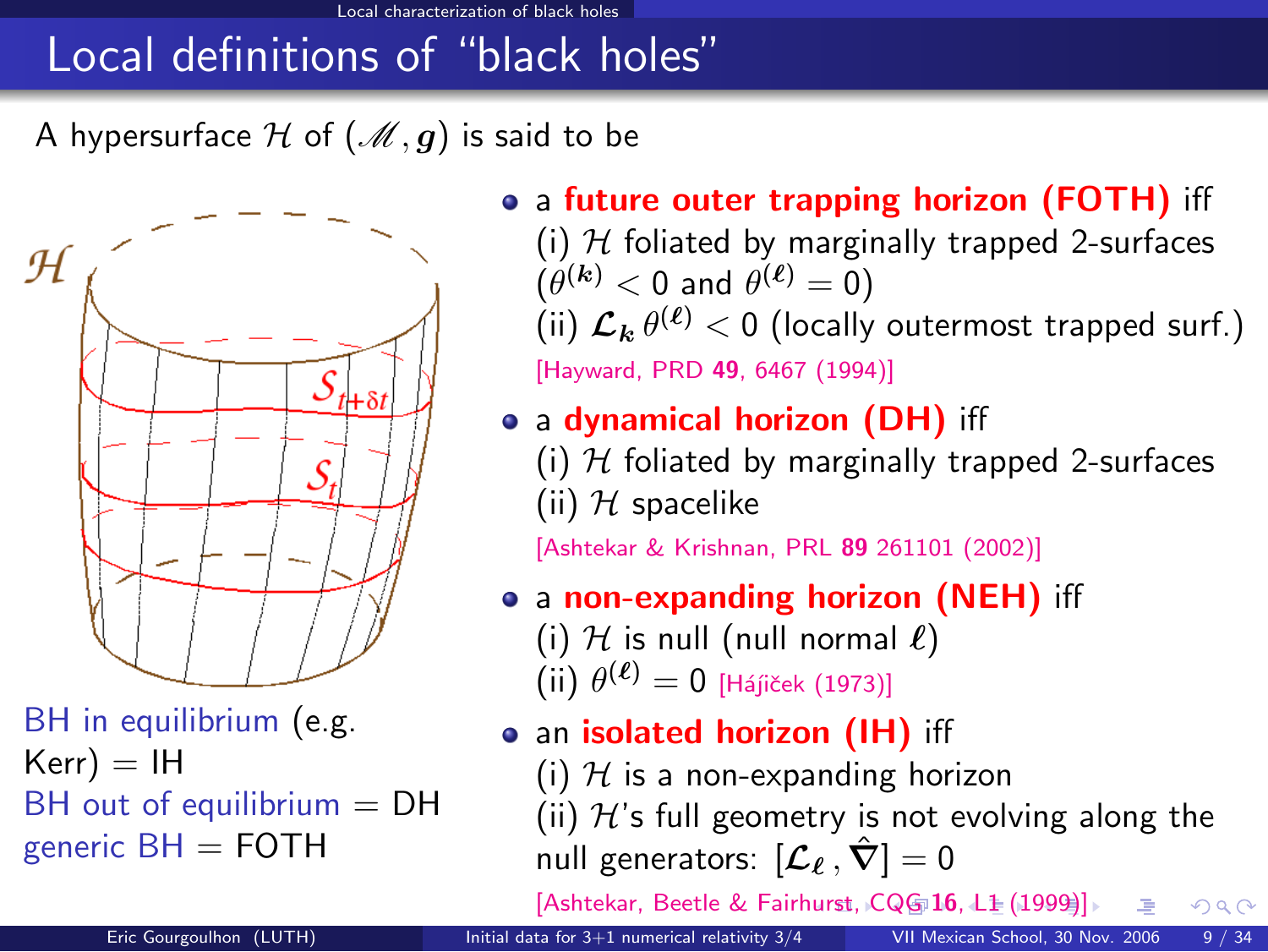### Dynamics of these new horizons

The *trapping horizons* and *dynamical horizons* have their **own dynamics**, ruled by Einstein equations.

In particular, one can establish for them

• existence and (partial) uniqueness theorems

[\[Andersson, Mars & Simon, PRL](http://link.aps.org/abstract/PRL/v95/e111102) <sup>95</sup>, 111102 (2005)],

[\[Ashtekar & Galloway, Adv. Theor. Math. Phys.](http://arxiv.org/abs/gr-qc/0503109) 9, 1 (2005)]

- **•** first and second laws of black hole mechanics [\[Ashtekar & Krishnan, PRD](http://link.aps.org/abstract/PRD/v68/e104030) <sup>68</sup>, 104030 (2003)], [Hayward, PRD <sup>70</sup>[, 104027 \(2004\)\]](http://link.aps.org/abstract/PRD/v70/e104027)
- a viscous fluid bubble analogy ("membrane paradigm" as for the event horizon), leading to a Navier-Stokes-like equation and a **positive** bulk viscosity (event horizon  $=$  negative bulk viscosity) [\[Gourgoulhon, PRD](http://link.aps.org/abstract/PRD/v72/e104007) <sup>72</sup>, 104007 (2005)], [\[Gourgoulhon & Jaramillo, PRD](http://link.aps.org/abstract/PRD/v74/e087502) <sup>74</sup>, 087502 (2006)]

Reviews: [\[Ashtekar & Krishnan, Liv. Rev. Relat.](http://www.livingreviews.org/lrr-2004-10) <sup>7</sup>, 10 (2004)], [\[Booth, Can. J. Phys.](http://arxiv.org/abs/gr-qc/0508107) <sup>83</sup>, 1073 (2005)], [\[Gourgoulhon & Jaramillo, Phys. Rep.](http://authors.elsevier.com/sd/article/S0370157305004394) 423, 159 (2006)]

<span id="page-23-0"></span>メロト メ何 トメ ミト メミト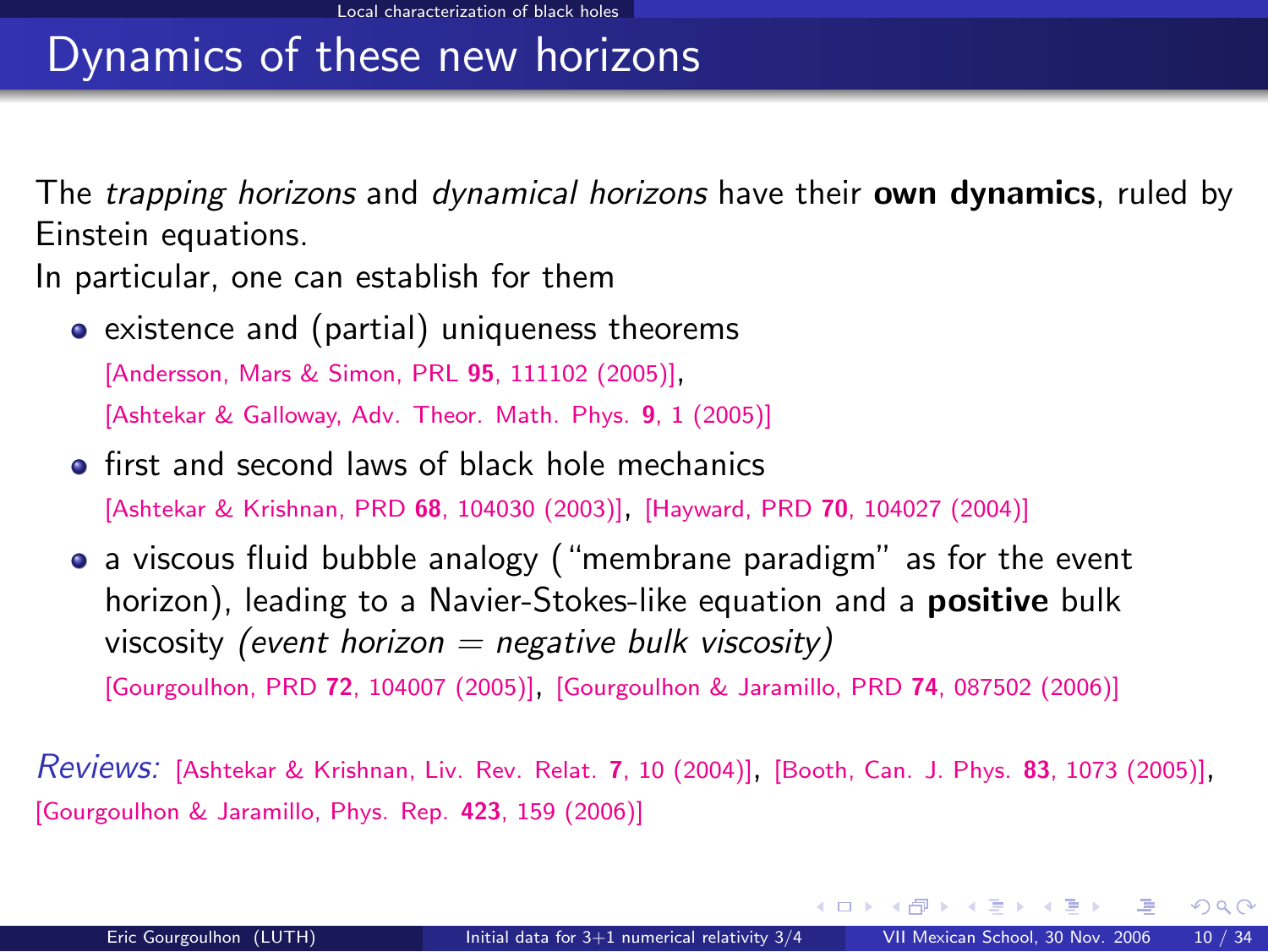#### **Outline**

#### [Local characterization of black holes](#page-2-0)

#### <sup>2</sup> [Trapping horizon boundary condition for XCTS](#page-24-0)

[Initial data for binary BH: momentarily static data](#page-45-0)

<span id="page-24-0"></span>÷. **SIL**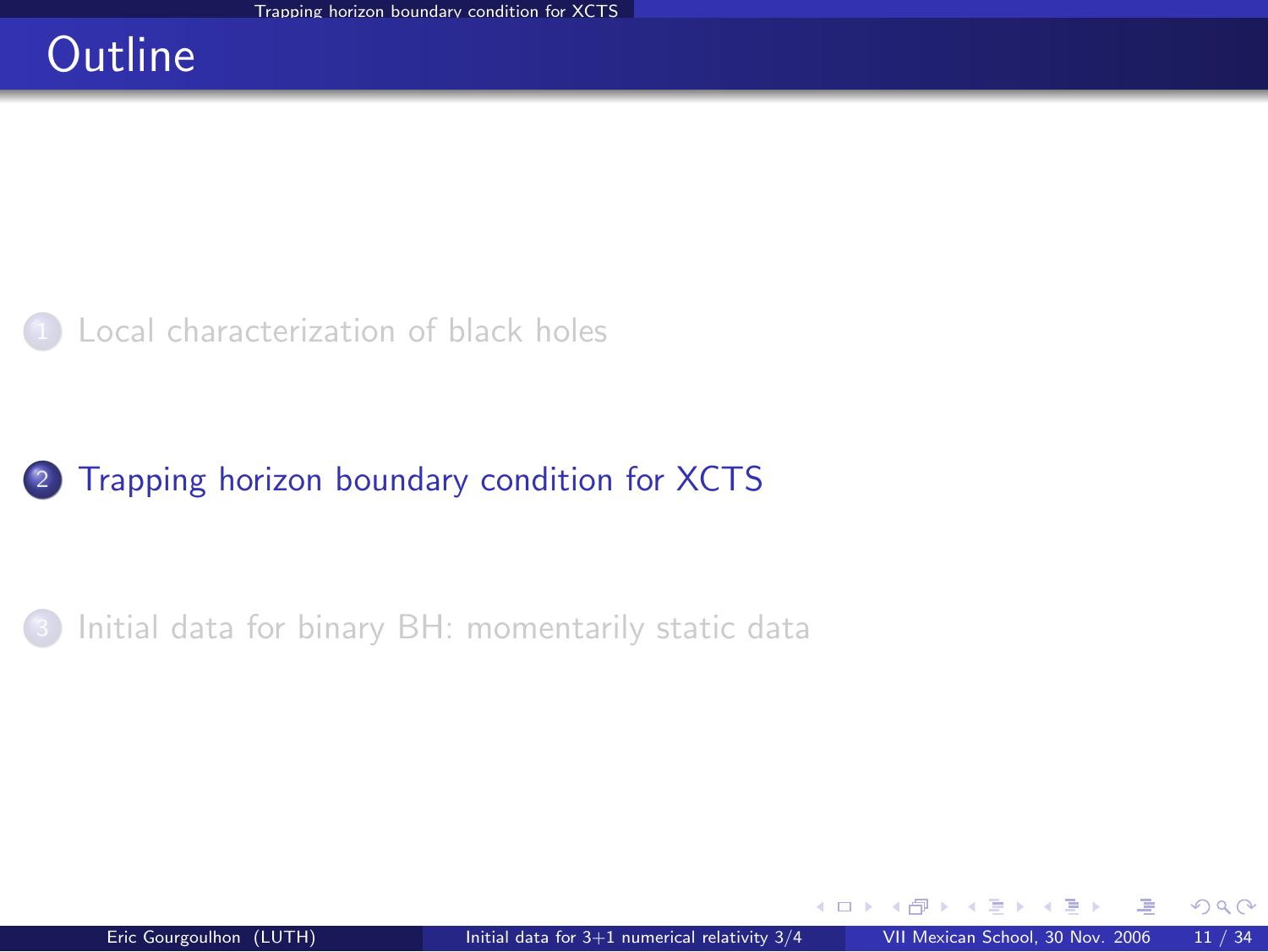#### Black hole excision

Excision method to deal with black holes: excise from the numerical domain a region containing the singularity

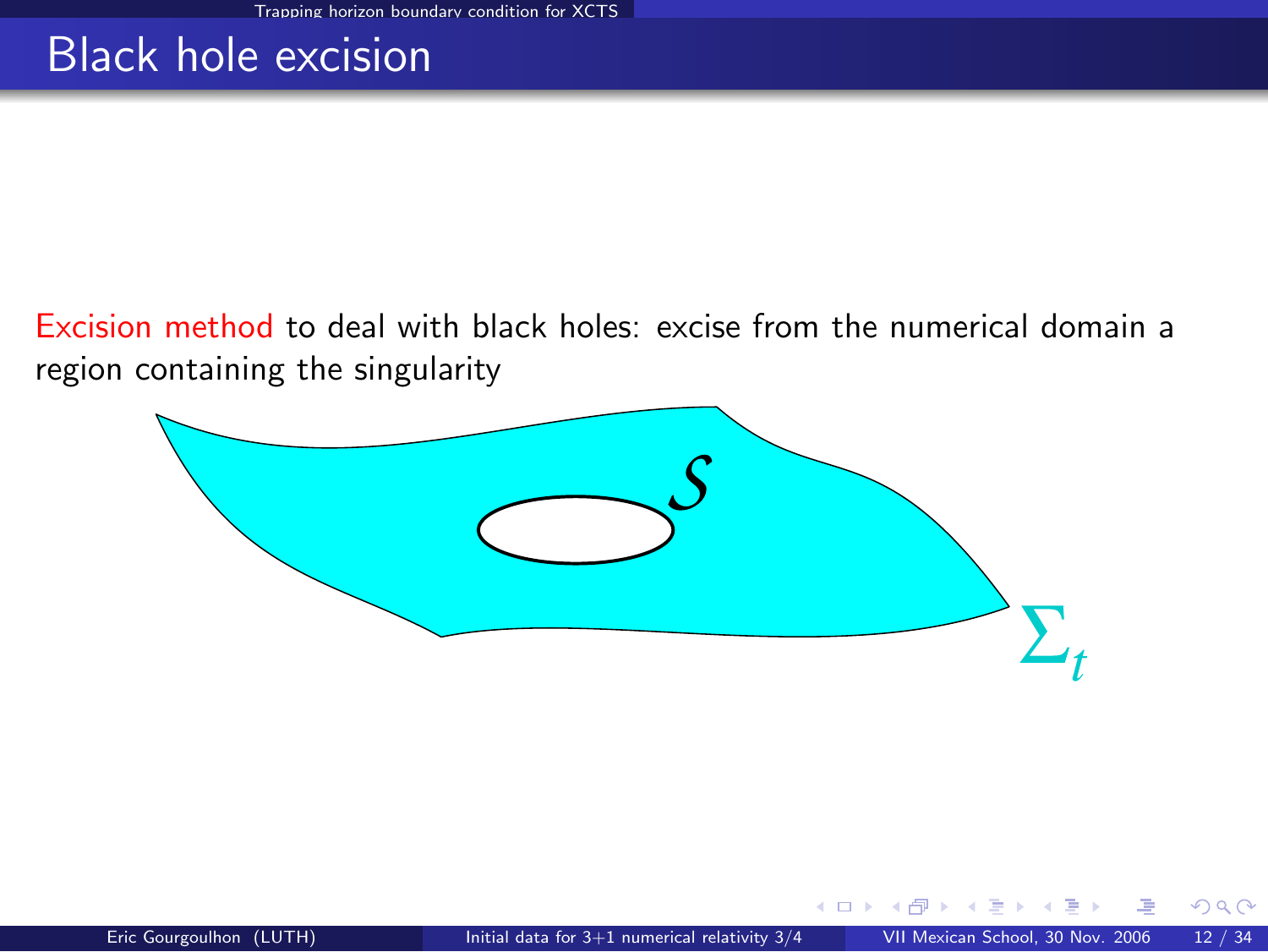## Black hole excision

Excision method to deal with black holes: excise from the numerical domain a region containing the singularity



Provided that the excised region is located within the even horizon, the choice of it does not affect the exterior spacetime

そロト

റെ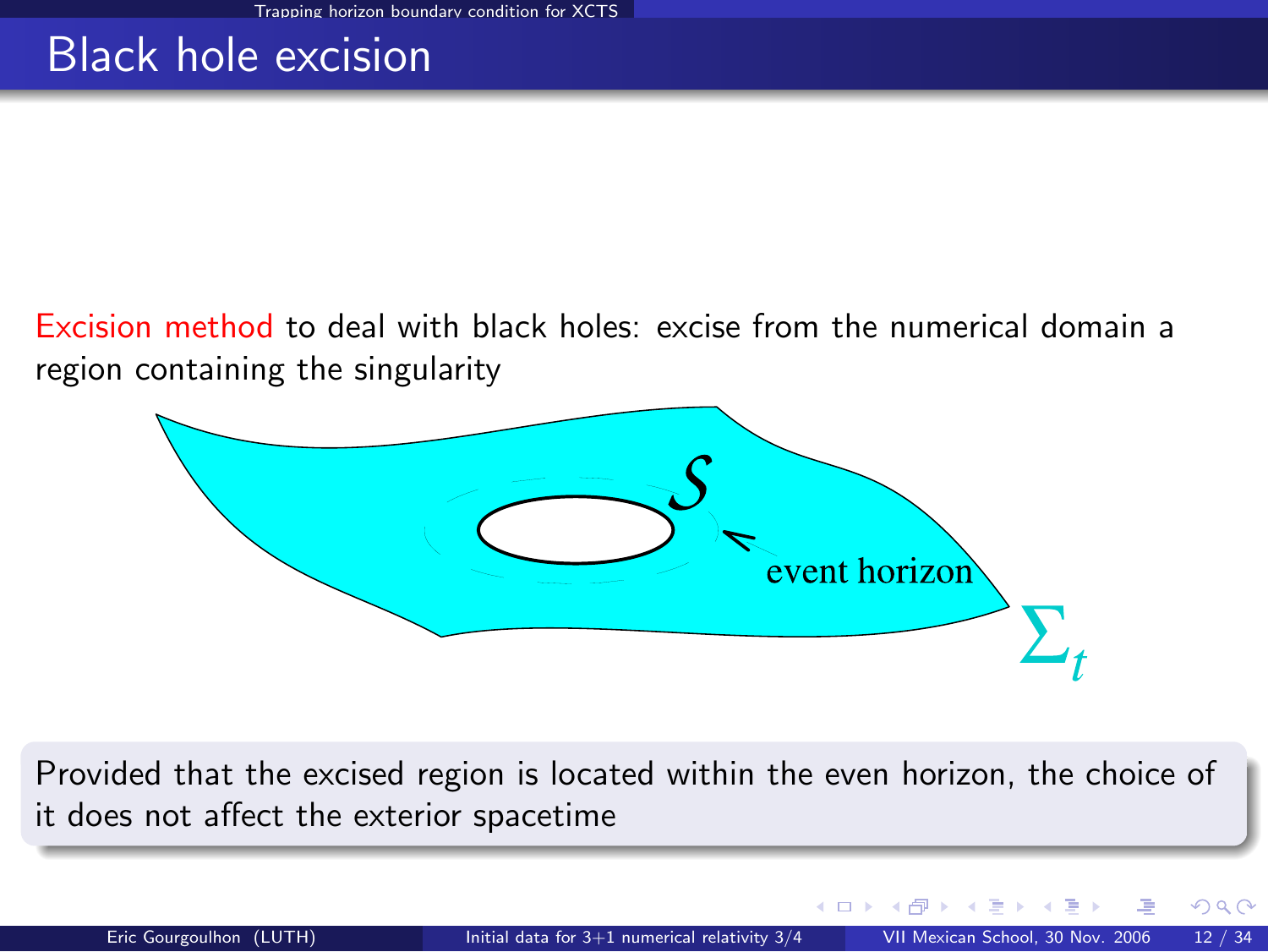# Need for boundary conditions at the excision surface

In the framework of the extended conformal thin sandwich (XCTS) method, boundary conditions on  $S$  are required for

- o the conformal factor  $\Psi$
- the conformal lapse  $\tilde{N}$  (or equivalently the lapse  $N$ , since  $N = \Psi^6 \tilde{N}$ )
- **•** the shift vector  $\beta$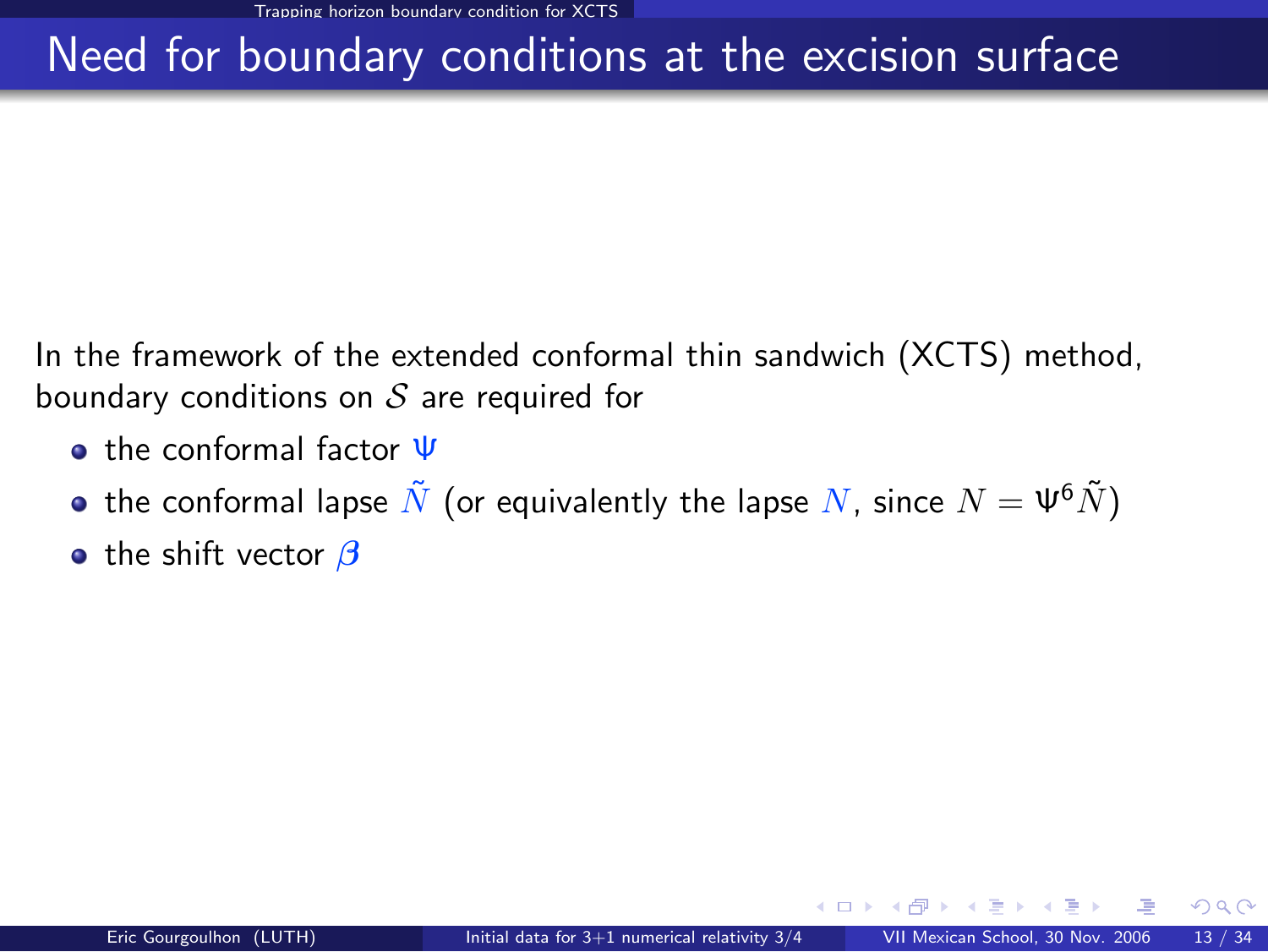# Trapping horizon inner boundary

Choose the excision boundary  $S_t$  to be a **marginally trapped surface** for each time  $t$ 



The tube  $\mathcal{H} = \begin{bmatrix} \end{bmatrix}$ t∈R  $\mathcal{S}_t$ 

is then generically a smooth trapping horizon

4. 0. 3. 4.

[\[Andersson, Mars & Simon, PRL](http://link.aps.org/abstract/PRL/v95/e111102) 95, 111102 (2005)]

- **•** geometrically well defined excision boundary
- **e** ensures  $S_t$  is located inside the event horizon [reminder](#page-17-1)
- **•** easy to implement with spherical coordinates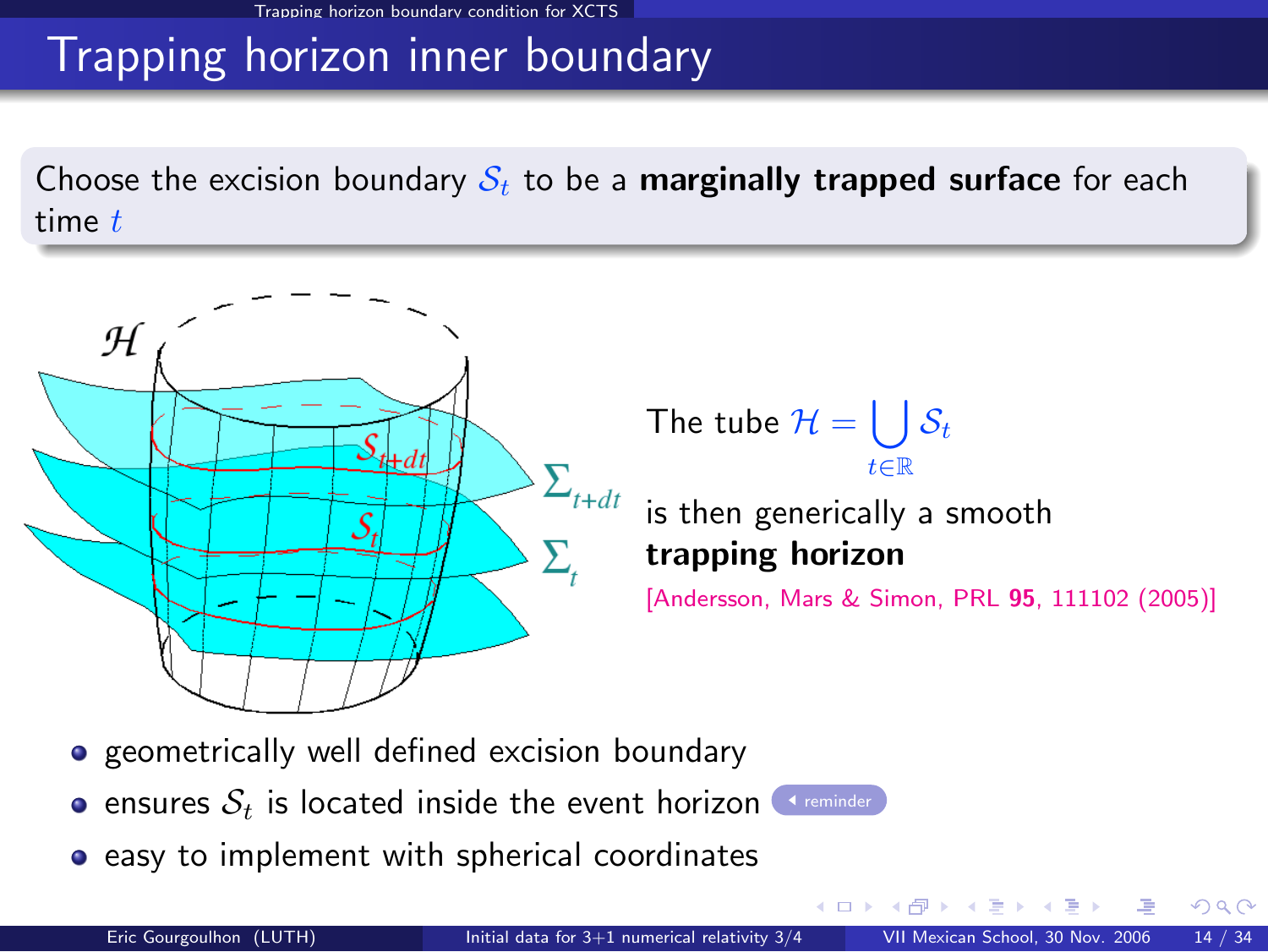### Geometrical setup

#### Hypersurface  $\Sigma_t$  :

- induced metric  $\gamma$  (positive definite); associated connection  $D$
- **•** future directed timelike unit normal  $n$
- extrinsic curvature  $\boldsymbol{K}$  :  $K_{\alpha \beta} = \nabla_{\mu} n_{\alpha} \, \gamma^{\mu}_{\,\,\,\beta}$
- lapse function  $N : n = -Ndt$

AD > - 4 E > -4 E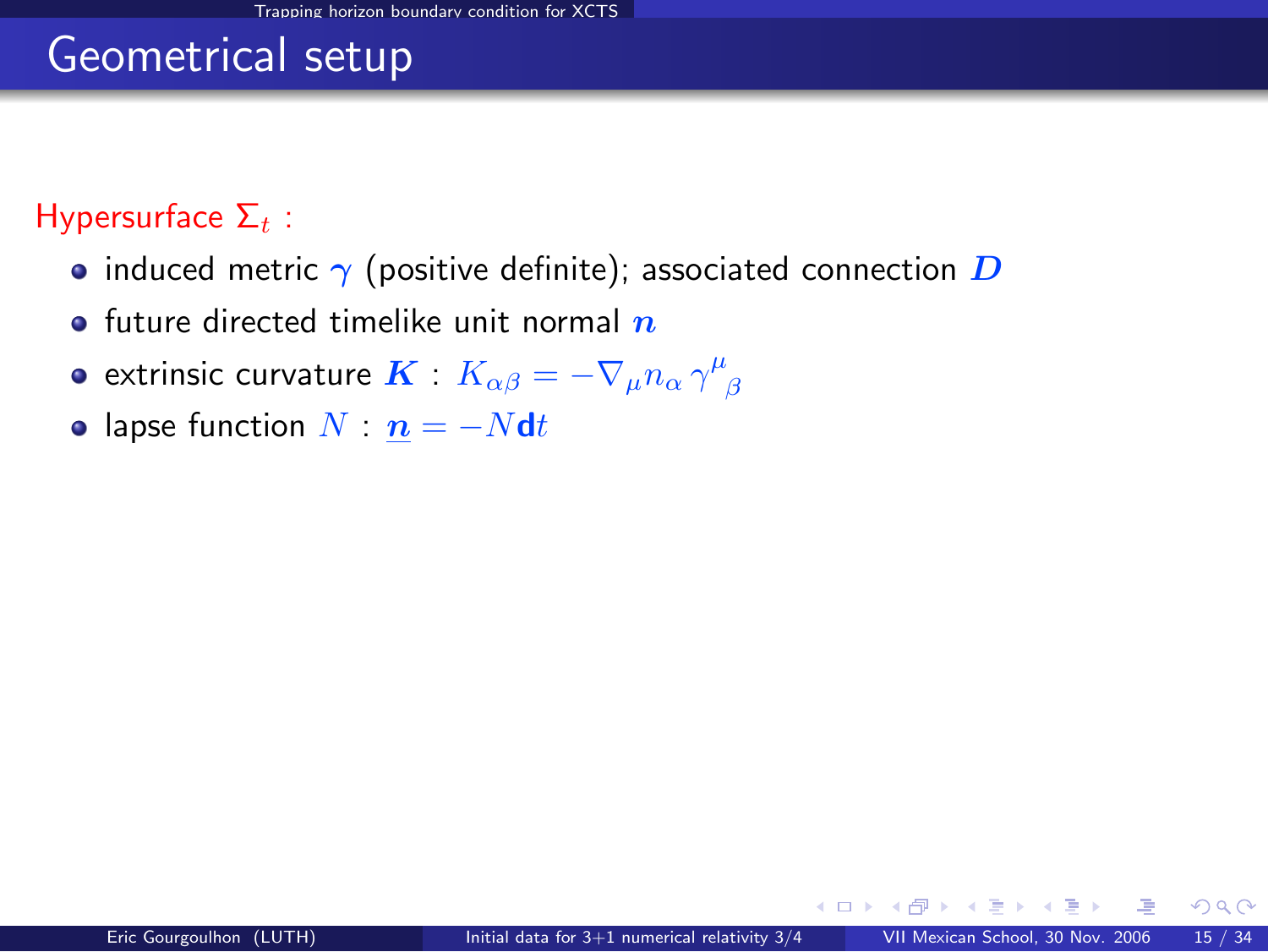## Geometrical setup

#### Hypersurface  $\Sigma_t$  :

- induced metric  $\gamma$  (positive definite); associated connection  $\bm{D}$
- **•** future directed timelike unit normal  $n$
- extrinsic curvature  $\boldsymbol{K}$  :  $K_{\alpha \beta} = \nabla_{\mu} n_{\alpha} \, \gamma^{\mu}_{\,\,\,\beta}$
- lapse function  $N : n = -Ndt$

#### 2-surface  $S_t$  :

- induced metric q (positive definite); associated connection  ${}^s\!D$
- normal vector pairs (basis of  $\mathcal{T}_p(\mathcal{S}_t)^\perp$ ):  $\lnot$  [see figure](#page-10-0)
	- orthonormal basis  $(n, s)$ , where s is the outgoing spacelike unit normal to  $S_t$ in  $\Sigma$ <sub>t</sub>
	- null basis  $(\ell, k)$  (not unique:  $\ell \mapsto \ell' = \lambda \ell, \, k \mapsto k' = \mu k)$
- extrinsic curvature, as a hypersurface of  $\mathsf{\Sigma}_t$ ,  $\bm{H}$  :  $H_{\alpha\beta}=D_\mu s_\alpha\,q^\mu_{\phantom{\mu}\beta}$

メロト メ何ト メミト メミト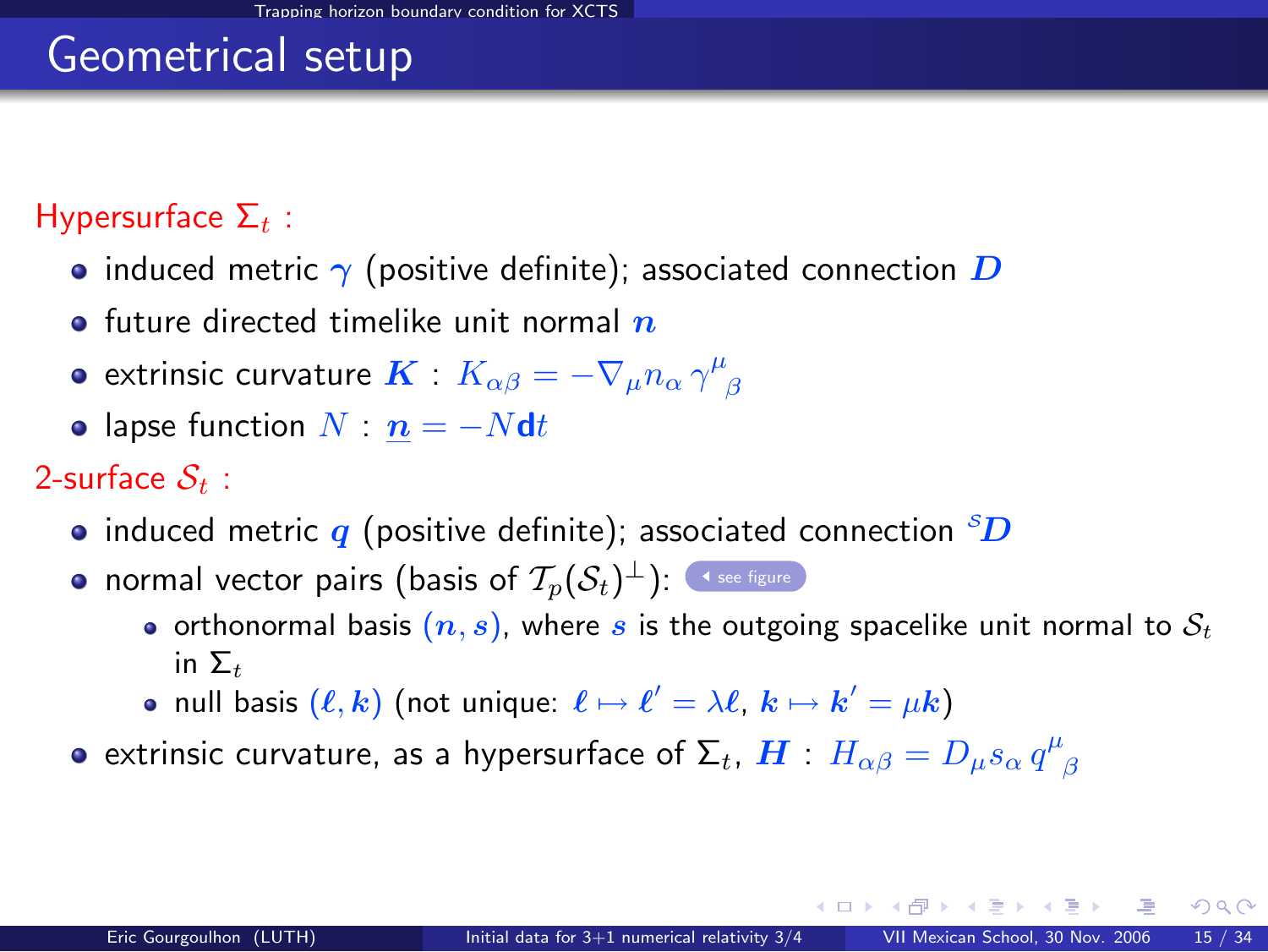# Privileged evolution vector on  $\mathcal H$



Vector field  $h$  on  $H$  defined by

- (i) h is tangent to  $H$
- (ii) h is orthogonal to  $S_t$
- (iii)  $\mathcal{L}_{h} t = h^{\mu} \partial_{\mu} t = \langle \mathbf{d} t, h \rangle = 1$

NB: (iii)  $\implies$  the 2-surfaces  $S_t$  are Lie-dragged by  $h$ 

 $\bm{h}\in \mathcal{T}_p(\mathcal{S}_t)^\perp=\text{\sf Vect}(\bm{n}, \bm{s})$  and can be decomposed as  $\big|\bm{h}=N\bm{n}+b\bm{s}=\bm{m}+b\bm{s}$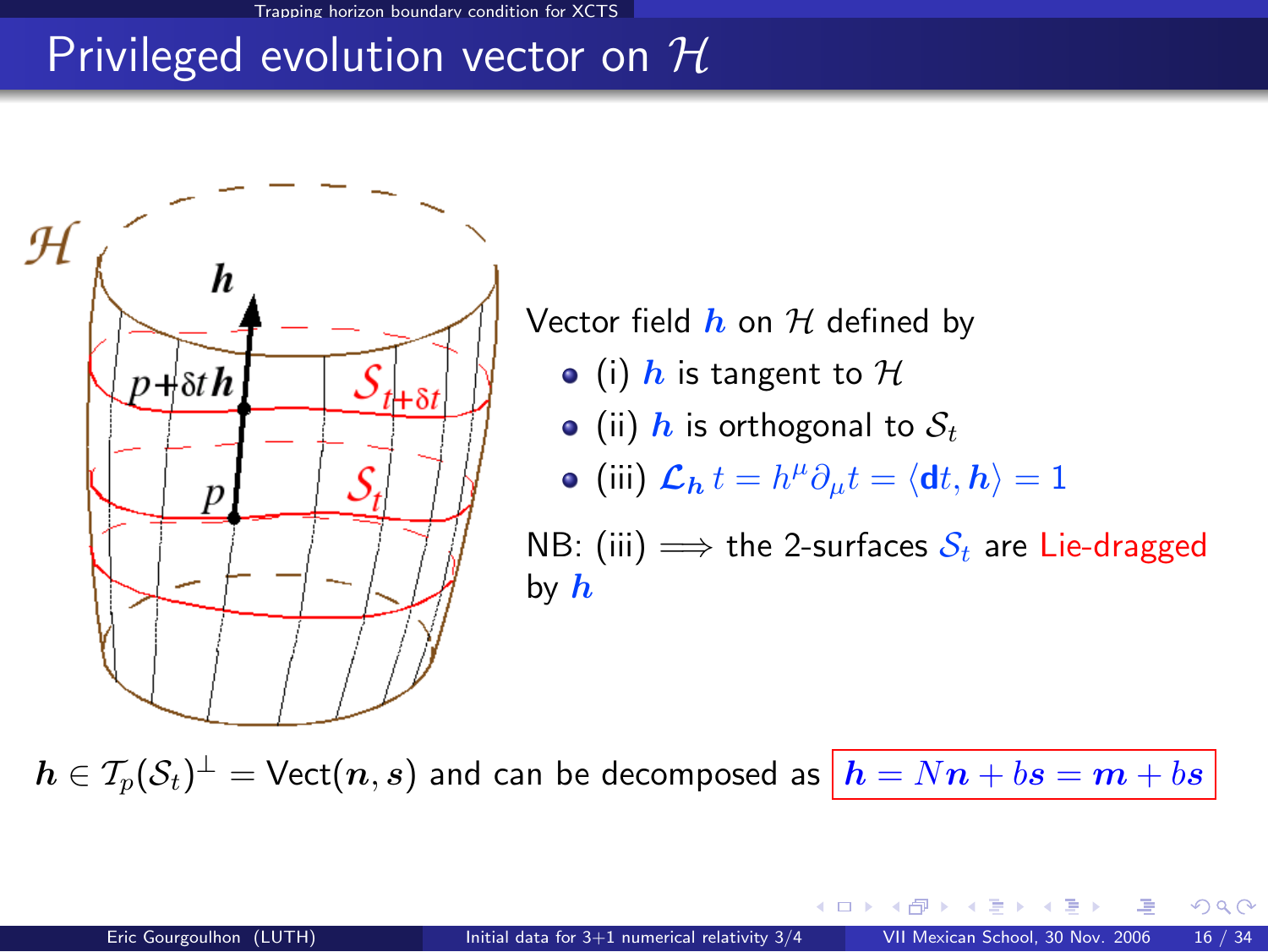# Norm of  $h$  and type of  $H$

Definition: 
$$
C := \frac{1}{2} h \cdot h = \frac{1}{2} (b^2 - N^2)
$$

| H is spacelike $(DH) \iff h$ is spacelike $\iff C > 0 \iff b > N$  |                                                |  |  |
|--------------------------------------------------------------------|------------------------------------------------|--|--|
| $\mathcal H$ is null (IH) $\iff h$ is null $\iff C = 0 \iff b = N$ |                                                |  |  |
| ${\cal H}$ is timelike                                             | $\iff h$ is timelike $\iff C < 0 \iff b < N$ . |  |  |

メロメ メ御き メミメ メミ

 $299$ 

亳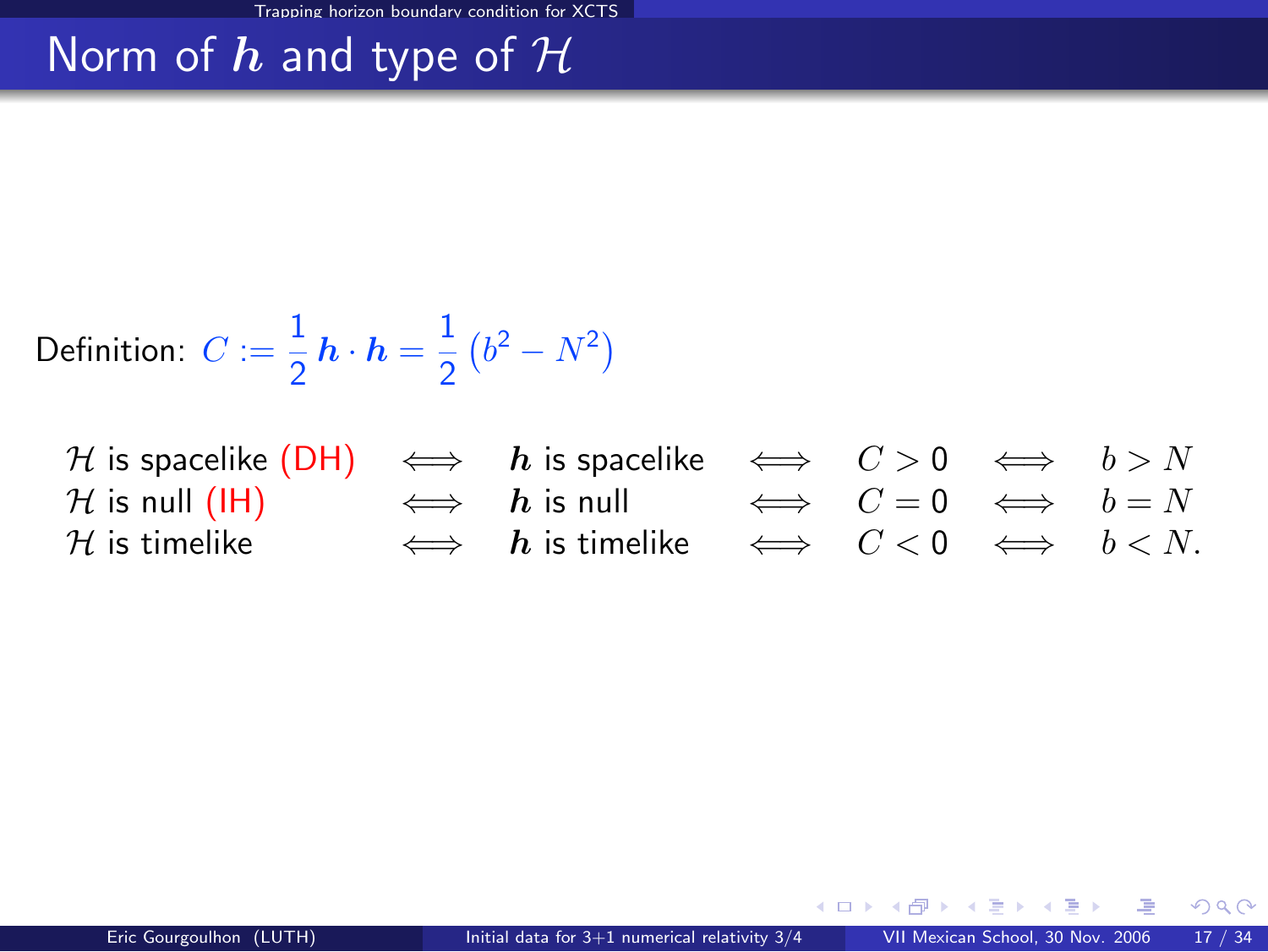#### Null basis associated with  $h$

The vectors  $\ell := \frac{1}{2}$  $\frac{1}{2}(b+N)\,(\boldsymbol{n}+\boldsymbol{s})$  and  $\boldsymbol{k}:=\frac{1}{b+1}$  $\frac{1}{b+N}$   $(n-s)$  are the unique pair of null vectors normal to  $S_t$  such that  $\ell \cdot k = -1$  and  $|h = \ell - Ck|$ 



റാ റ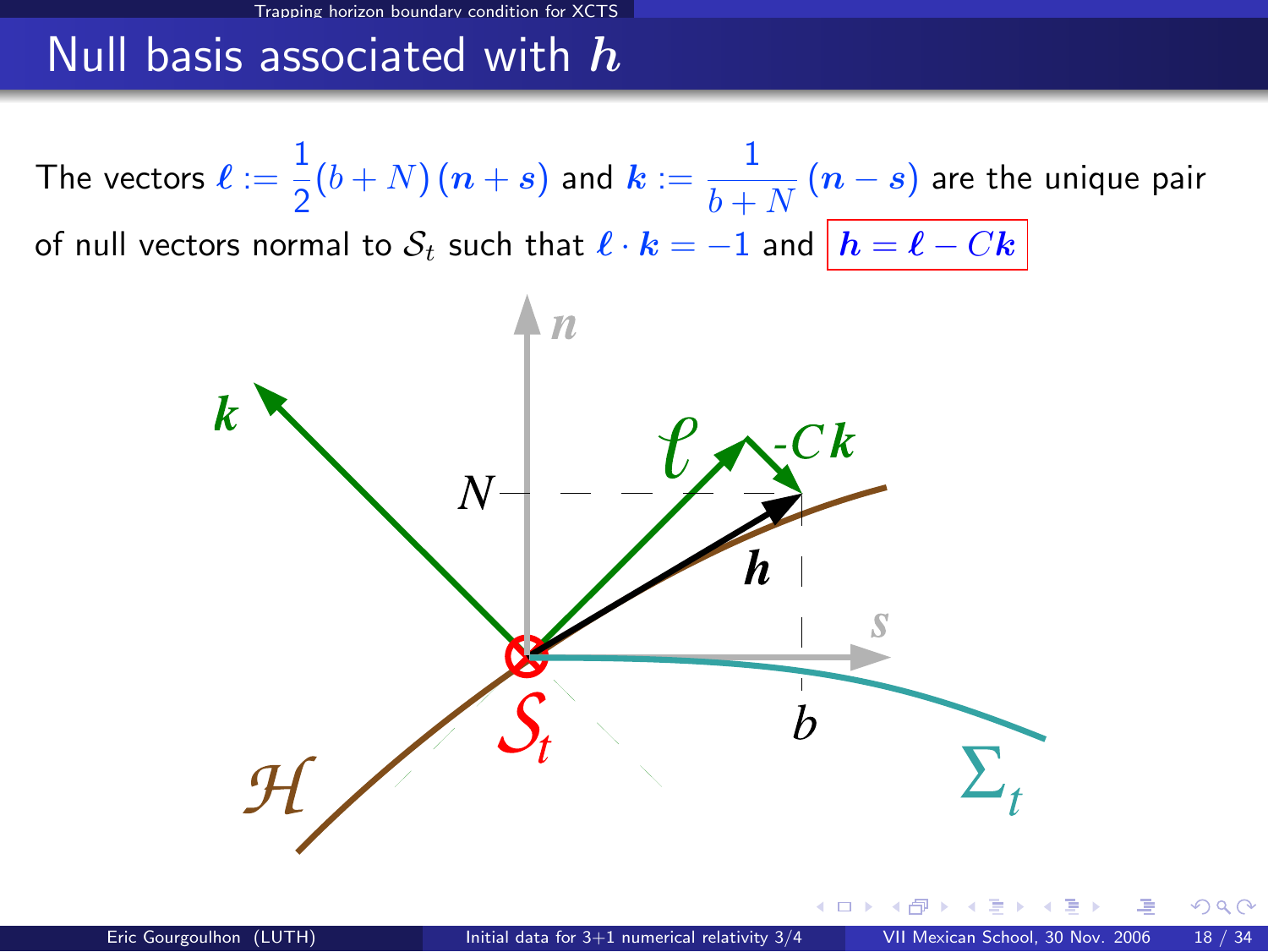# Spatial coordinates

Coordinates  $(x^i)_{i\in\{1,2,3\}}$  on  $\Sigma_t \Rightarrow$  define the shift vector  $\bm{\beta}$ :  $\bm{\ket{\partial_t=Nn+\beta}}$ 2+1 orthogonal decomposition of the shift with respect to  $S_t$ :  $\boldsymbol{\beta} = \beta^\perp \boldsymbol{s} - \boldsymbol{V} \, \big| \,$  with  $\, \boldsymbol{s} \cdot \boldsymbol{V} = 0. \,$ 

The coordinates  $(t,x^i)$  are comoving w.r.t.  ${\mathcal H}$  iff there exists a function  $f$  not depending on  $t$  and such that  $\forall p=(t,x^1,x^2,x^3)\in\mathscr{M},\,\,p\in\mathcal{H}\,\Longleftrightarrow\,f(x^1,x^2,x^3)=0$ 

Special case: adapted coordinates:  $f = f(x^1)$ 

Coordinates  $(t,x^i)$  comoving w.r.t.  $\mathcal{H} \quad \Longleftrightarrow \quad \bm{\partial}_t$  tangent to  $\mathcal{H}$ 

<span id="page-34-0"></span>
$$
\iff \quad \boxed{\beta^{\perp} = b}
$$
  

$$
\iff \quad \boxed{h = \partial_t + V}
$$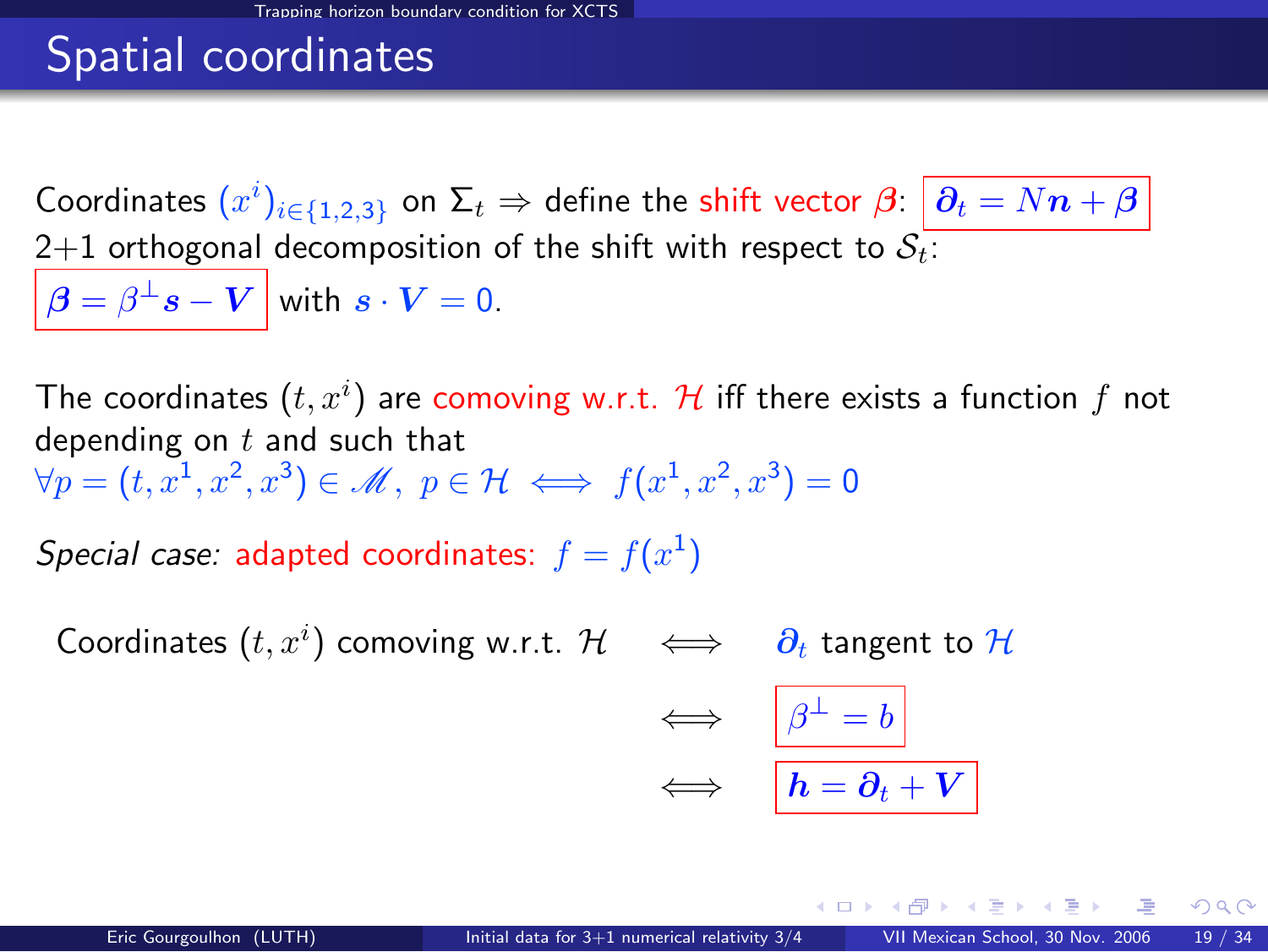# Marginally trapped surface BC

One has 
$$
\ell = \lambda(n + s)
$$
, with  $\lambda := \frac{1}{2}(b + N)$   
\nHence  $\theta^{(\ell)} = \lambda \left[\theta^{(n)} + \theta^{(s)}\right]$ , with  
\n•  $\theta^{(n)} = q^{\mu\nu}\nabla_{\mu}n_{\nu} = (\gamma^{\mu\nu} - s^{\mu}s^{\nu})(-K_{\mu\nu} - D_{\nu}\ln N n_{\mu}) = -K + K_{ij}s^{i}s^{j}$   
\n•  $\theta^{(s)} = q^{\mu\nu}\nabla_{\mu}s_{\nu} = q^{ij}D_{i}s_{j} = (\gamma^{ij} - s^{i}s^{j})D_{i}s_{j} = D_{i}s^{i}$  (mean curvature H of  $S_{t}$ )

Therefore  $\theta^{(\bm{\ell})} = \lambda\left(D_is^i + K_{ij}s^is^j - K\right)$ 

Hence the marginally trapped surface condition:

$$
\theta^{(\ell)} = 0 \iff D_i s^i + K_{ij} s^i s^j - K = 0
$$

Remark: minimal surface condition :  $D_i s^i = 0$ 

Conformal decomposition :  $\gamma_{ij}=\Psi^4\tilde{\gamma}_{ij}$ ,  $K_{ij}=\Psi^{-2}\hat{A}_{ij}+\frac{K}{2}$  $\frac{\kappa}{3}\Psi^4\tilde{\gamma}_{ij},\;s^i=\Psi^{-2}\tilde{s}^i$ 

$$
\left| 4\tilde{s}^i \tilde{D}_i \Psi + \tilde{D}_i \tilde{s}^i \Psi + \hat{A}_{ij} \tilde{s}^i \tilde{s}^j \Psi^{-3} - \frac{2}{3} K \Psi^3 = 0 \right| \tag{1}
$$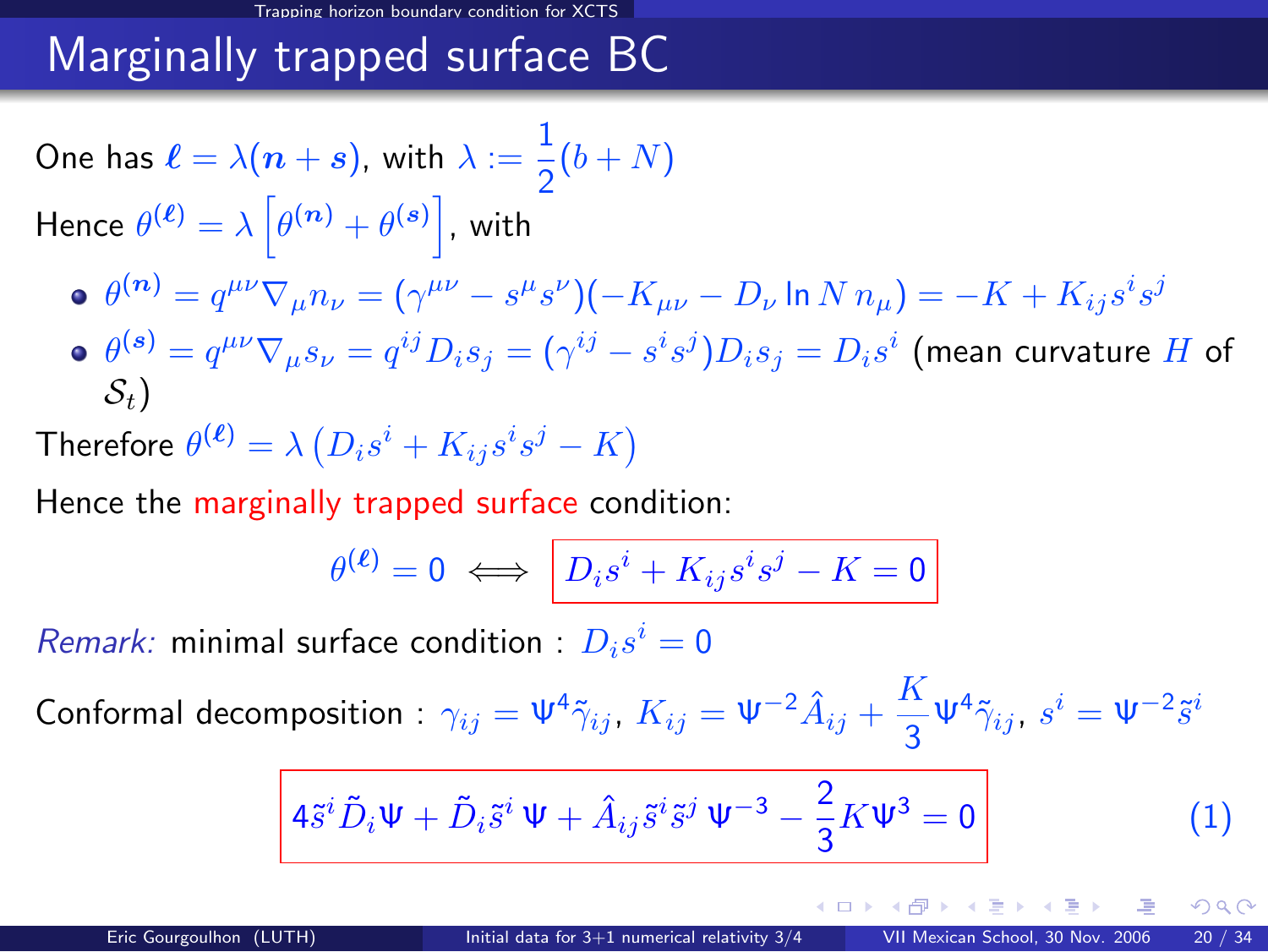Condition  $\mathcal{L}_h\,\theta^{(\ell)}=0$  on  $\mathcal{S}_t$ 

i.e. not only  $S_t$  is a marginally trapped surface at time t, but remains marginally trapped at time  $t + \delta t$ : Thanks to Einstein equation, the condition  $\mathcal{L}_h\,\theta^{(\ell)}=0$ , along with  $\theta^{(\ell)}=0$ , is

equivalent to [Eardley, PRD <sup>57</sup>[, 2299 \(1998\)\]](http://link.aps.org/abstract/PRD/v57/p2299)

<span id="page-36-0"></span>
$$
-{}^{S}D_{a}{}^{S}D^{a}(b-N) - 2L^{a}{}^{S}D_{a}(b-N) + A(b-N) = B(b+N)
$$
 (2)

with  ${}^S D_a$ : Levi-Civita connection associated with the metric q on  $S_t$  $L_a := K_{ij} s^i q^j{}_a$  $A := \frac{1}{2}$  $\frac{1}{2} {}^{\cal S} \! R - {}^{\cal S}\! D_a L^a - L_a L^a - 4\pi T_{\mu\nu}\big(n^\mu + s^\mu\big)\!\big(n^\nu - s^\nu\big)$  ${}^s\! R$  : Ricci scalar of the metric q on  $S_t$  $B:=\frac{1}{2}$  $\frac{1}{2}\hat{\sigma}_{ab}\hat{\sigma}^{ab}+4\pi T_{\mu\nu}\left(n^{\mu}+s^{\mu}\right)\left(n^{\nu}+s^{\nu}\right)$  $\hat{\sigma}_{ab} := H_{ab} - \frac{1}{2}$  $\frac{1}{2}Hq_{ab} + \sigma_{ab}^{(n)}$ ab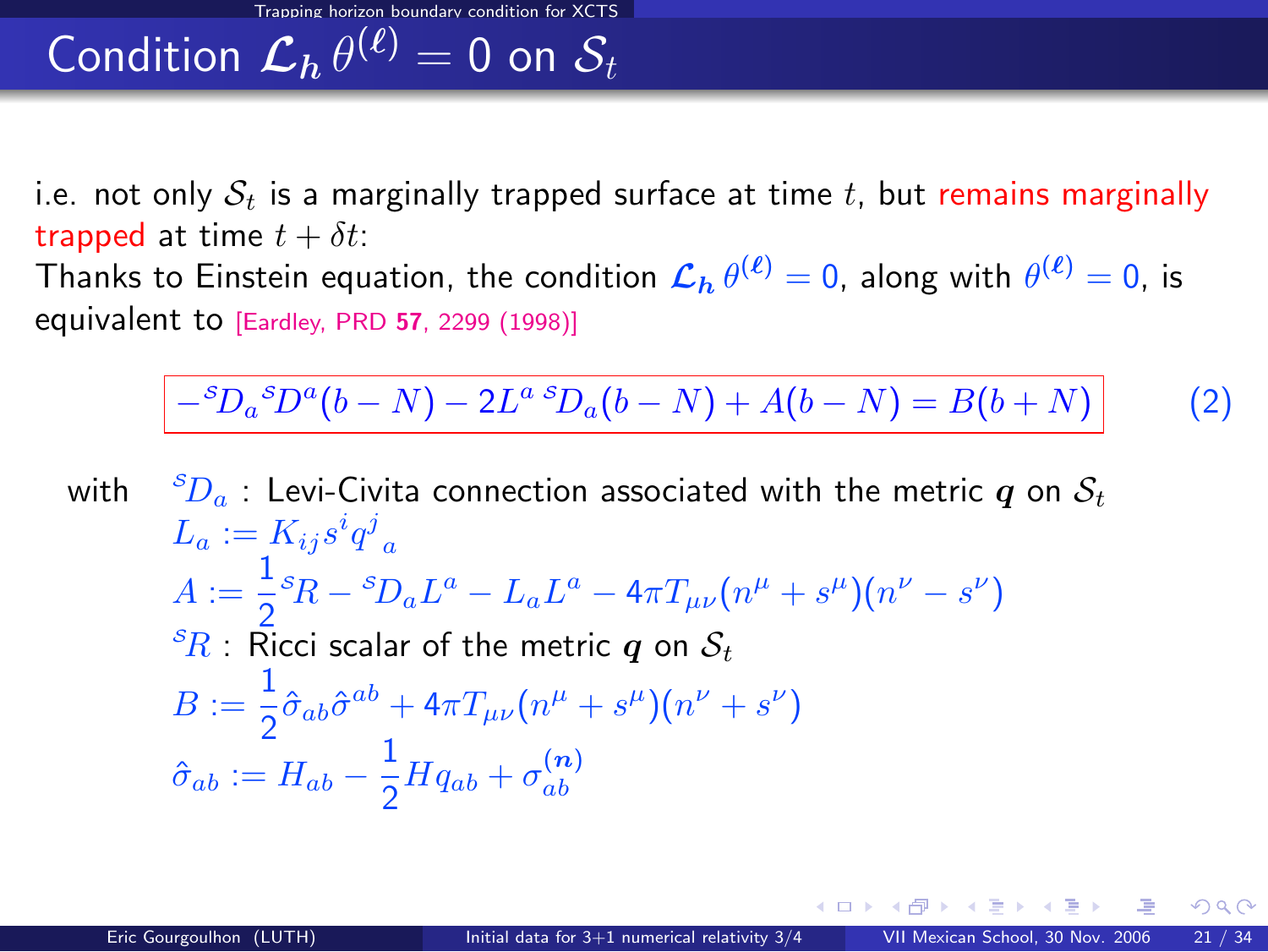#### <span id="page-37-0"></span>Trapping horizon boundary condition for XCTS

# Case of a non-expanding horizon

#### **Equilibrium** configuration  $\iff$  H non-expanding horizon

Special case: isolated horizon

H non-expanding horizon  $\iff$  H null hypersurface  $\iff h = Nn + bs$  null vector  $(h = \ell)$  $\iff$   $b = N$  $\iff \quad |\beta^{\perp} = N|$  (for [comoving coordinates w.r.t.](#page-34-0)  $\mathcal{H}_1$ )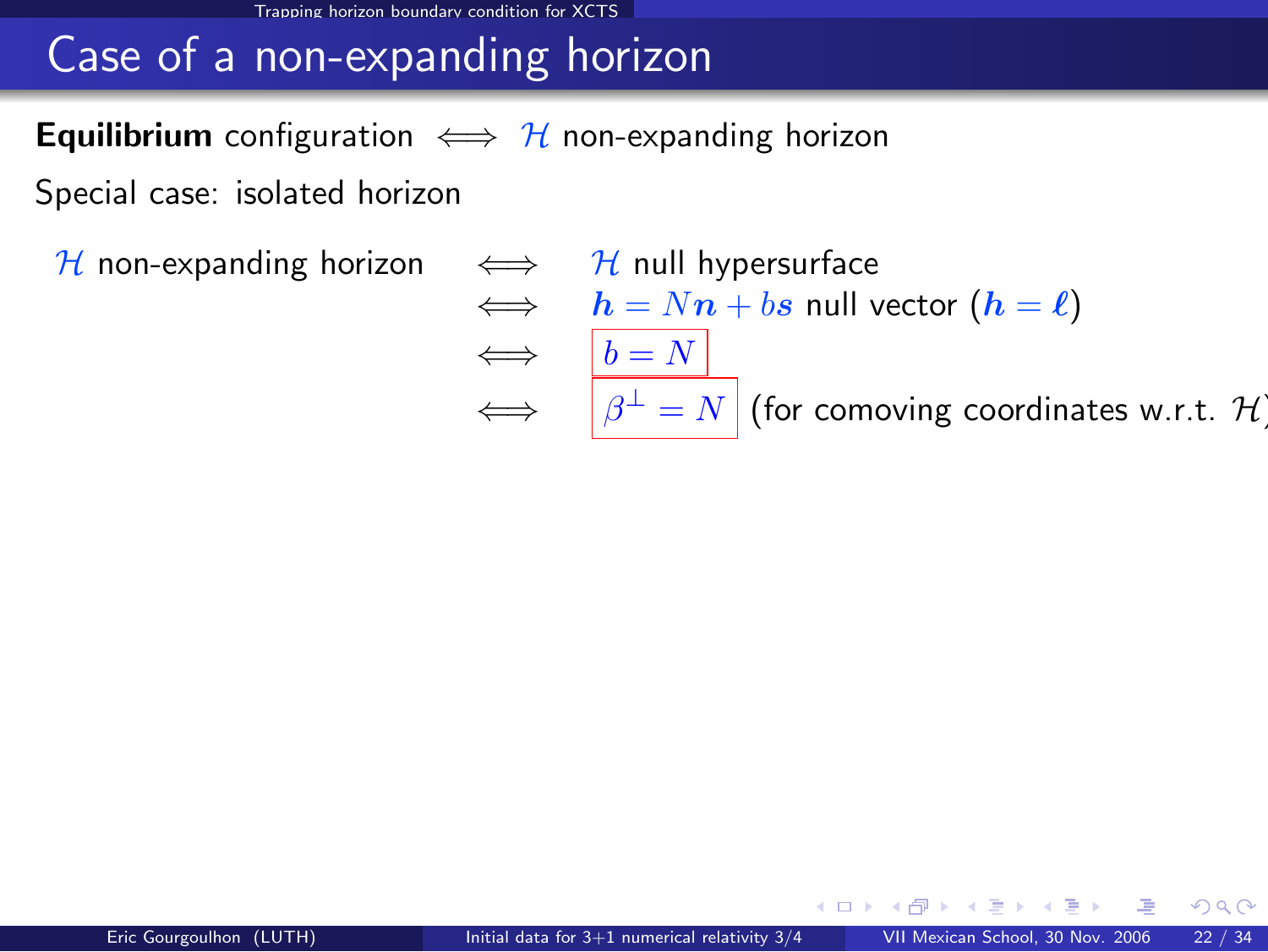#### Trapping horizon boundary condition for XCTS

# Case of a non-expanding horizon

#### **Equilibrium** configuration  $\iff$  H non-expanding horizon

Special case: isolated horizon

 $H$  non-expanding horizon

$$
\iff \begin{array}{ll}\n\text{At null hypersurface} \\
\iff & h = Nn + bs \text{ null vector } (h = \ell) \\
\iff & b = N \\
\iff & \beta^{\perp} = N \text{ (for comoving coordinates w.r.t. } \mathcal{H})\n\end{array}
$$

Link with  $\mathcal{L}_{\mathbf{h}} \, \theta^{(\ell)} = 0$  condition: notice  $B = \lambda^{-2} \left[ \frac{1}{2} \right]$  $\left[ \frac{1}{2} \sigma^{(\bm{\ell})}_{ab} \sigma^{(\bm{\ell}) \, ab} + 4 \pi \bm{T}(\bm{\ell}, \bm{\ell}) \right]$ Now the null Raychaudhuri equation is

$$
\mathcal{L}_h \theta^{(\ell)} + \kappa \theta^{(\ell)} + \frac{1}{2} (\theta^{(\ell)})^2 + \sigma_{ab}^{(\ell)} \sigma^{(\ell)}{}^{ab} + 8\pi T(\ell, \ell) = 0
$$
  
In the present case  $(\theta^{(\ell)} = 0$  and  $\mathcal{L}_\ell \theta^{(\ell)} = \mathcal{L}_h \theta^{(\ell)} = 0)$  it reduces to  

$$
\sigma_{ab}^{(\ell)} \sigma^{(\ell)}{}^{ab} + 8\pi T(\ell, \ell) = 0
$$

Hence, for a non-expanding horizon,  $B = 0$  and the solution to Eq. [\(2\)](#page-36-0) is  $b - N = 0$  $b - N = 0$  $b - N = 0$ , i.e. we recover the above condition  $b = N_{\text{max}}$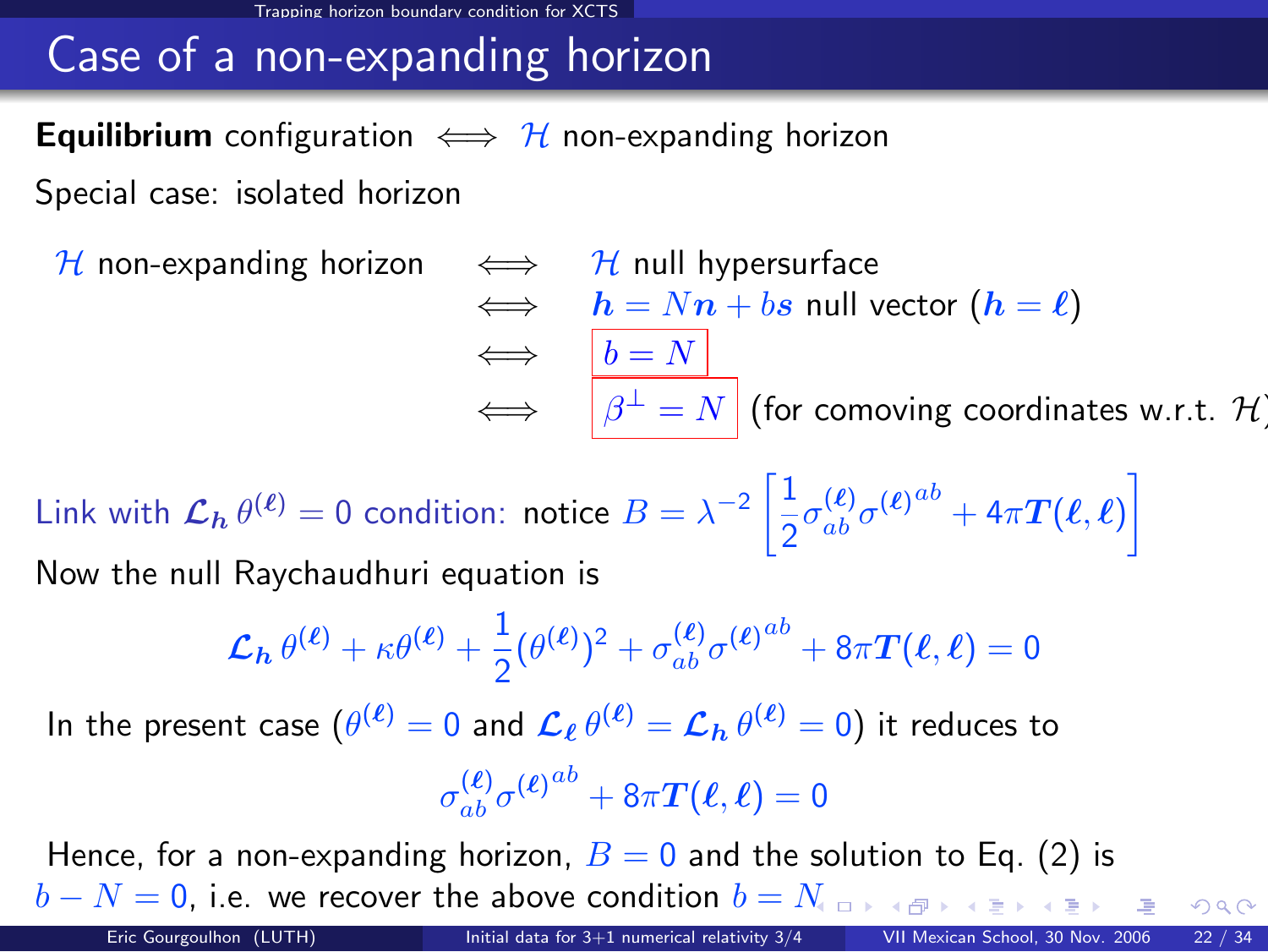# Non-expanding horizon: vanishing of the shear

For non-expanding horizons, we have just seen that  $\sigma^{(\ell)}_{ab}\sigma^{(\ell)}{}^{ab}+8\pi \bm{T}(\ell,\ell)=0$ But, provided that matter satisfies the weak energy condition,  $T(\ell, \ell) \geq 0$ . Since  $\sigma_{ab}^{(\boldsymbol{\ell})}\sigma^{(\boldsymbol{\ell})}{}^{ab}\geq 0$ , we get  $\boldsymbol{T}(\boldsymbol{\ell},\boldsymbol{\ell})=0$  and

# $\sigma_{ab}^{(\bm{\ell})}=0$

Expressing  $\sigma_{ab}^{(\ell)}$  in terms of 3+1 conformal quantities, this condition becomes

$$
\frac{\partial \tilde{q}_{ab}}{\partial t} - \frac{1}{2} \left( \frac{\partial}{\partial t} \ln \tilde{q} \right) \tilde{q}_{ab} + {^s\tilde{D}_a \tilde{V}_b} + {^s\tilde{D}_b \tilde{V}_a} - {^s\tilde{D}_c \tilde{V}^c \, \tilde{q}_{ab}} = 0
$$

where  $\quad \tilde q_{ab} = \Psi^{-4} q_{ab}$  (metric induced by  $\boldsymbol{\tilde\gamma}$  on  $\mathcal{S}_t)$  $\tilde{V}_a:=\tilde{q}_{ab}V^b \ (-V^a=$  components of shift tangent to  $\mathcal{S}_t\colon\bm{\beta}=\beta^\perp s-V)$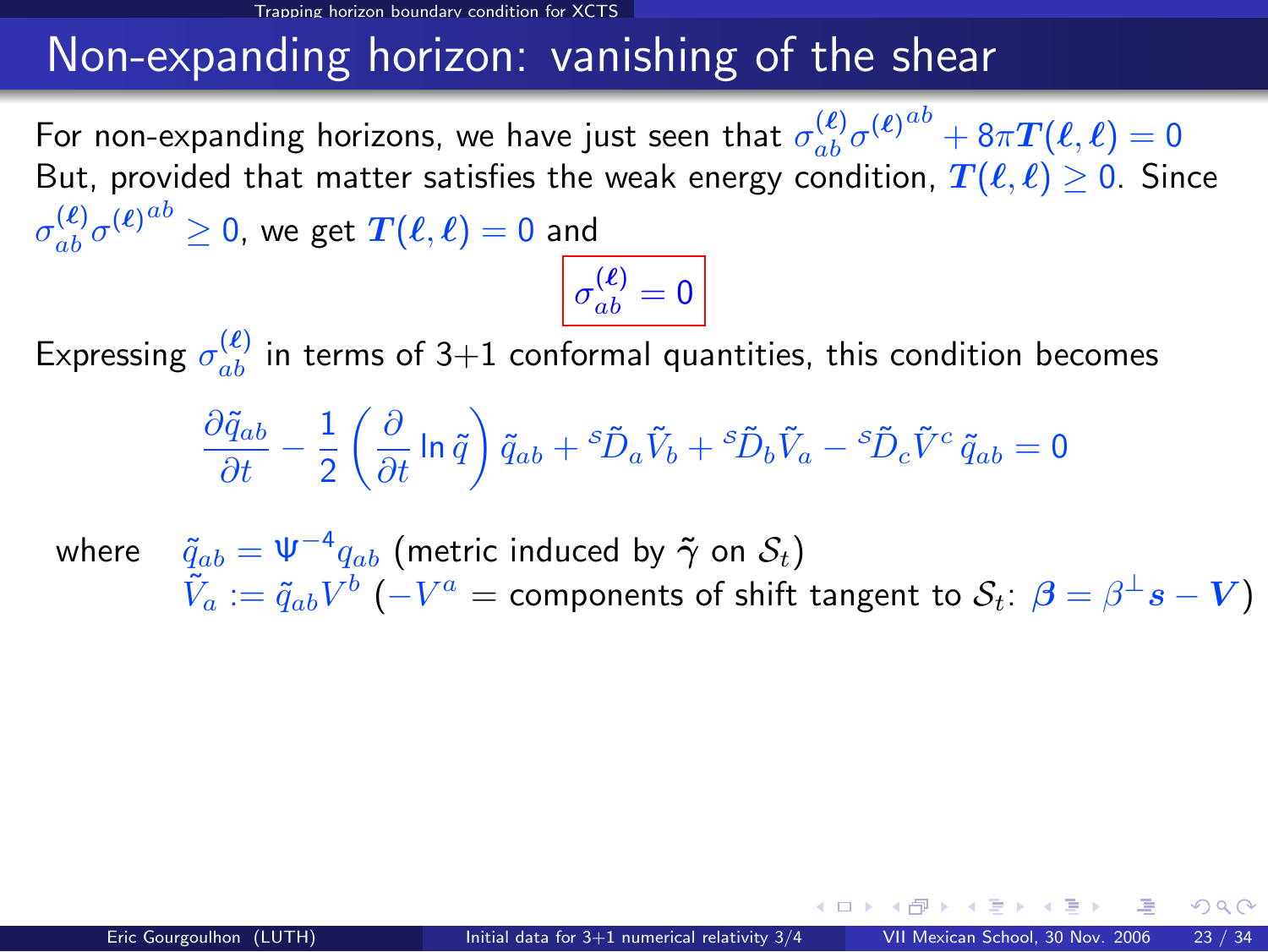# Non-expanding horizon: vanishing of the shear

For non-expanding horizons, we have just seen that  $\sigma^{(\ell)}_{ab}\sigma^{(\ell)}{}^{ab}+8\pi \bm{T}(\ell,\ell)=0$ But, provided that matter satisfies the weak energy condition,  $T(\ell, \ell) \geq 0$ . Since  $\sigma_{ab}^{(\boldsymbol{\ell})}\sigma^{(\boldsymbol{\ell})}{}^{ab}\geq 0$ , we get  $\boldsymbol{T}(\boldsymbol{\ell},\boldsymbol{\ell})=0$  and

 $\sigma_{ab}^{(\bm{\ell})}=0$ 

Expressing  $\sigma_{ab}^{(\ell)}$  in terms of 3+1 conformal quantities, this condition becomes

$$
\frac{\partial \tilde{q}_{ab}}{\partial t}-\frac{1}{2}\left(\frac{\partial}{\partial t}\ln\tilde{q}\right)\tilde{q}_{ab}+{^s\tilde{D}_a\tilde{V}_b}+{^s\tilde{D}_b\tilde{V}_a}-{^s\tilde{D}_c\tilde{V}^c\,\tilde{q}_{ab}}=0
$$

where  $\quad \tilde q_{ab} = \Psi^{-4} q_{ab}$  (metric induced by  $\boldsymbol{\tilde\gamma}$  on  $\mathcal{S}_t)$  $\tilde{V}_a:=\tilde{q}_{ab}V^b \ (-V^a=$  components of shift tangent to  $\mathcal{S}_t\colon\bm{\beta}=\beta^\perp s-V)$  $\tilde{q}_{ab}$  and  $\frac{\partial \tilde{q}_{ab}}{\partial t}$  are part of XCTS free data: looking for quasiequilibrium configurations, it is natural to choose  $\displaystyle{\frac{\partial \tilde{q}_{ab}}{\partial t}=0}$ Then the vanishing shear condition becomes  $\left| \, {}^s\tilde D_a\tilde V_b+{}^s\tilde D_b\tilde V_a- {}^s\tilde D_c\tilde V^c\, \tilde q_{ab}=0 \right.$ i.e. V must be a conformal Killing vector of  $\tilde{q}$  (or q as well) [\[Cook & Pfeiffer, PRD](http://link.aps.org/abstract/PRD/v70/e104016) 70[, 104016 \(2004\)\]](http://link.aps.org/abstract/PRD/v70/e104016)  $\Omega$ Eric Gourgoulhon (LUTH) [Initial data for 3+1 numerical relativity 3/4](#page-0-0) VII Mexican School, 30 Nov. 2006 23 / 34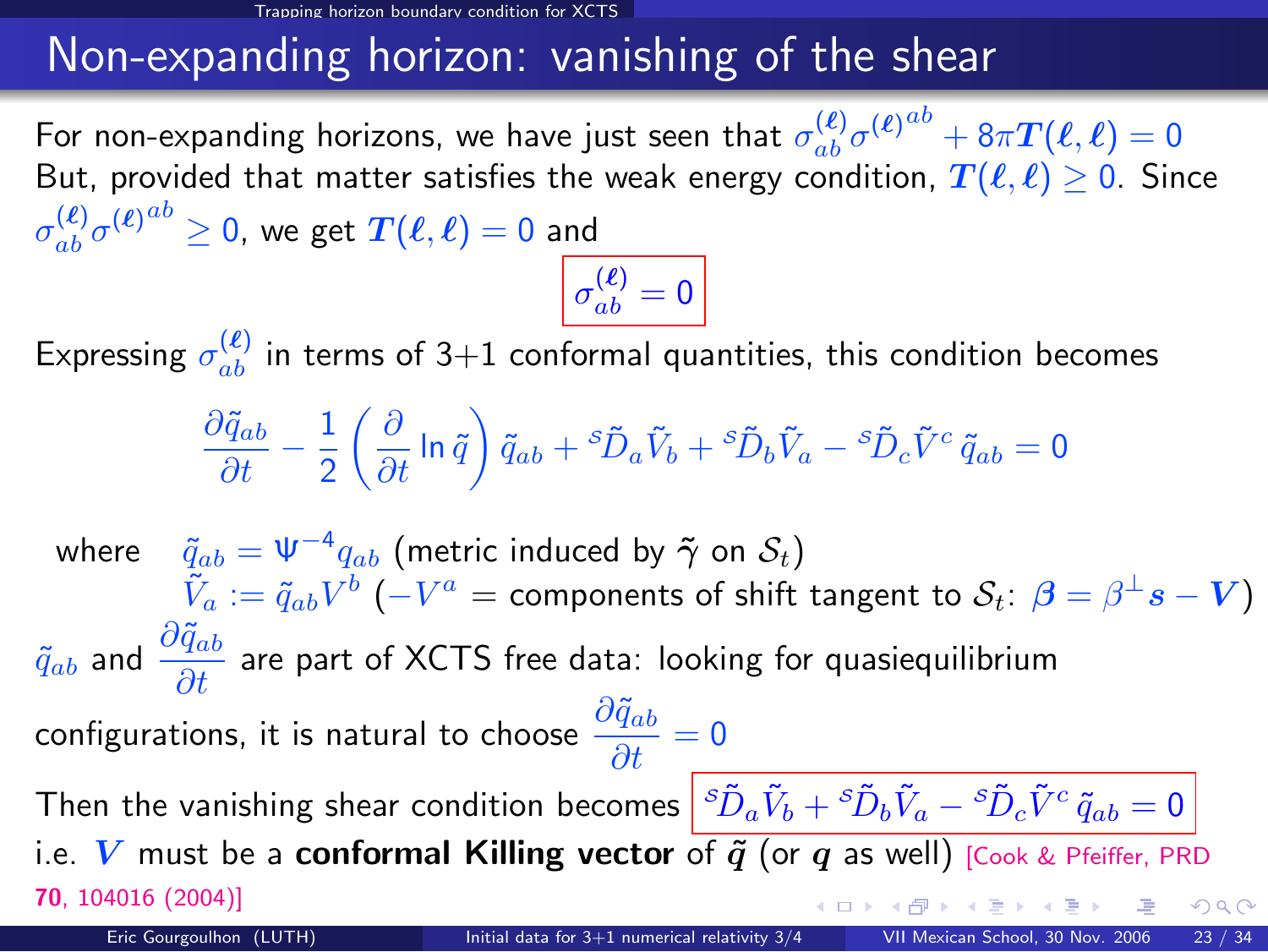# Non-expanding horizon: vanishing of the shear

Conformal Killing vector condition :

<span id="page-41-0"></span>
$$
{}^s\tilde{D}_a\tilde{V}_b+{}^s\tilde{D}_b\tilde{V}_a-{}^s\tilde{D}_c\tilde{V}^c\,\tilde{q}_{ab}=0\tag{3}
$$

But on a (2-dimensional) sphere, all metrics are conformally related Let  $\vec{q}$  be the *round metric* associated with some coordinates  $(x^a)=(\theta,\varphi)$  on  $\mathcal{S}_t$ :  $\breve{q}_{ab}dx^{a} dx^{b} = r^{2}(d\theta^{2} + \sin^{2}{\theta}d\varphi^{2})$ Any Killing vector  $\xi$  of  $\overline{q}$  is a conformal Killing vector of  $\tilde{q}$ ; hence  $V = \omega \xi$ ,  $\omega = \text{const}$ is a solution of Eq. [\(3\)](#page-41-0)

For instance  $\boldsymbol{\xi} = \boldsymbol{\partial}_{\varphi}$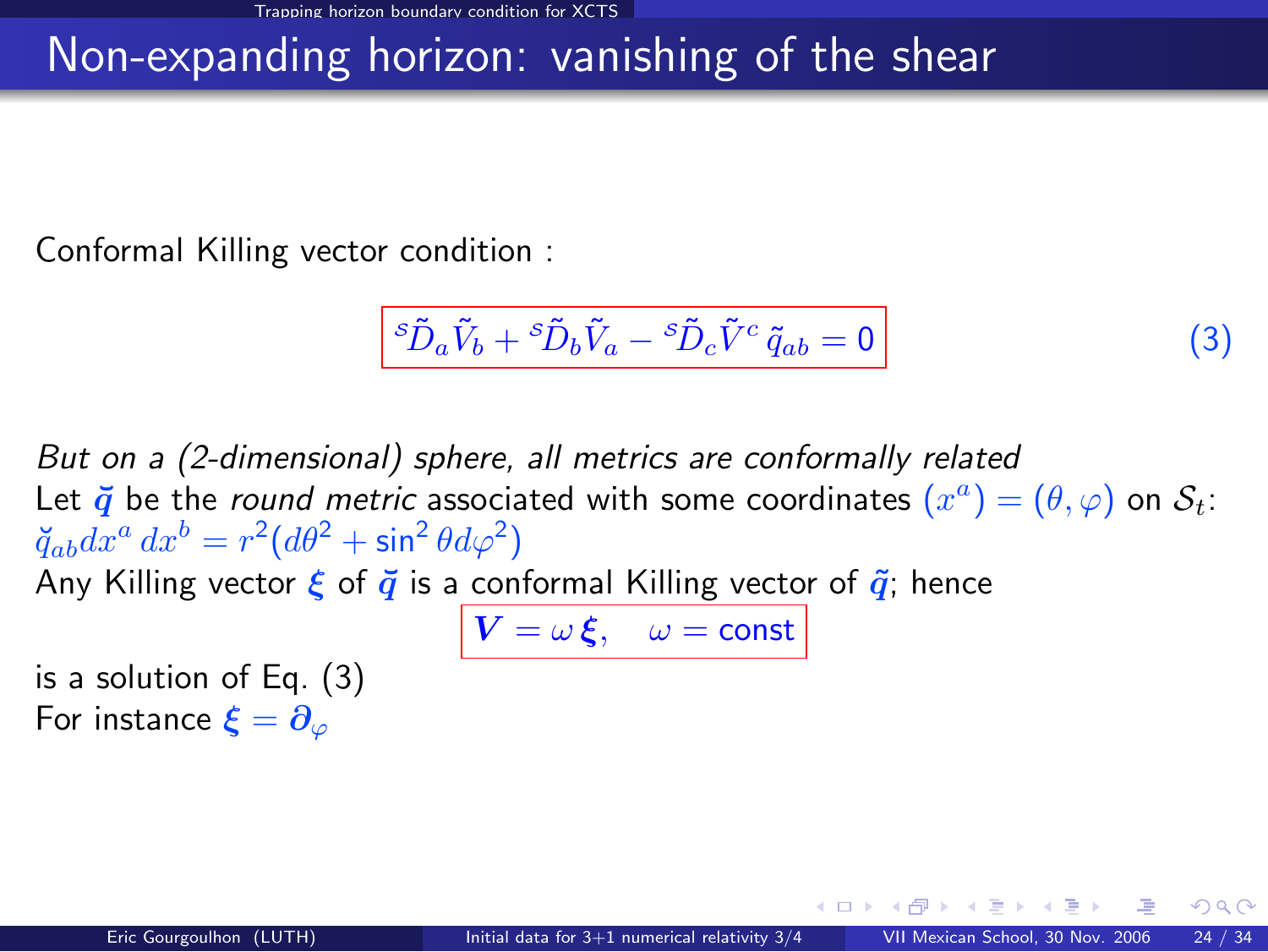# Summary: BC for XCTS scheme

<code>XCTS:</code> needs BC on  $\mathcal{S}_0$  for  $\Psi, \, \tilde{N} = \Psi^{-6} N$  and  $\beta^i \leftrightarrow (\beta^\perp, V^a)$ 

We assume here comoving coordinates  $(b=\beta^\perp)$ 

#### General trapping horizon:

Conditions  $\theta^{(\ell)}=0$  and  $\mathcal{L}_h \theta^{(\ell)}=0$  yield respectively

 $4\tilde{s}^i \tilde{D}_i \Psi + \tilde{D}_i \tilde{s}^i \Psi + \hat{A}_{ij} \tilde{s}^i \tilde{s}^j \Psi^{-3} - \frac{2}{3}$  $\frac{2}{3}K \Psi^3 \stackrel{S_0}{=} 0$ ,  $\hat{A}^{ij} = \frac{1}{2I}$  $\frac{1}{2\tilde{N}}\left[\dot{\tilde{\gamma}}^{ij}+(\tilde{L}\beta)^{ij}\right]$  $-{}^{\mathcal{S}}\!{D}_{a}{}^{\mathcal{S}}D^{a}(\beta^{\perp}-N)-2L^{a} \, {}^{\mathcal{S}}\!{D}_{a}(\beta^{\perp}-N)+A(\beta^{\perp}-N) \stackrel{\mathcal{S}_{0}}{=} B(\beta^{\perp}+N)$ 

 $\textsf{Non-expanding horizon } (+\ \dot{\tilde{\gamma}}_{ij} = 0$  as part of free data) :

Conditions  $\theta^{(\ell)}=0$ ,  $\mathcal{L}_h\,\theta^{(\ell)}=0$  and  $\sigma^{(\ell)}=0$  yield respectively

$$
\bullet \ 4\tilde{s}^{i}\tilde{D}_{i}\Psi + \tilde{D}_{i}\tilde{s}^{i}\Psi + \frac{1}{2\tilde{N}}(\tilde{L}\beta)_{ij}\tilde{s}^{i}\tilde{s}^{j}\Psi^{-3} - \frac{2}{3}K\Psi^{3}\stackrel{S_{0}}{=} 0
$$

 $\beta^{\perp} \overset{\mathcal{S}_0}{=} N$ 

 $\boldsymbol{V}$  conformal Killing vector of  $\boldsymbol{\tilde q}$ , e.g.  $\boldsymbol{V} \stackrel{\mathcal{S}_0}{=} \omega \,\boldsymbol{\partial}_\varphi$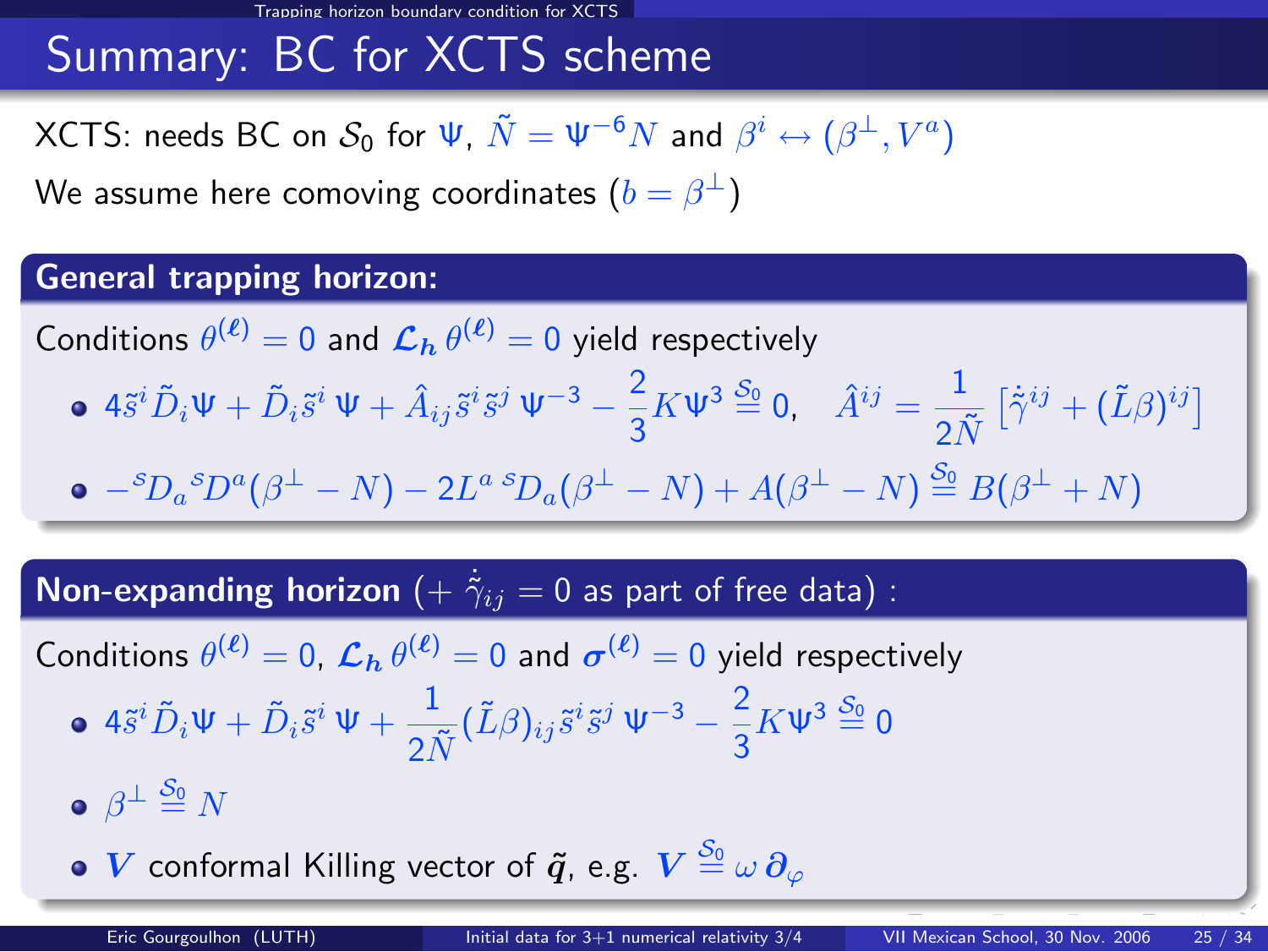# Quasi-equilibrium BC

Non-expanding horizon  $BC = 4$  conditions, whereas we have 5 equations in the XCTS scheme, for the 5 quantities  $\Psi$ .  $\tilde{N}=\Psi^{-6}N$  and  $\beta^i\leftrightarrow (\beta^\perp,V^a)$  $\implies$  a 5th BC is required !

No priviledged geometrical choice for this 5th BC: this reflects the freedom in the choice of the slicing: the 5th BC can be a BC on the lapse  $N$  and can be freely chosen



Remark: the condition  $K = 0$  (part of free data) implies maximal slicing but is not sufficient to fully determine the foliation  $\left(\Sigma_t\right)_{t\in\mathbb{R}}$ : the value of N at the inner boundary  $S_t$  must be provided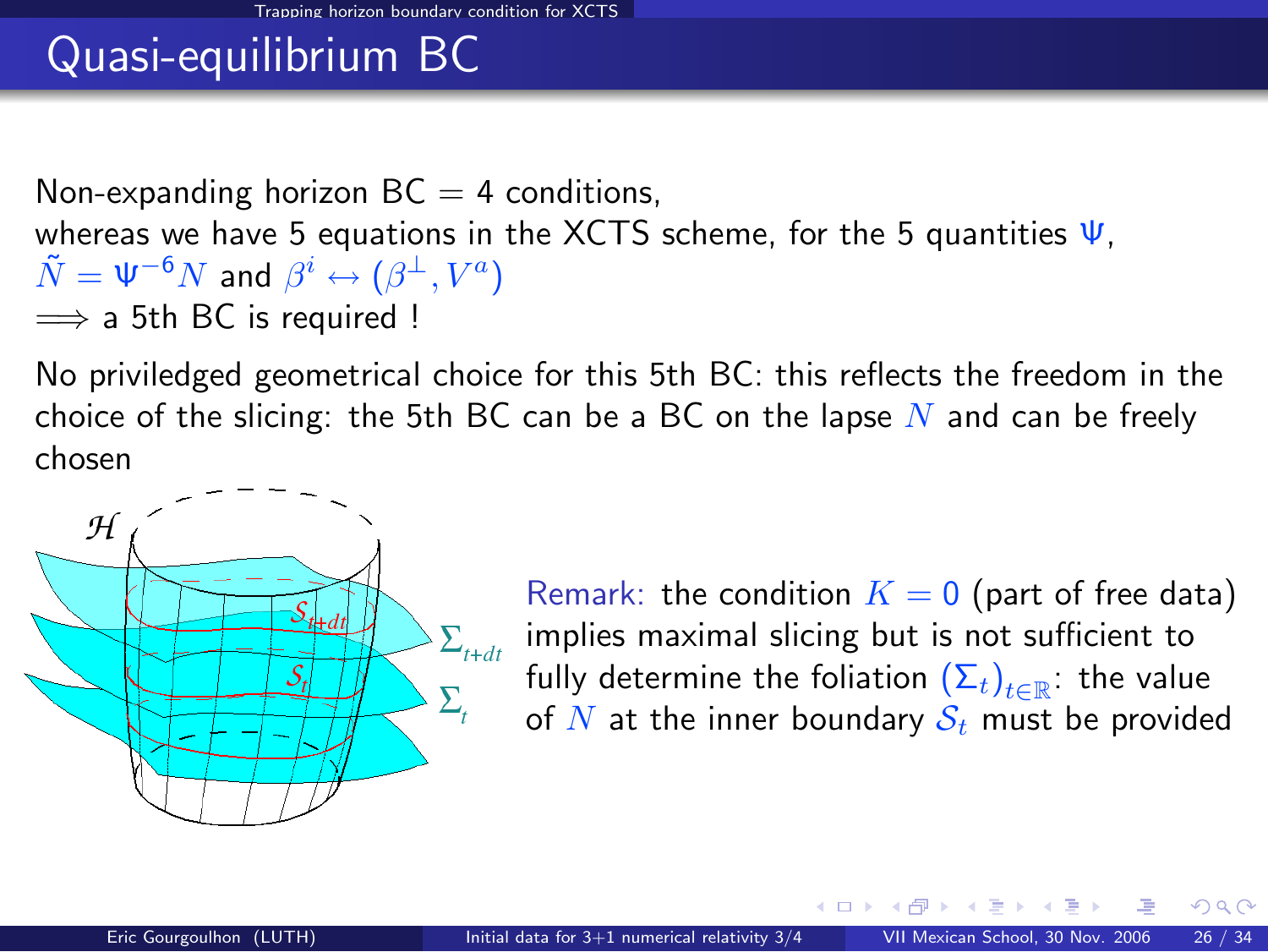# Choice of lapse function

Suggested choices of lapse:

- arbitrary simple Dirichlet/Newmann BC [\[Cook & Pfeiffer, PRD](http://link.aps.org/abstract/PRD/v70/e104016) 70, 104016 (2004)] :
	- $\frac{\partial}{\partial r}(N\Psi) \stackrel{S_0}{=} 0$ ,  $N\Psi \stackrel{S_0}{=} 0$  or  $\frac{\partial}{\partial r}(N\Psi) \stackrel{S_0}{=} \frac{N\Psi}{2r}$  $2r$
- <span id="page-44-0"></span>constant "surface gravity" [\[Jaramillo, Ansorg & Limousin, gr-qc/0610006\]](http://arxiv.org/abs/gr-qc/0610006) :  $s^i D_i N - N K_{ij} s^i s^j = \kappa_0 = \mathsf{const}$  $\Leftrightarrow \ \tilde s^i \tilde D_i N - \left( \Psi^{-4} \hat A_{ij} \tilde s^i \tilde s^j + \frac{1}{2} \right)$  $\frac{1}{3}K \Psi^2\bigg) N = \kappa_0$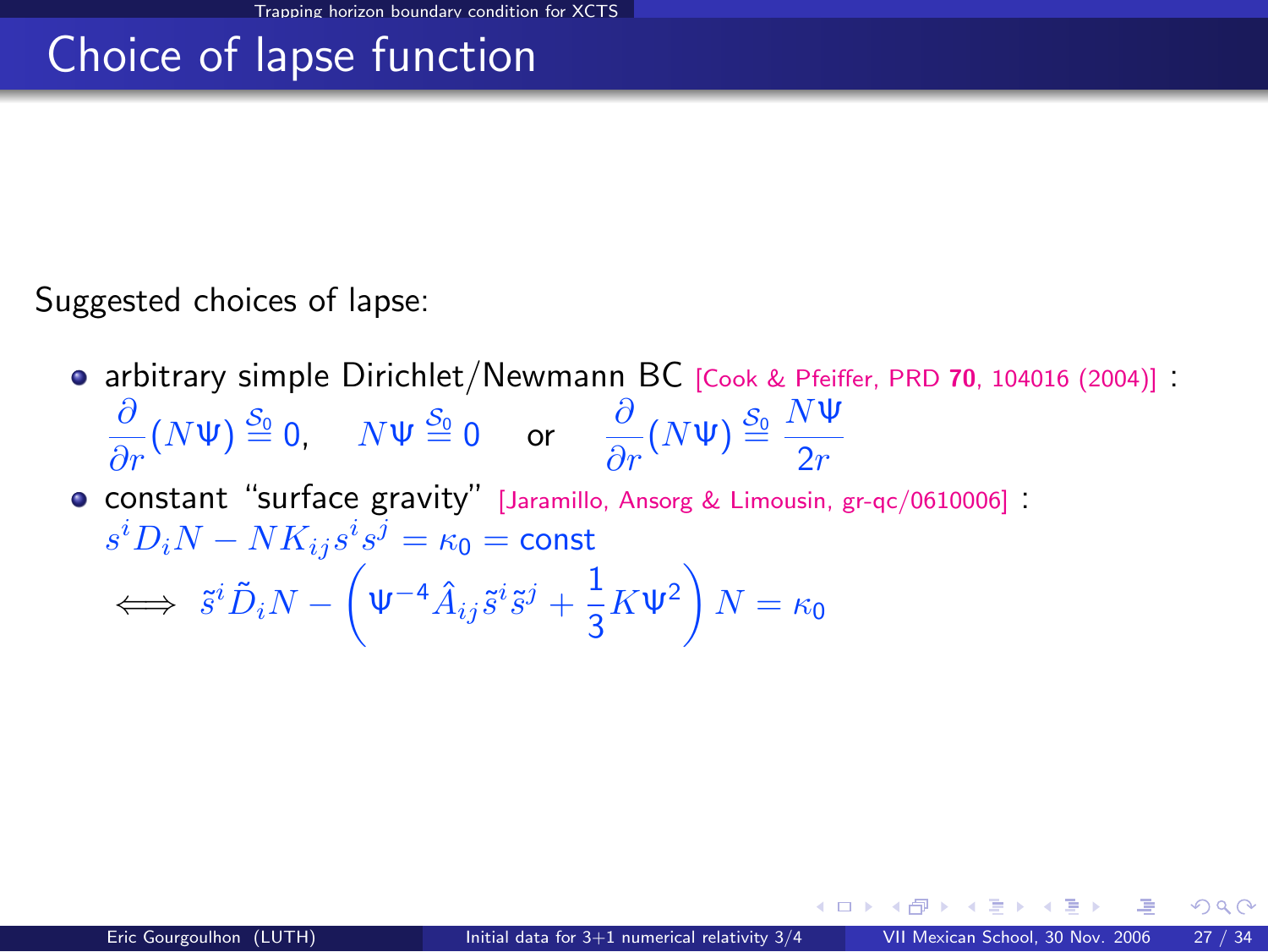### **Outline**

[Local characterization of black holes](#page-2-0)

<sup>2</sup> [Trapping horizon boundary condition for XCTS](#page-24-0)

<span id="page-45-0"></span><sup>3</sup> [Initial data for binary BH: momentarily static data](#page-45-0)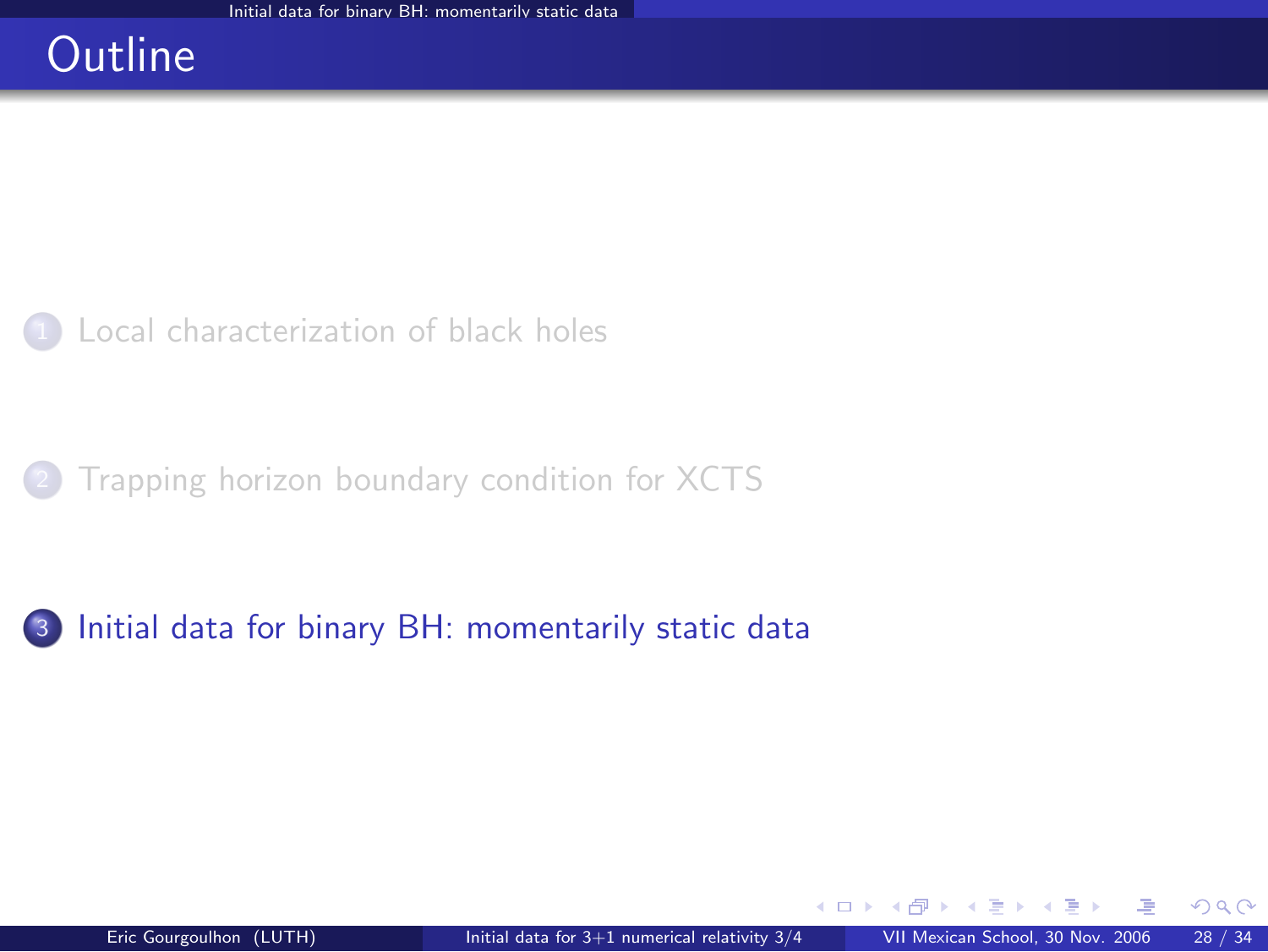Framework: find initial data for two black holes momentarily at rest

Use the conformal transverse traceless method (CTT) Again, do something simple:

- choice of the initial 3-dimensional manifold: twice-punctured  $\mathbb{R}^3$ :  $\Sigma_0 = \mathbb{R}^3 \backslash \{O_1,O_2\}$
- choice of the CTT free data:  $\tilde \gamma_{ij}=f_{ij}$ ,  $\hat A^{\mathsf{T} \mathsf{T}}_{ij}=0$ ,  $K=0$ ,  $\tilde E=0$  and  $\tilde p^i=0$

The constraint equations are then

$$
\Delta \Psi + \frac{1}{8} (LX)_{ij} (LX)^{ij} \Psi^{-7} = 0
$$
\n
$$
\Delta X^i + \frac{1}{3} \mathcal{D}^i \mathcal{D}_j X^j = 0
$$
\n(4)

 $\Delta:=\mathcal{D}_i\mathcal{D}^i$  flat Laplacian,  $\mathcal{D}_i$  flat connection  $(\mathcal{D}_i=\partial_i$  in Cartesian coord.)

<span id="page-46-1"></span><span id="page-46-0"></span> $4.11 \times 4.41 \times 4.71 \times 4.71$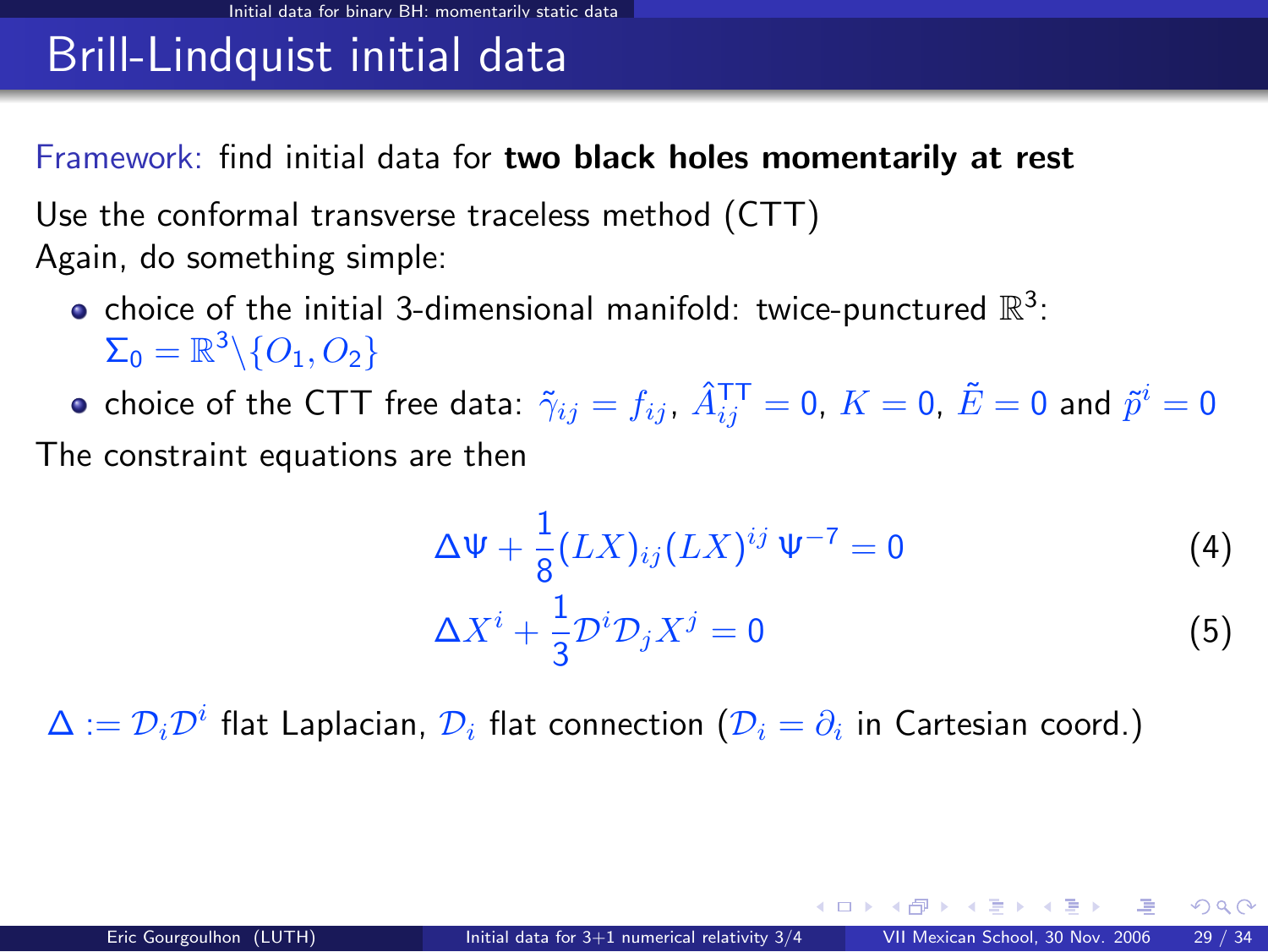Framework: find initial data for two black holes momentarily at rest

Use the conformal transverse traceless method (CTT) Again, do something simple:

- choice of the initial 3-dimensional manifold: twice-punctured  $\mathbb{R}^3$ :  $\Sigma_0 = \mathbb{R}^3 \backslash \{O_1,O_2\}$
- choice of the CTT free data:  $\tilde \gamma_{ij}=f_{ij}$ ,  $\hat A^{\mathsf{T} \mathsf{T}}_{ij}=0$ ,  $K=0$ ,  $\tilde E=0$  and  $\tilde p^i=0$

The constraint equations are then

$$
\Delta \Psi + \frac{1}{8} (LX)_{ij} (LX)^{ij} \Psi^{-7} = 0
$$
\n
$$
\Delta X^{i} + \frac{1}{3} \mathcal{D}^{i} \mathcal{D}_{j} X^{j} = 0
$$
\n(4)

 $\Delta:=\mathcal{D}_i\mathcal{D}^i$  flat Laplacian,  $\mathcal{D}_i$  flat connection  $(\mathcal{D}_i=\partial_i$  in Cartesian coord.) Momentarily static solution of [\(5\)](#page-46-0) :  $X = 0$ Then [\(4\)](#page-46-1) reduces to Laplace equation

$$
\Delta \Psi = 0
$$

メロト メ何ト メミト メミト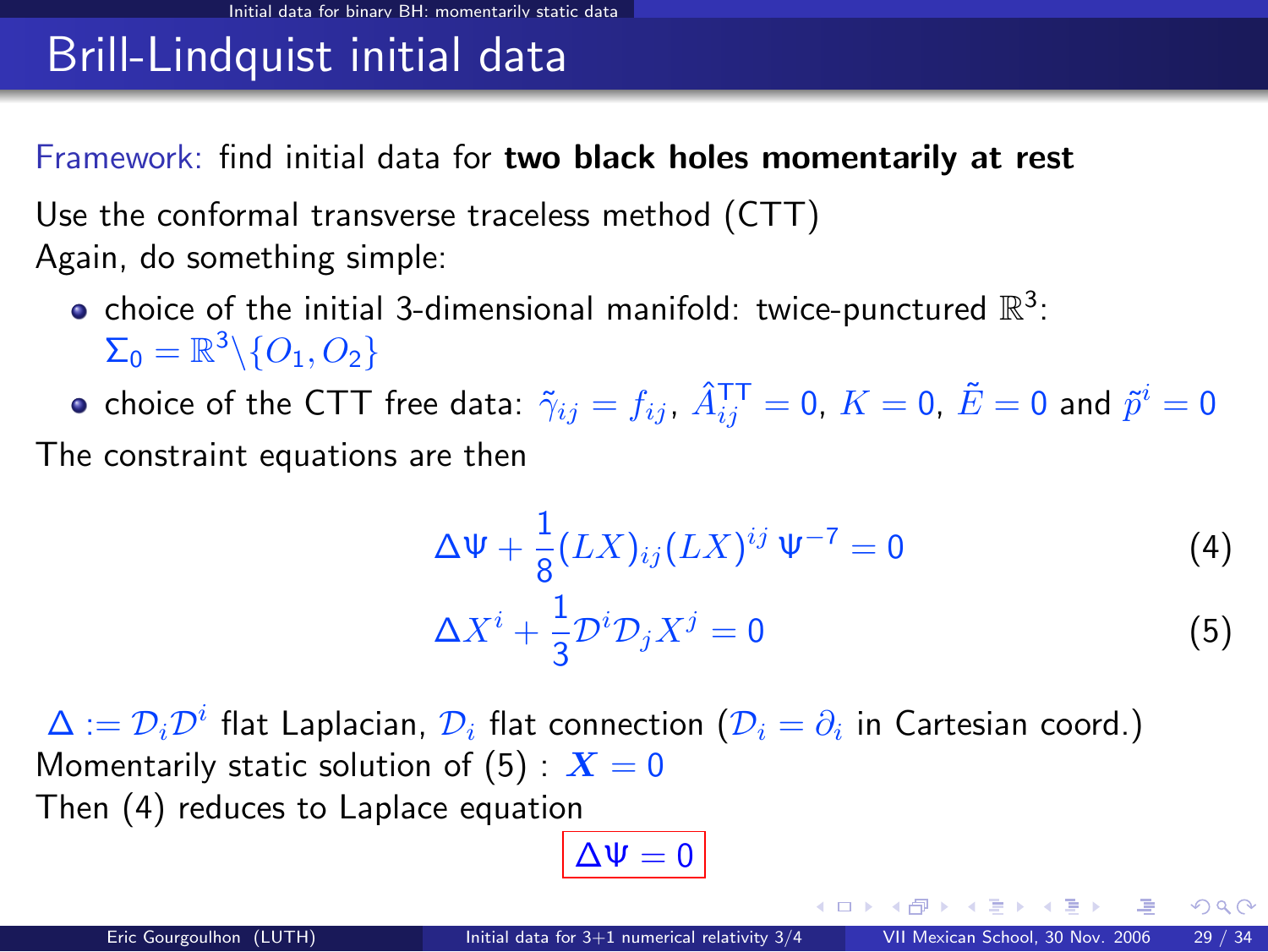Brill-Lindquist solution to Laplace equation [\[Brill & Lindquist, Phys. Rev.](http://link.aps.org/abstract/PR/v131/p471) <sup>131</sup>, 471 (1963)] :

$$
\Psi = 1 + \frac{\alpha_1}{\|\bm{r} - \bm{r}_1\|} + \frac{\alpha_2}{\|\bm{r} - \bm{r}_2\|}
$$

 $\alpha_1, \alpha_2$ : constants, ||.|| norm with respect to f,  $r_1$  (resp.  $r_2$ ) location of puncture  $O_1$  (resp.  $O_2$ )

The physical initial data are  $\left\{\begin{array}{l} \gamma_{ij}=\Psi^4f_{ij} \ \hbox{$V^\prime$} = 0 \end{array}\right.$  $K_{ij} = \mathsf{0} \quad \text{(momentarily static)}$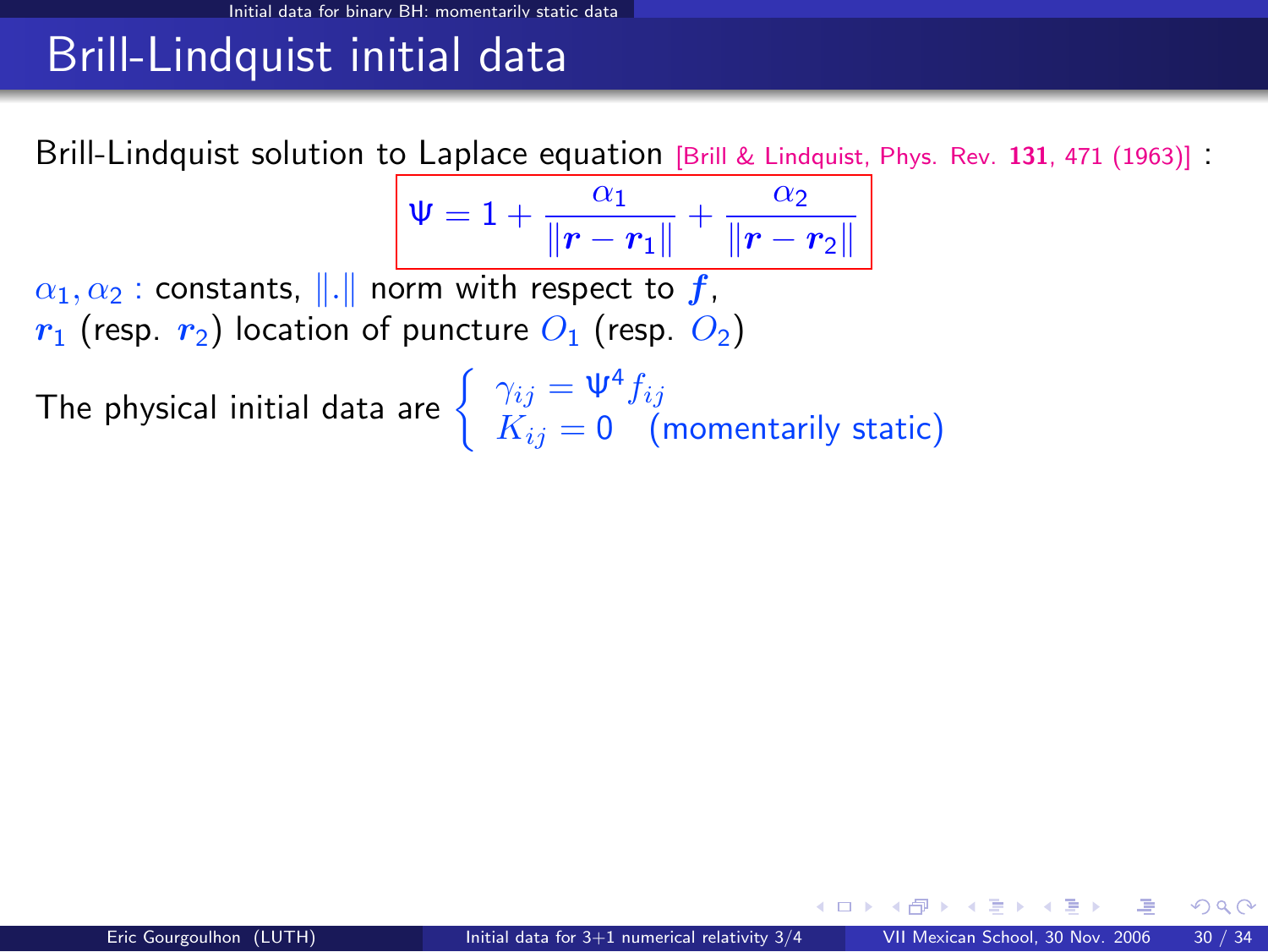Brill-Lindquist solution to Laplace equation [\[Brill & Lindquist, Phys. Rev.](http://link.aps.org/abstract/PR/v131/p471) <sup>131</sup>, 471 (1963)] :

$$
\Psi = 1 + \frac{\alpha_1}{\|\bm{r} - \bm{r}_1\|} + \frac{\alpha_2}{\|\bm{r} - \bm{r}_2\|}
$$

 $\alpha_1, \alpha_2$ : constants, ||.|| norm with respect to f,  $r_1$  (resp.  $r_2$ ) location of puncture  $O_1$  (resp.  $O_2$ )

The physical initial data are  $\left\{\begin{array}{l} \gamma_{ij}=\Psi^4f_{ij} \ \hbox{$V^\prime$} = 0 \end{array}\right.$ 



Riemannian manifold with three asymptotically flat ends

ADM mass of "upper" sheet:  $m = 2(\alpha_1 + \alpha_2)$ ADM mass of "lower" sheets:<br>  $m_1 = 2\alpha_1 + 2 \frac{\alpha_1 \alpha_2}{\|\mathbf{r}_1 - \mathbf{r}_2\|}$ <br>  $m_2 = 2\alpha_2 + 2 \frac{\alpha_1 \alpha_2}{\|\mathbf{r}_1 - \mathbf{r}_2\|}$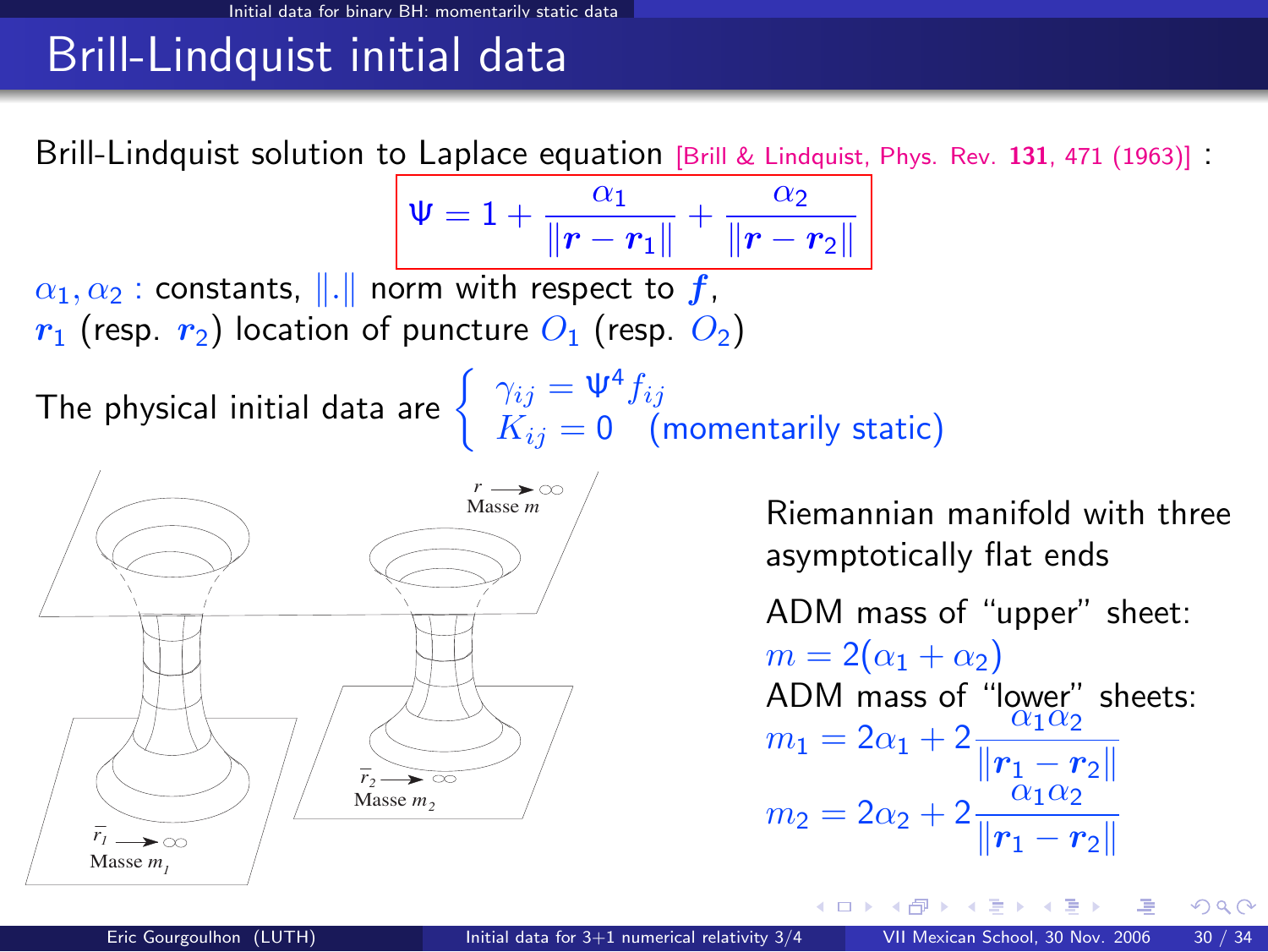#### Misner-Lindquist initial data

Same free data as before:  $\tilde \gamma_{ij}=f_{ij},\ \hat A^{\mathsf{T}\mathsf{T}}_{ij}=0,\ K=0,\ \tilde E=0$  and  $\tilde p^i=0$ but change the manifold  $\Sigma_0$ :



excise two balls  $B_1$  and  $B_2$  from  $\mathbb{R}^3$ , make a copy and glue it at the surface of the balls

 $\Omega$ 

Again select the momentarily static solution to the momentum constraint:  $X = 0$ , so that the Hamiltonian constraint reduces to Laplace equation:

#### $\Delta \Psi = 0$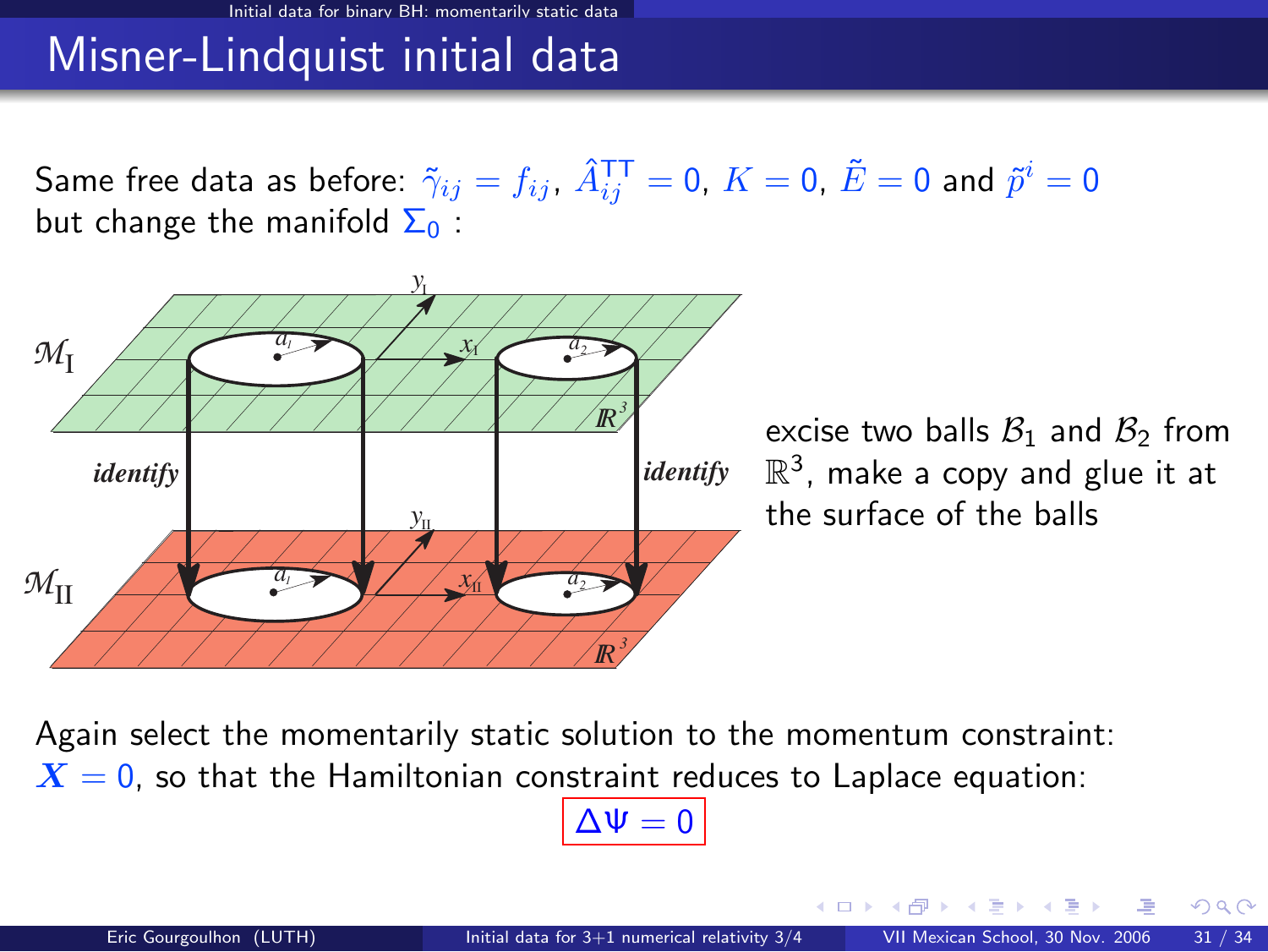#### Misner-Lindquist initial data

#### Misner-Lindquist solution to Laplace equation

[\[Misner, Ann. Phys.](#page-0-1) <sup>24</sup>, 102 (1963)], [\[Lindquist, J. Math. Phys.](#page-0-1) <sup>4</sup>, 938 (1963)] :

$$
\boxed{\mathsf{W}=1+\sum_{n=1}^\infty\left(\frac{\alpha_{1n}}{\|\bm{r}-\bm{r}_{1n}\|}+\frac{\alpha_{2n}}{\|\bm{r}-\bm{r}_{2n}\|}\right)}
$$

3-parameter solutions :  $d =$  distance between the center of the excised balls  $a_1$  = radius of ball 1  $a_2$  = radius of ball 2  $\alpha_{1n} = F_1(d, a_1, a_2, n), \ \alpha_{2n} = F_2(d, a_1, a_2, n),$  $r_{1n} = G_1(d, a_1, a_2, n), r_{2n} = G_2(d, a_1, a_2, n)$ 

(see e.g. [\[Andrade & Price, PRD](#page-0-1) 56, 6336 (1997)] for the explicit form of  $F_1$ ,  $F_2$ ,  $G_1$  and  $G_2$ ) In the special case  $a_1 = a_2 =: a$  these expressions are

$$
\alpha_{1n}=\alpha_{2n}=\frac{c}{\sinh(n\mu)},\ r_{1n}=-c\,\coth(n\mu)\,e_x,\ r_{2n}=c\,\coth(n\mu)\,e_x,
$$

with  $(c, \mu)$  related to  $(d, a)$  by  $d = c \coth \mu$  and  $a = \frac{c}{d+1}$ sinh  $\mu$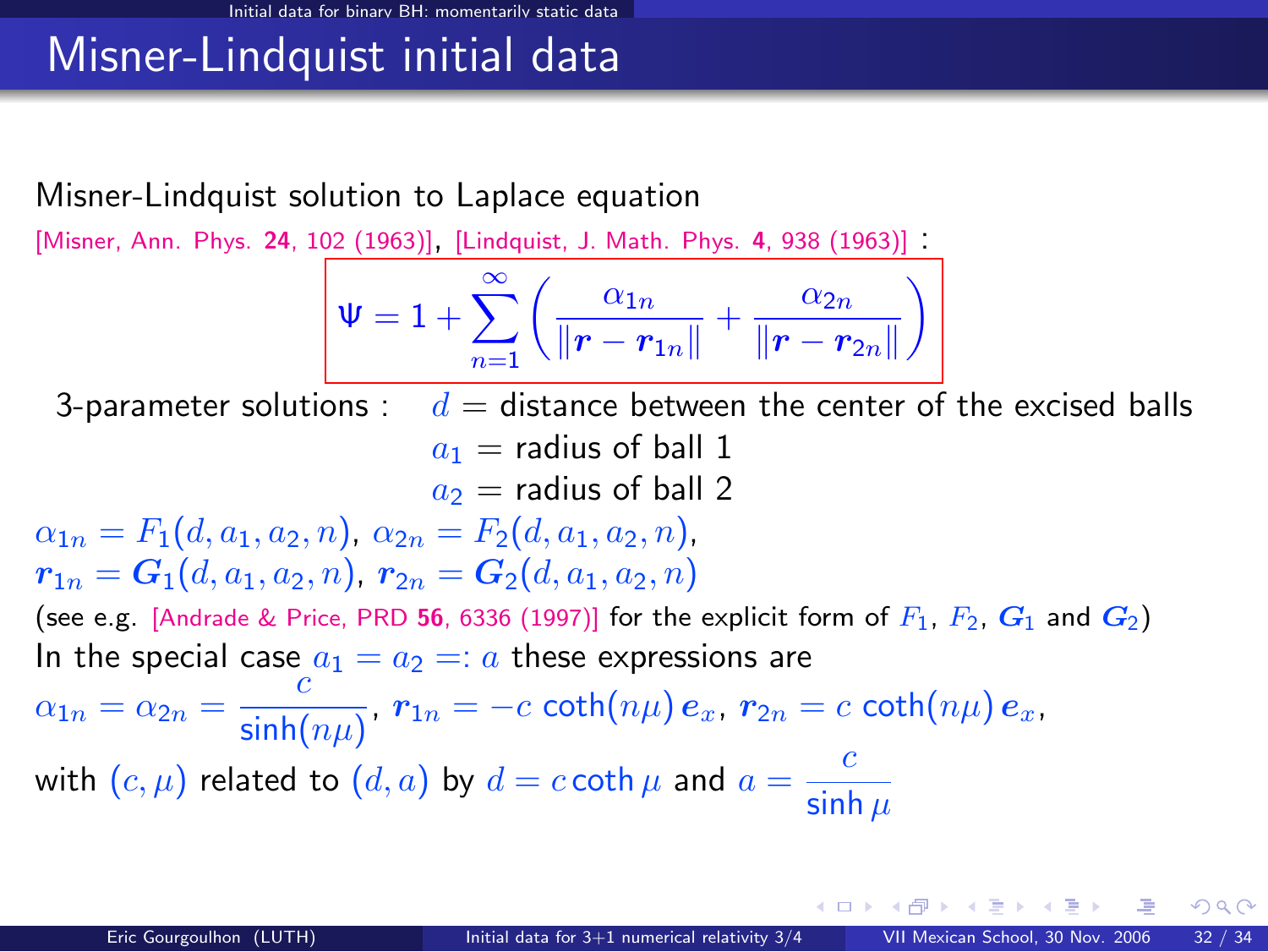## Misner-Lindquist initial data



Riemannian manifold with two asymptotically flat ends

"upper" sheet and "lower" sheet are isometric

ADM mass of each sheet  $(a_1 = a_2 \text{ case})$ :  $m = 4c\sum_{n=1}^{\infty}$ 1  $\mathsf{sinh}(n\mu)$ 

<span id="page-52-0"></span> $\Omega$ 

 $n=1$